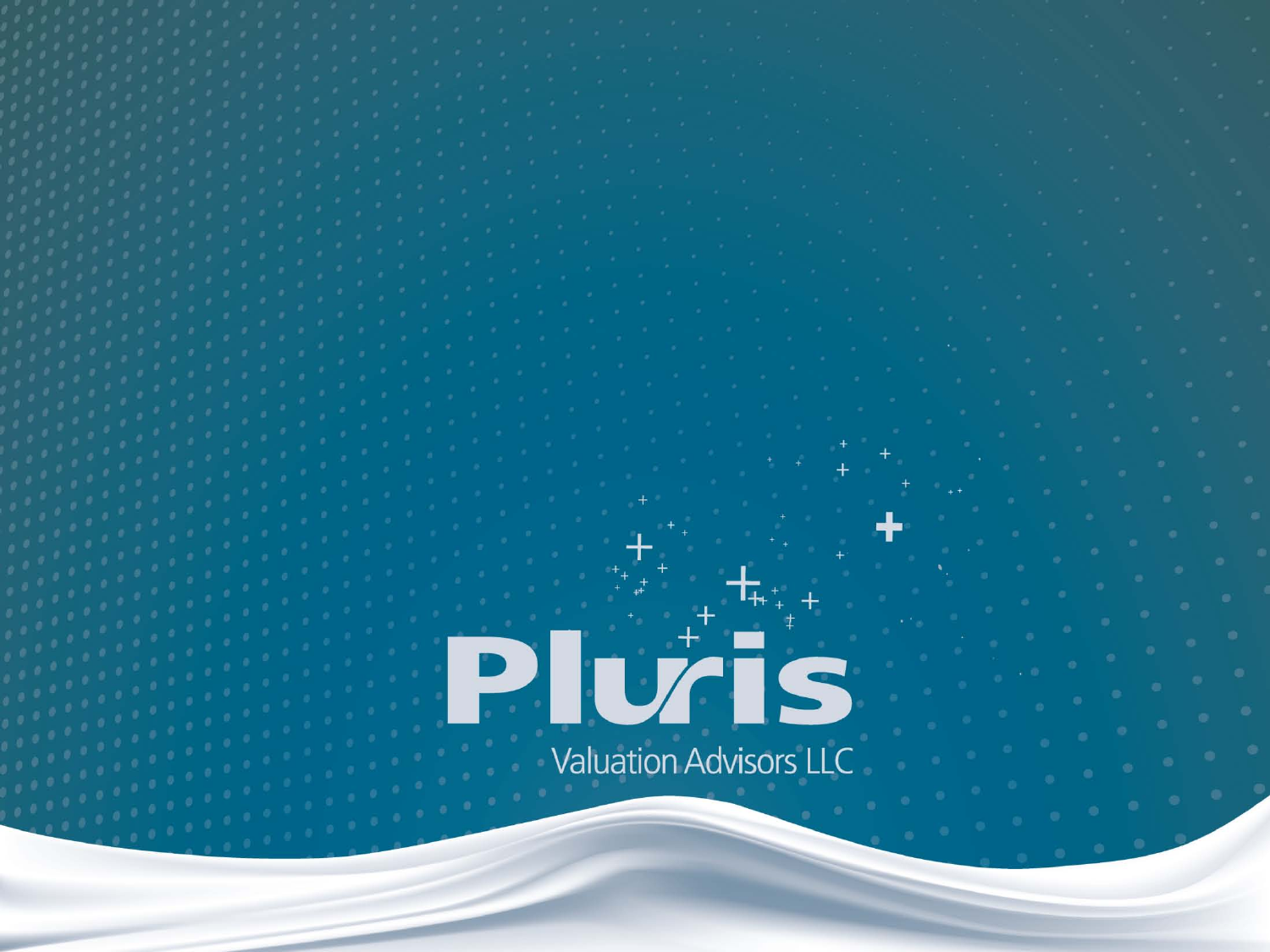# – Contents –

- Basic Concepts
- Level II and Level III Measurements
- Level III Disclosures
- Mark-to-Model
- Models and Illiquidity
- Examples: Auction‐Rate Securities, Restricted Stock,

Warrants and Convertibles

- Blockage Discounts
- Summary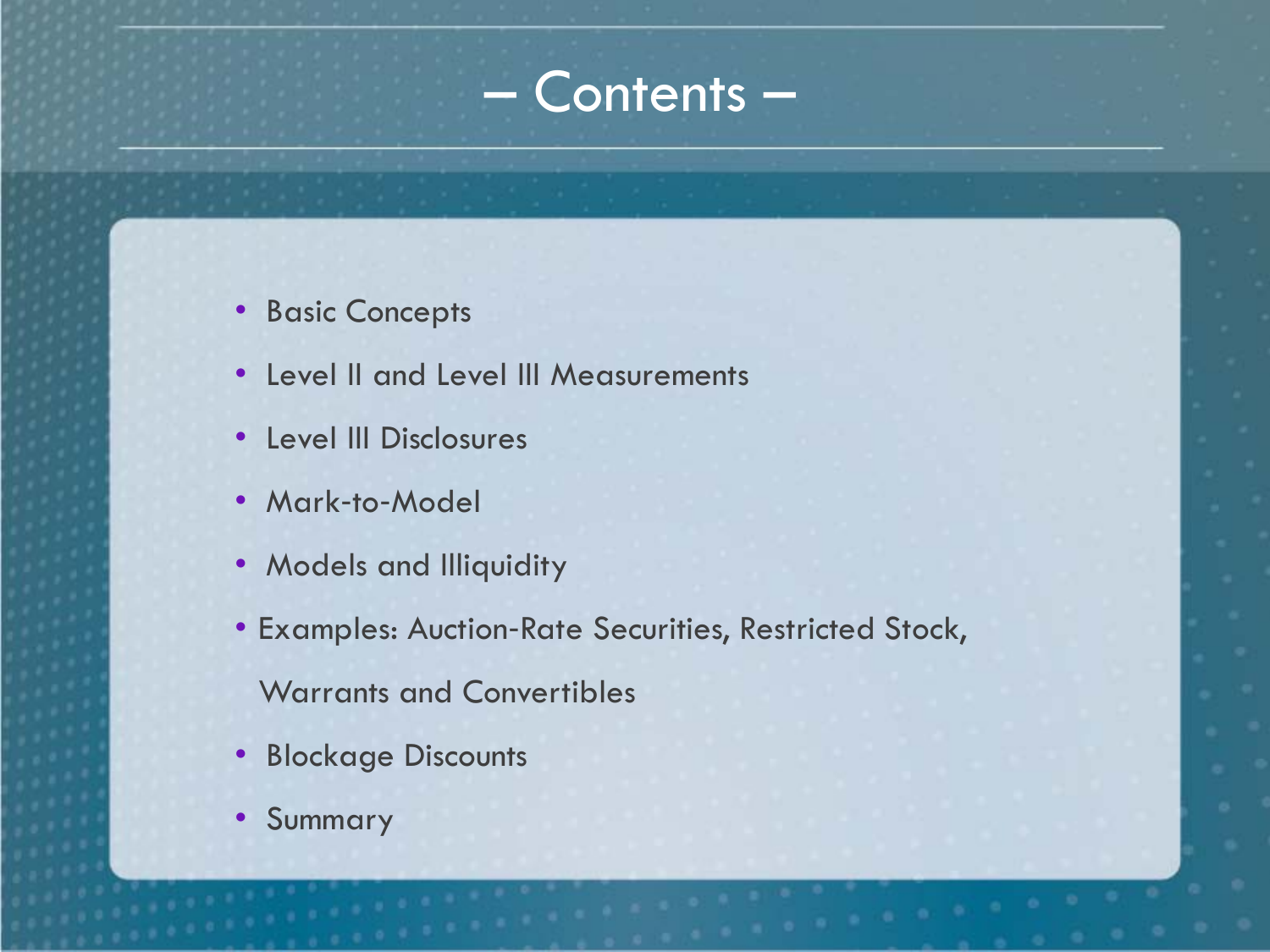#### – Basic Concepts –

FAS 157 WILL LIKELY REQUIRE SIGNIFICANT ADDITIONAL WORK TO ESTABLISH FAIR VALUES FOR HEDGE FUNDS, PRIVATE EQUITY FUNDS, AND PUBLIC REPORTING ENTITIES AND MAY MAKE THE YEAR-END AUDIT PROCESS MORE BURDENSOME, BUT WHY?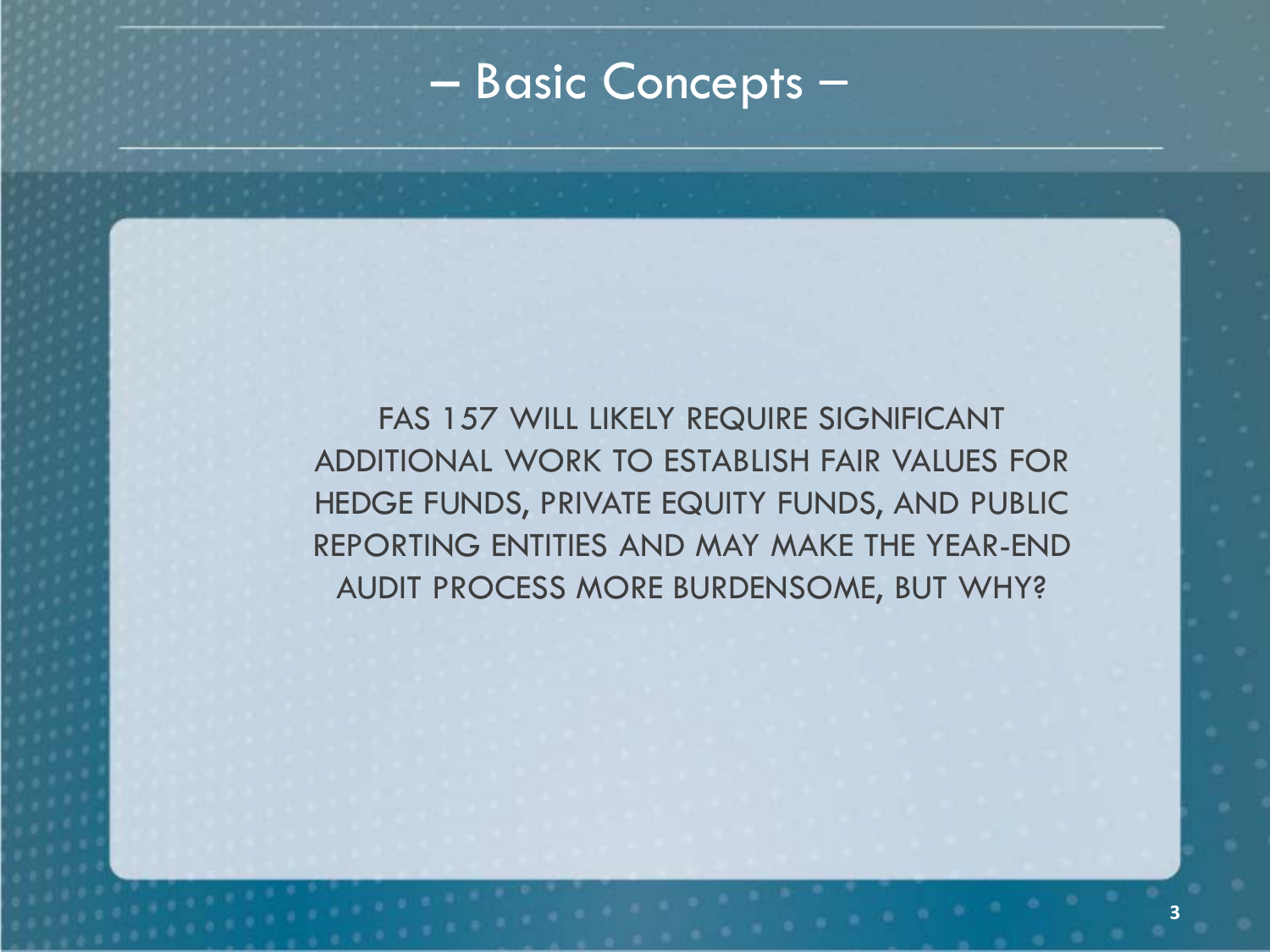# $-$  FAS 157  $-$  What's new?  $-$

- Funds have to mark securities at "fair value" not new…
- "Fair value" is a market‐based concept also not new…

*On the other hand:*

- FAS 157 demands greater disclosures red flags will be more visible.
- The market is defined better, giving less valuation leeway.
- The exit price concept is new.
- The measurement hierarchy is new.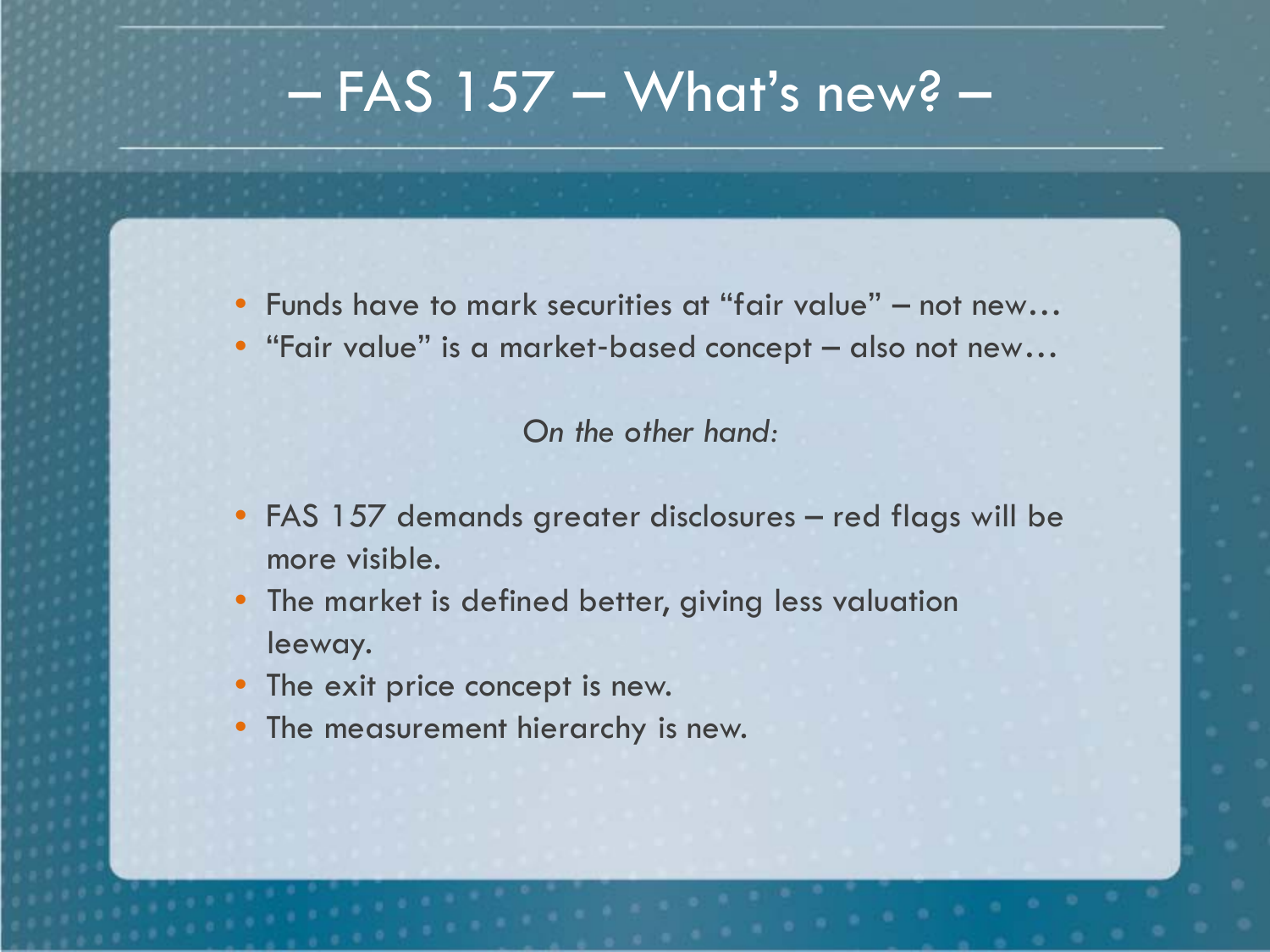# $-$  FAS 157  $-$  What's new? (cont)  $-$

#### *The upshot:*

- Auditors will be more reluctant to sign off on fair value measurements.
- New questions come up regularly about "what FAS 157 *really means."*
- We're in a state of flux regarding fair value measurements.
- The huge volume of additional required disclosures may be burdensome for reporting entities.
- The next two audit seasons could be interesting.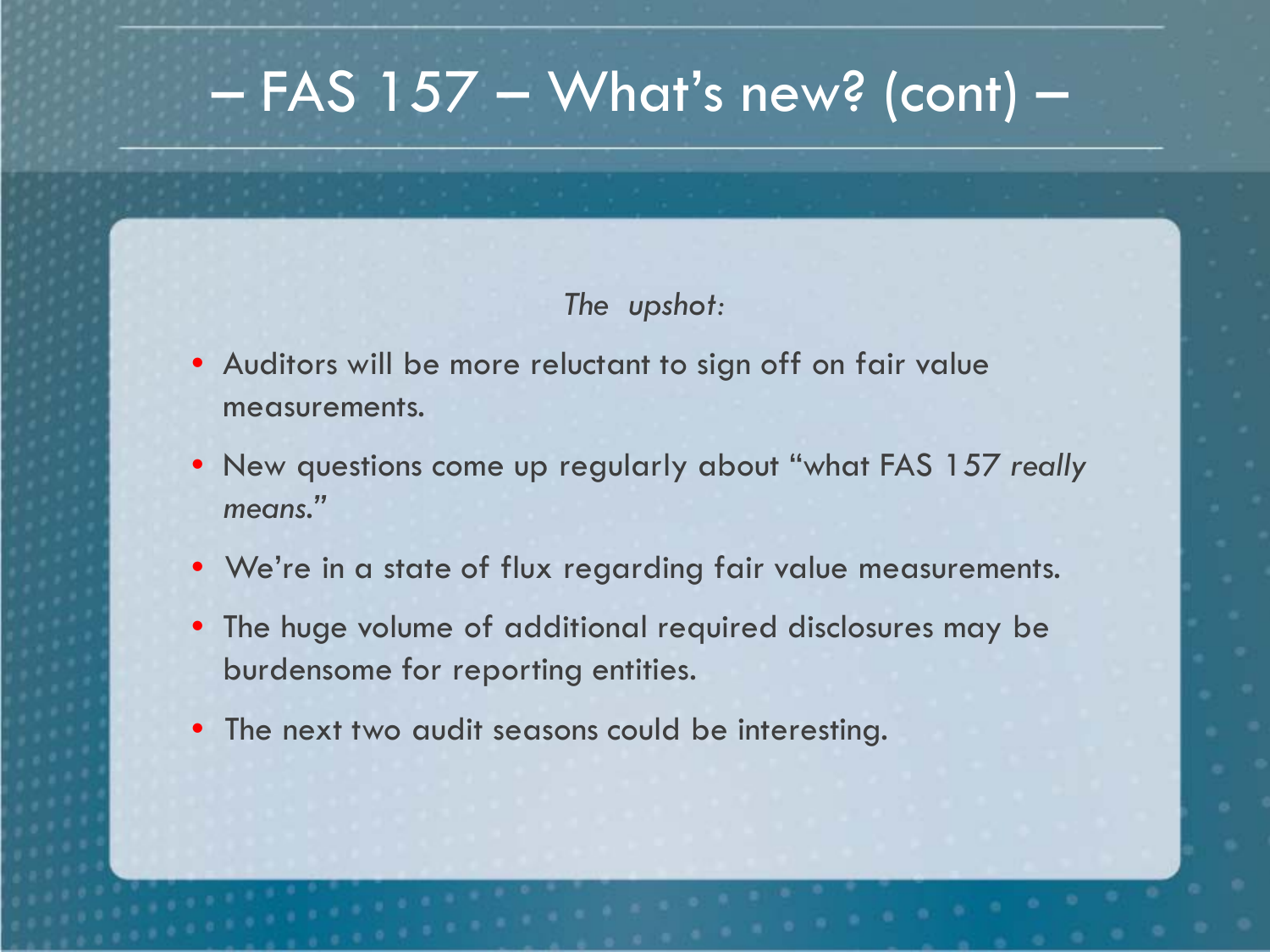# – Definitions –

- Fair value: the price that would be received to sell an asset or transfer a liability in an orderly transaction between market participants on the measurement date.
- Orderly transaction: assumes market exposure to allow for usual and customary marketing activities prior to the measurement date; is not a forced transaction.
- **Exit price:** for assets held, this is the price received upon sale in a hypothetical transaction.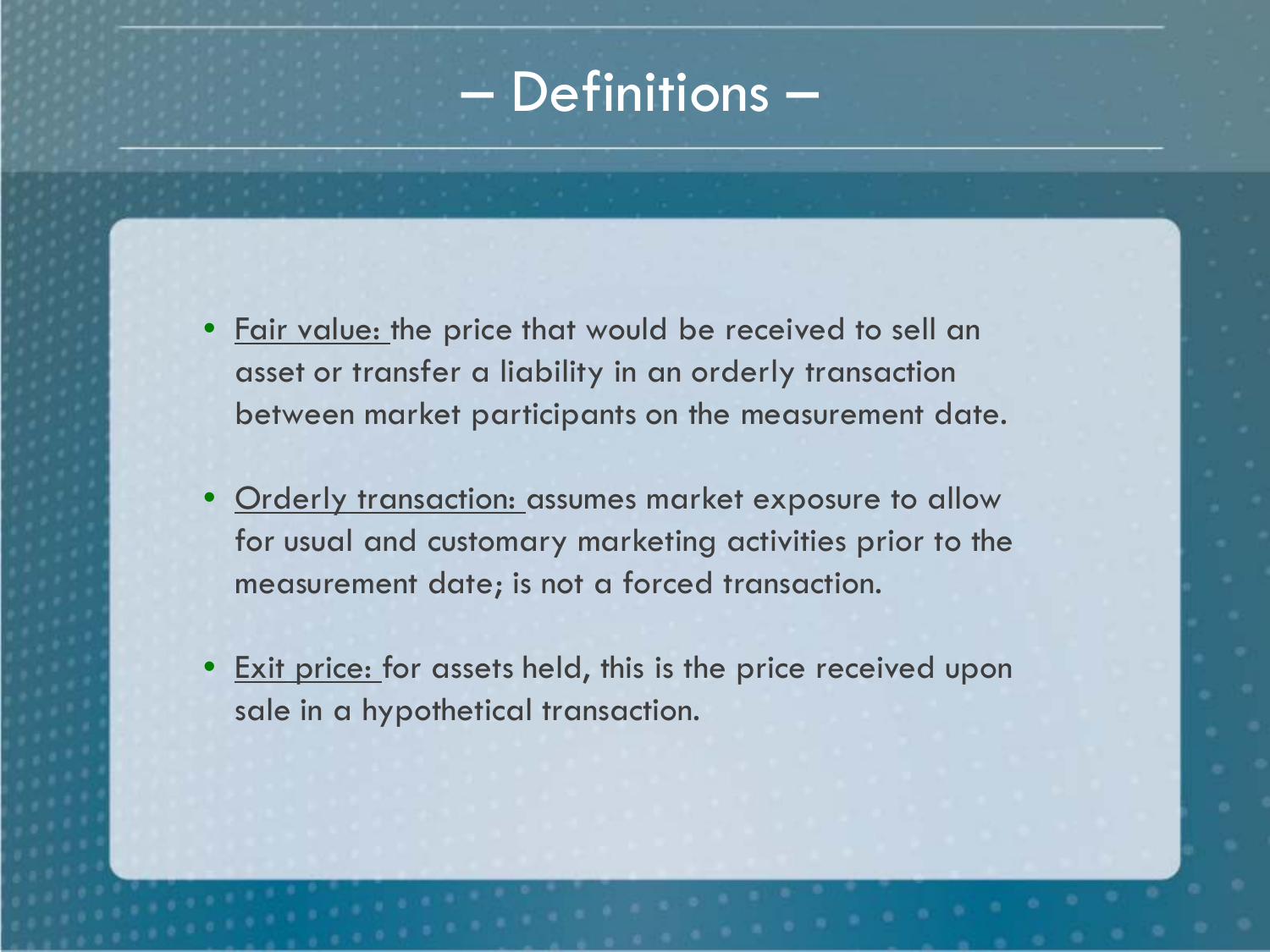# – Definitions (cont.) –

- Exit market<sup>\*</sup>: the principal (best volume) or most advantageous (highest price) market for the asset.
- <u>Market participants: knowledgeable</u>, able to transact, willing to transact, and independent of the reporting entity.
- Key inputs in valuation analysis: assumptions of market participants.

*\* Considered from the perspective of the reporting entity – market must be available to the entity.*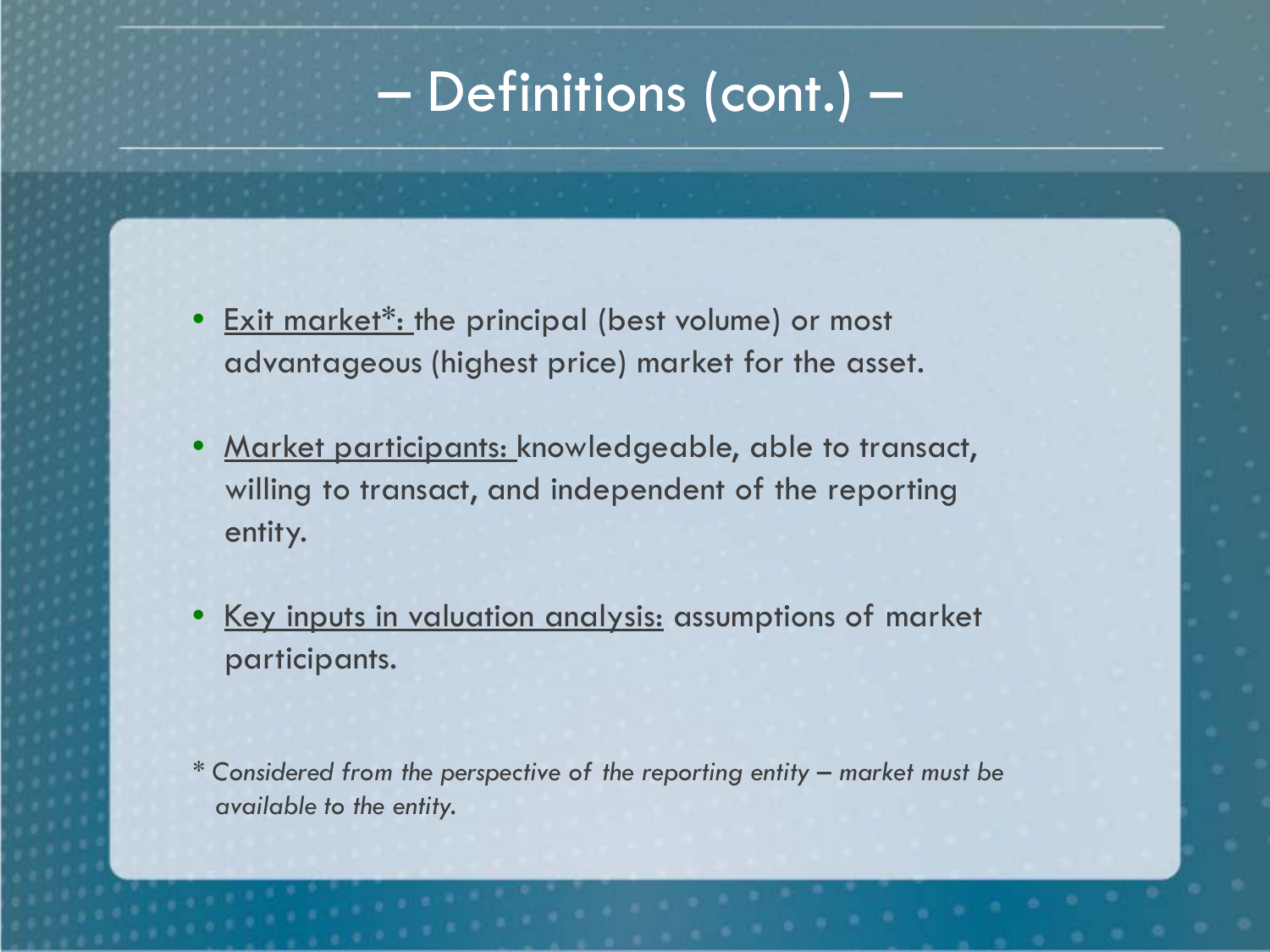# – Exit v. Entry Prices –

- Purchase price is not necessarily fair value not even on the purchase date!
	- o Was the transaction between related parties?
	- o Was it a forced or "fire sale" transaction?
	- o Is the "unit of account" of the purchase transaction different from what it would be in an exit?
		- Did the purchase price include transaction costs?
		- Were additional securities, or separate rights, issued with the securities?
	- o Were the securities purchased in a market different from the principal exit market?
		- Example: PIPE market vs. secondary market for PIPE securities.
		- Example: secondary market sales of ARS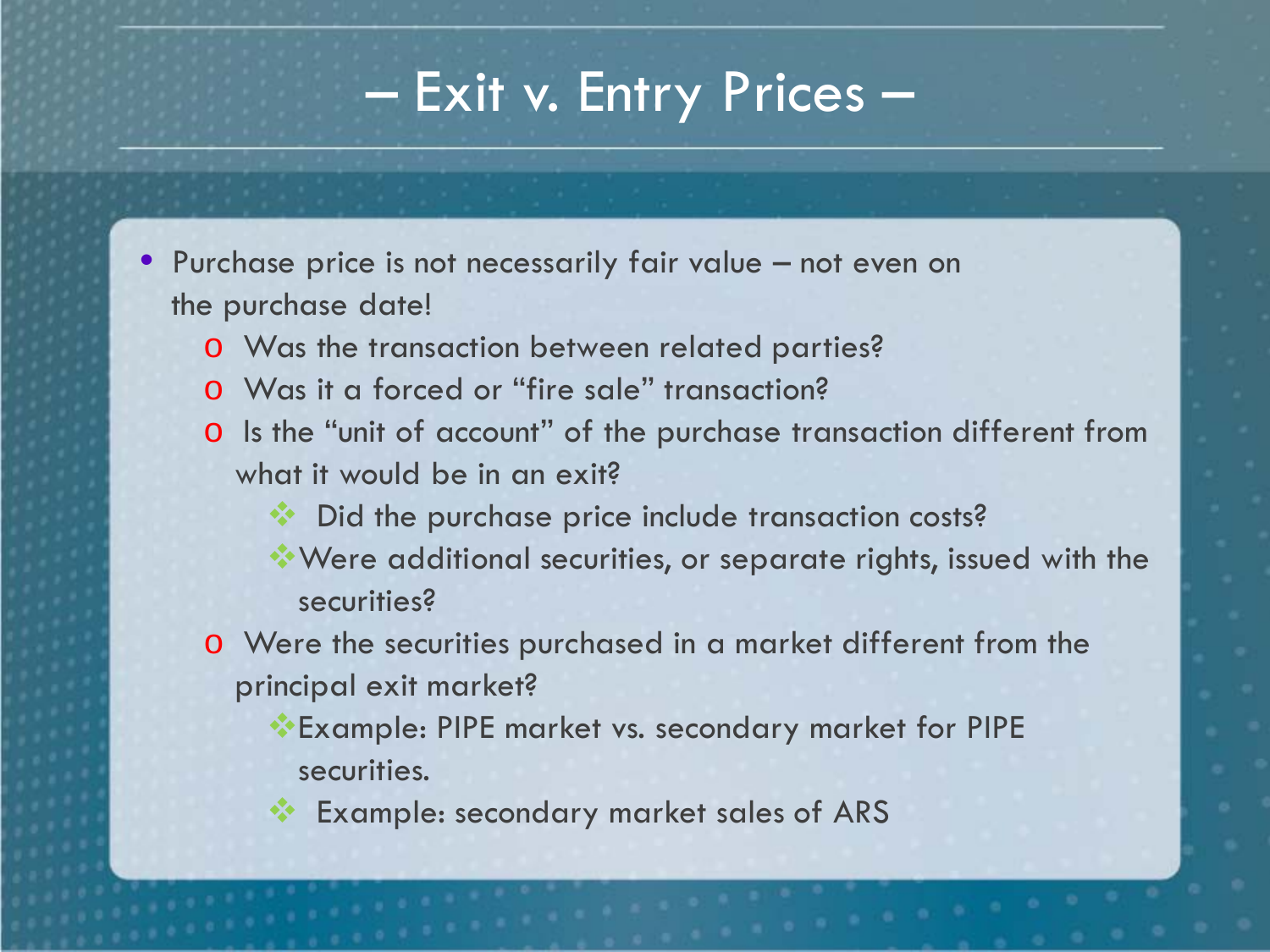# – Valuation Inputs (the "levels") –

*Valuation techniques used to measure fair value shall maximize the use of observable inputs and minimize the use of unobservable inputs – FAS 157*

• Fair Value Hierarchy – focus on inputs, not techniques:

- o Level I Observable Inputs: unadjusted market prices for identical assets.
- o Level II Observable Inputs: quoted prices for similar assets in active markets, quoted prices for identical or similar securities in inactive markets, other observable market inputs, and inputs derived from or corroborated by the market.

o Level III – Unobservable Inputs: everything else.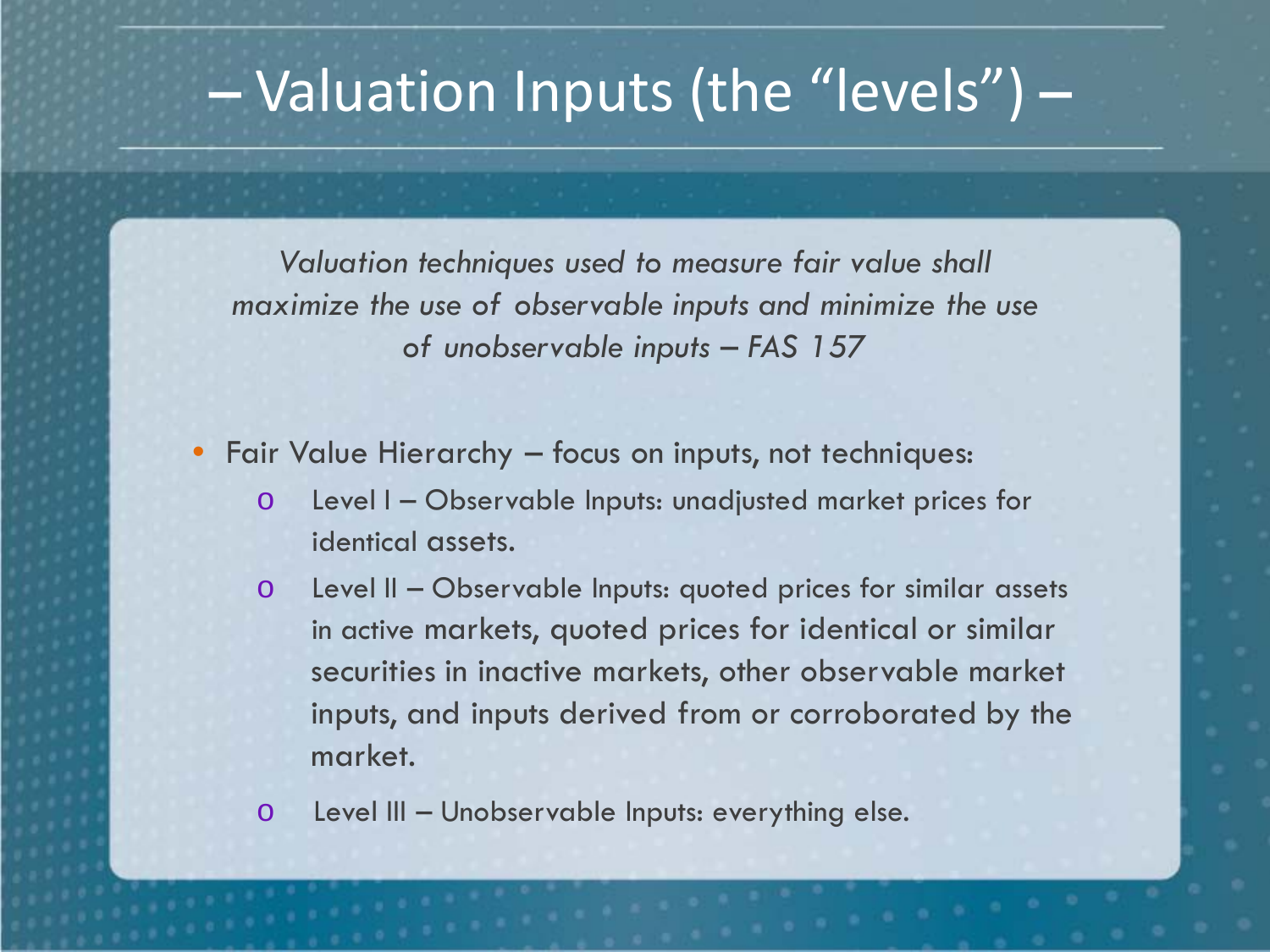# – Fair Value Hierarchy –

- Level I securities not a major concern (except for blockage issues).
- The big concern is Level II and especially Level III measurements – can they be trusted?
- FAS 157 if a valuation relies on a mix of inputs, the level of hierarchy within which the measurement is classified is based on the lowest level input that is significant.
- Significant additional disclosures for Level III measurements may be expensive.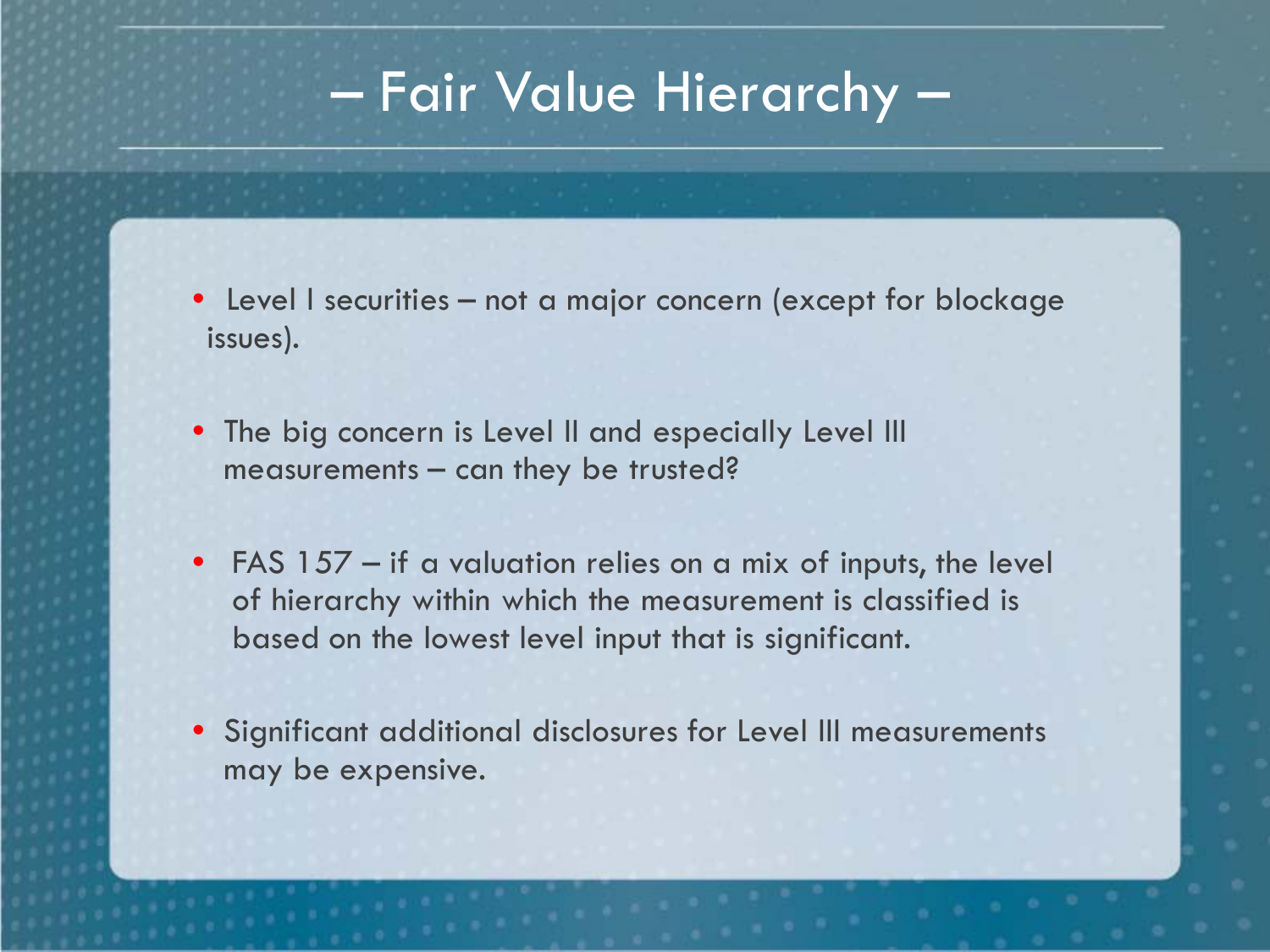# – Can We Trust Level III Measures? –

- "(…) Goldman reaped huge gains within the level 3 pot in the third quarter. For example, it made a net gain of \$2.94 billion from level 3 derivatives, financial instruments whose value is based on the value of underlying securities. And get this: \$2.62 billion of that gain was unrealized.
- "Goldman spokesman (…) responded that the level 3 derivative gains 'did not come from level three inputs,' but from 'observable' data taken from more liquid markets.
- "Why not classify the derivatives in the theoretically more liquid level 2 and level 1 pools, then? 'The rules preclude us from doing so'." – Fortune, October 15, 2007.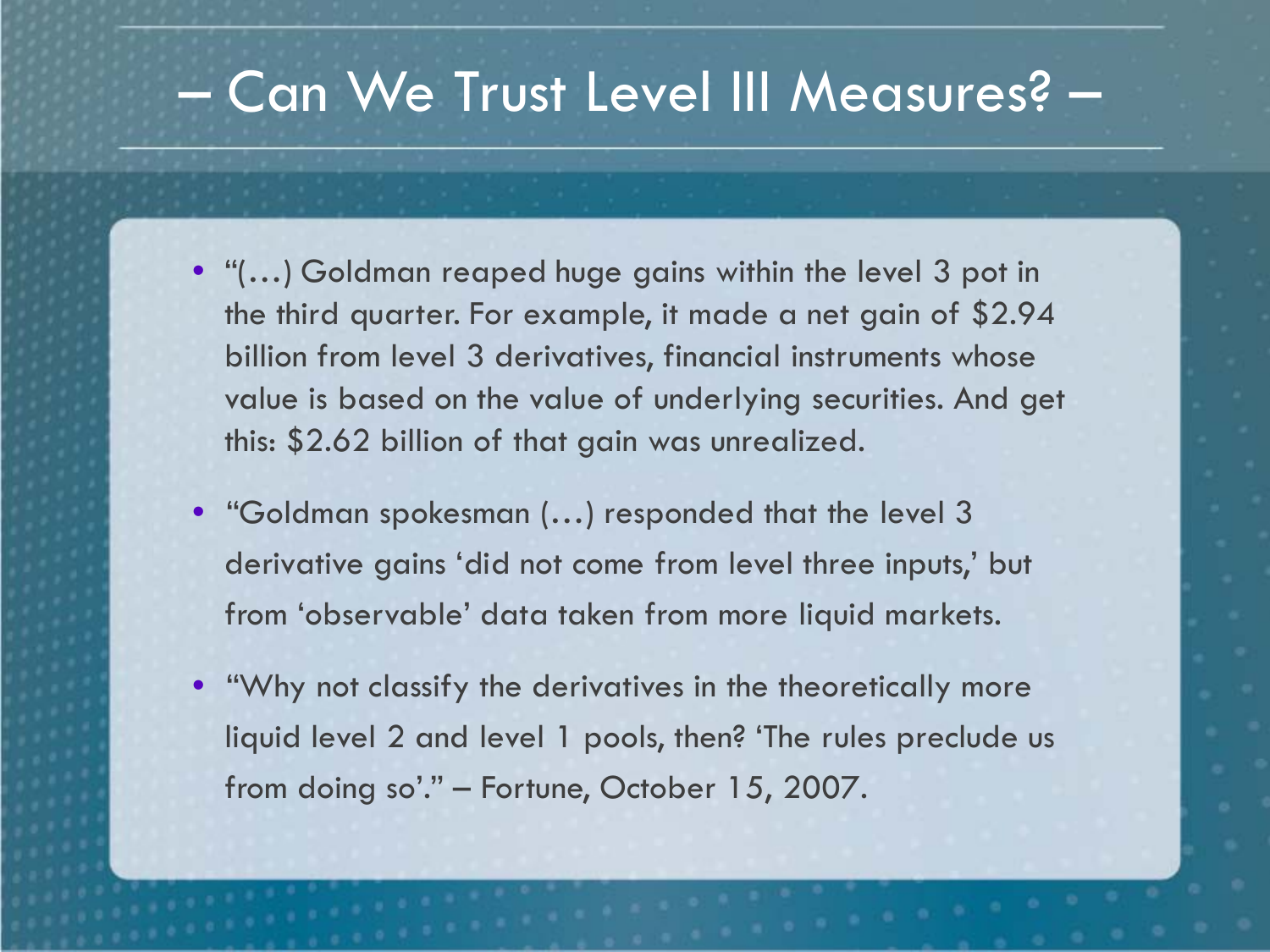# – What else is new? –

- FAS 157 removes cost-benefit analysis.
- It notes that the best valuation method may also be the most costly.
- The reporting entity need not "undertake all possible efforts to obtain info about market assumptions," but it *cannot ignore reasonably available information.*
- Must consider information about risk & restrictions.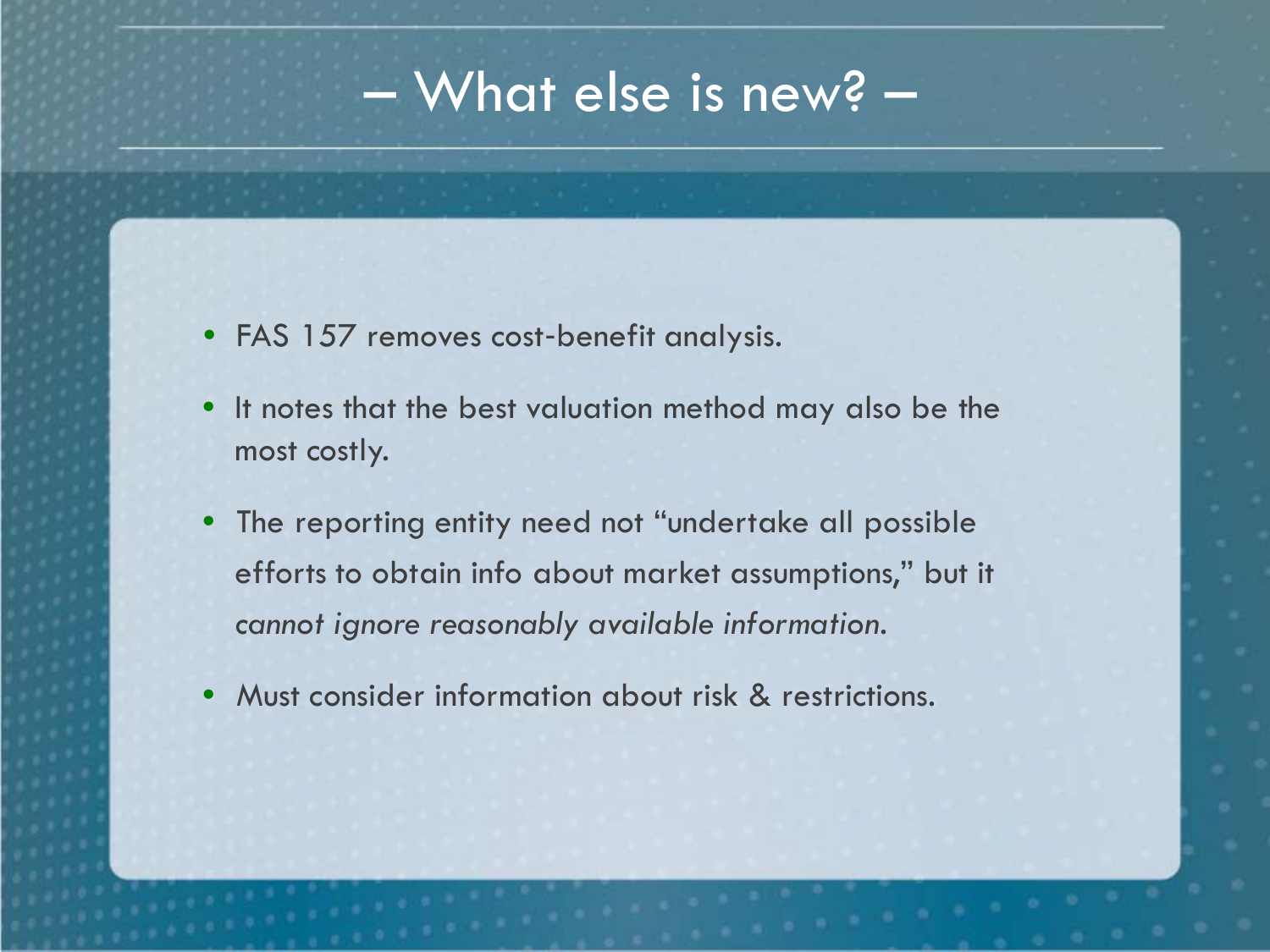### – Auction-Rate Securities –

- Securities initially sold with the expectation of active auction markets to provide liquidity frequently.
- Valuation must reflect the extent to which this expectation is no longer applicable.
- Current valuations a function of how long auctions are expected to keep failing, the riskiness of the securities, the applicable maximum rate, and returns on similar illiquid securities.
- Secondary markets are available and provide valuation data for securities for which auctions are failing.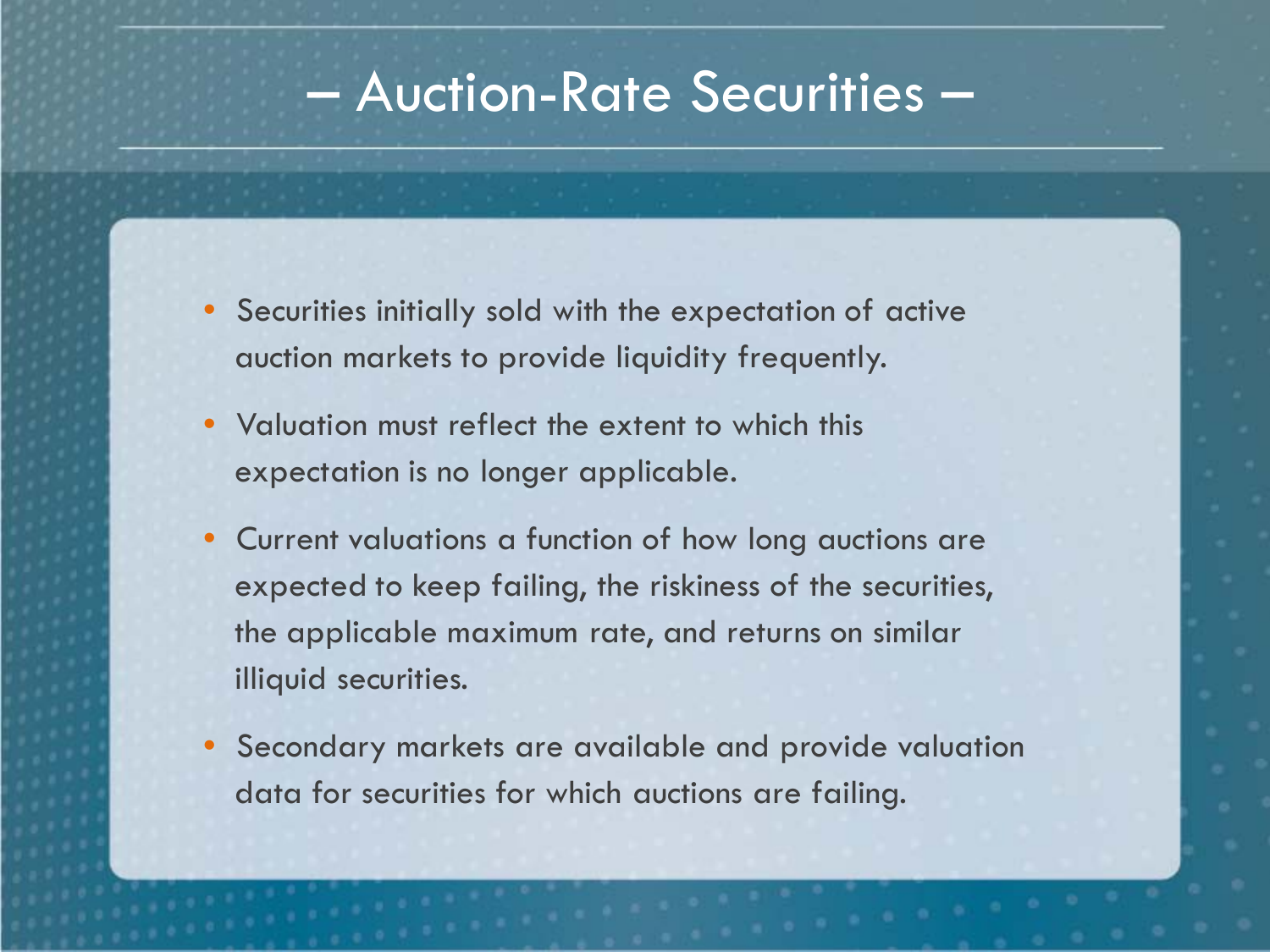# – Restricted Securities –

- The effect of a restriction on resale must be considered if that restriction would be considered by market participants.
- Example Rule 144 restrictions. (Repeals exception in FAS 115 for restrictions shorter than one year).
- •"The adjustment would reflect the amount market participants would demand because of the risk relating to the inability to access a public market…"
- For quantifying the discount, ASR 113 is referenced.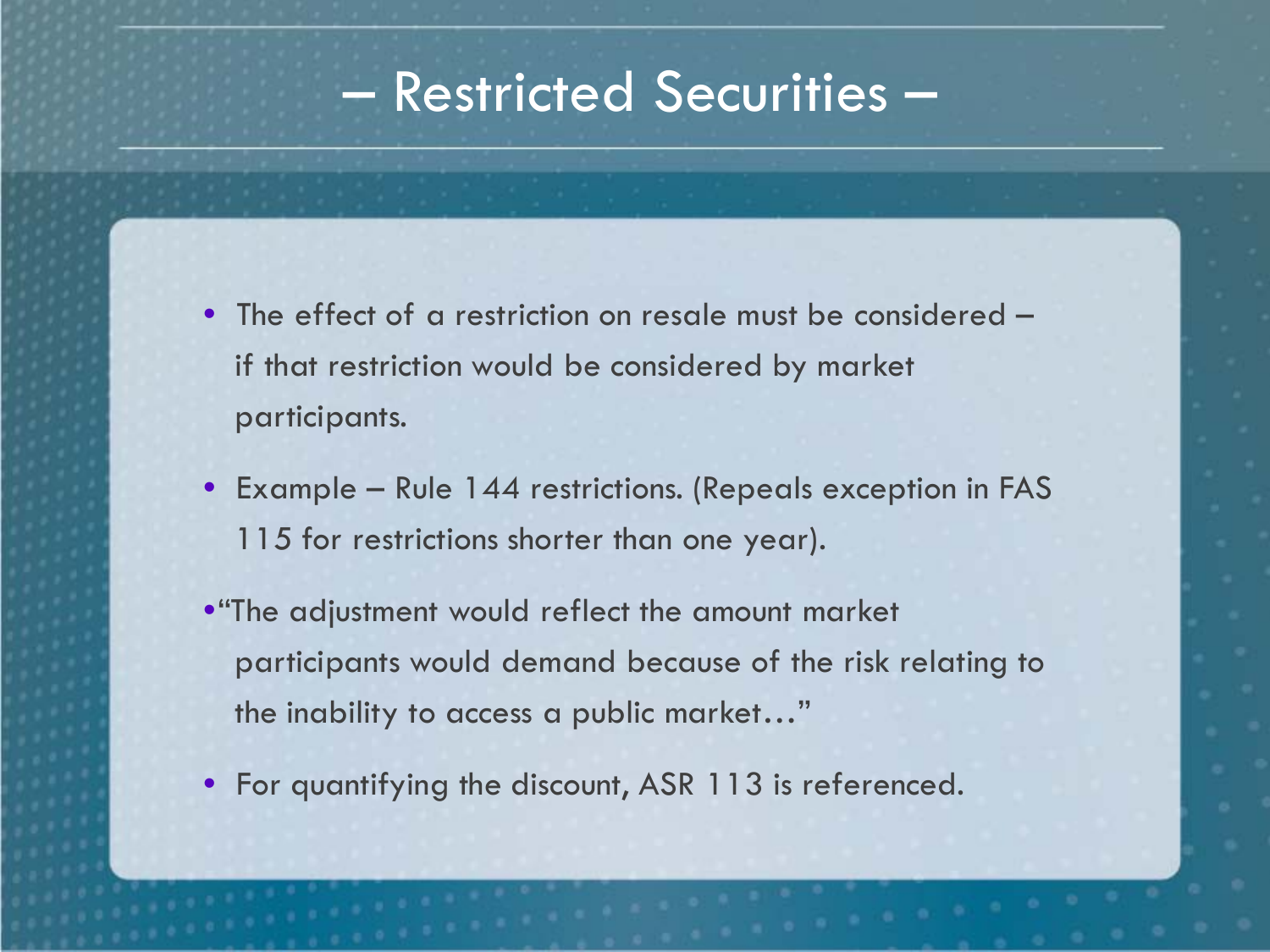#### – Restricted Securities (cont.) –

- ASR 113 old SEC rule for investment companies.
- Incorporated in FAS 157 by reference.
- Methods held to be inappropriate by the rule:
	- o Valuing restricted securities at market price, without discounts.
	- o Valuing restricted securities at cost.
	- o Applying a constant, or rule‐of‐thumb, discount.
	- o Determining discounts without reflecting changes in restrictions (such as reductions in the remaining holding period).
	- o Amortizing the "purchase discount" at some set rate.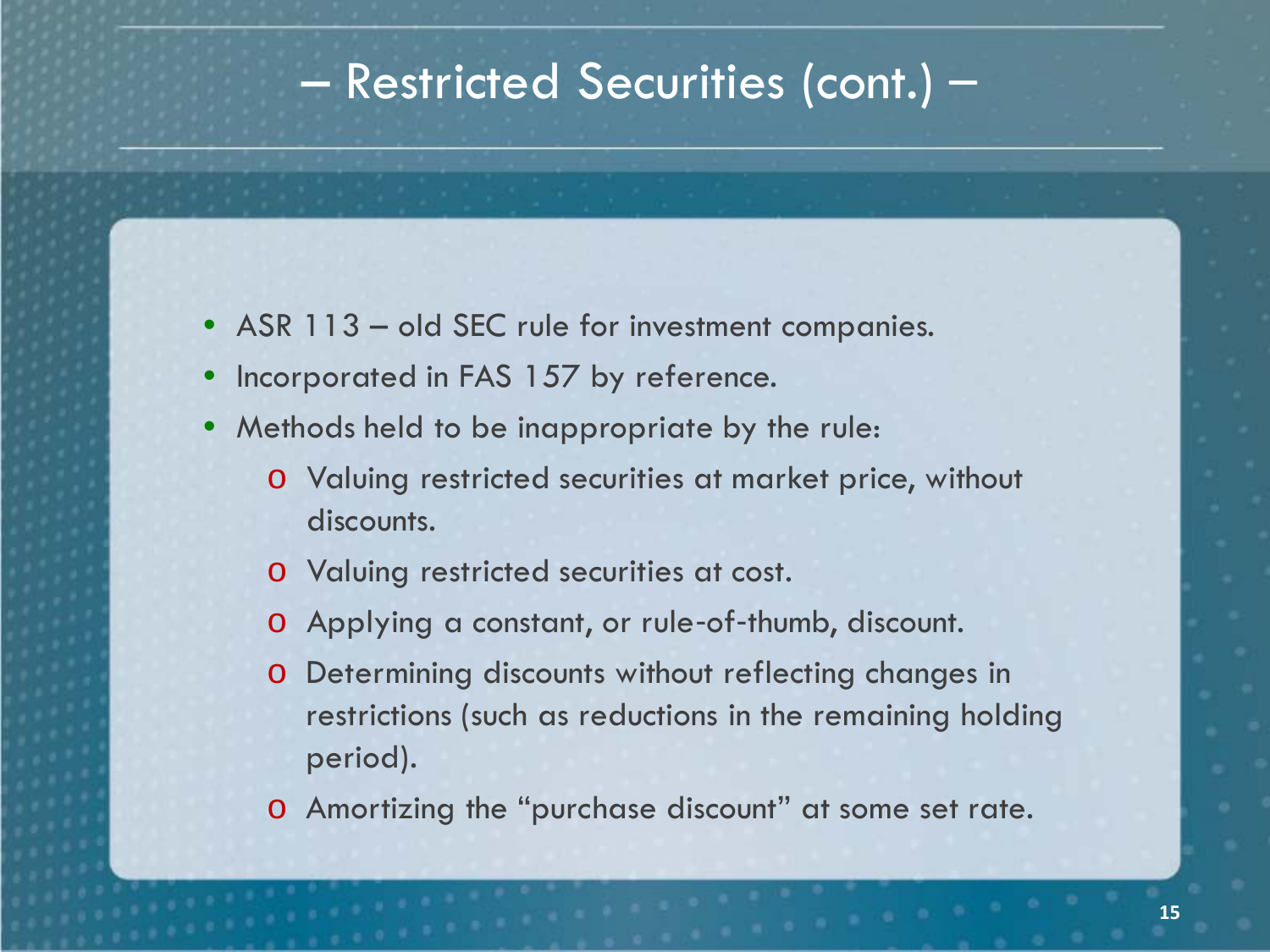# – LP Interests (funds) –

- Consider another "restriction": hedge fund lock‐ups and closed‐end funds.
- Funds-of-funds, pension funds and other investors invest at NAV: entry price.
- Exit price?
- If an LP investor wanted to (and was able to) sell its interest, wouldn't most buyers demand a haircut for a one‐year lockup?
- Alternatively, when the lock-up is over, we value at NAV.
- If no discount taken at beginning of lock-up, are we saying length of holding period doesn't matter?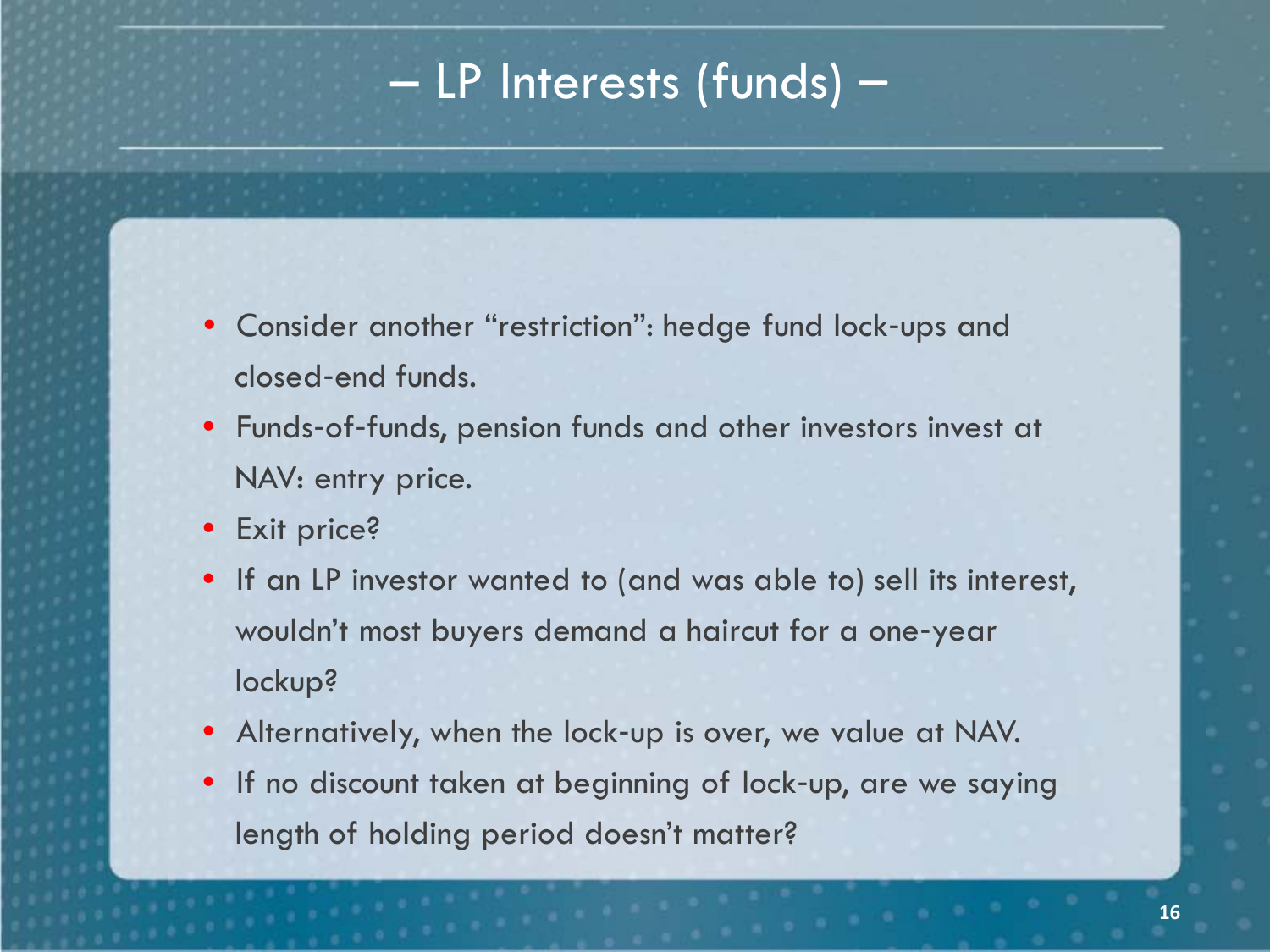### – Level II and III Securities –

WHAT ARE LEVEL 3 ASSETS AND HOW ARE THEY VALUED? GIVEN THAT LEVEL III MEASUREMENTS WILL BE MET WITH GREAT SKEPTICISM FROM INVESTORS , HOW CAN FUNDS MINIMIZE THE S I Z E OF T H I S "BUCKET " ?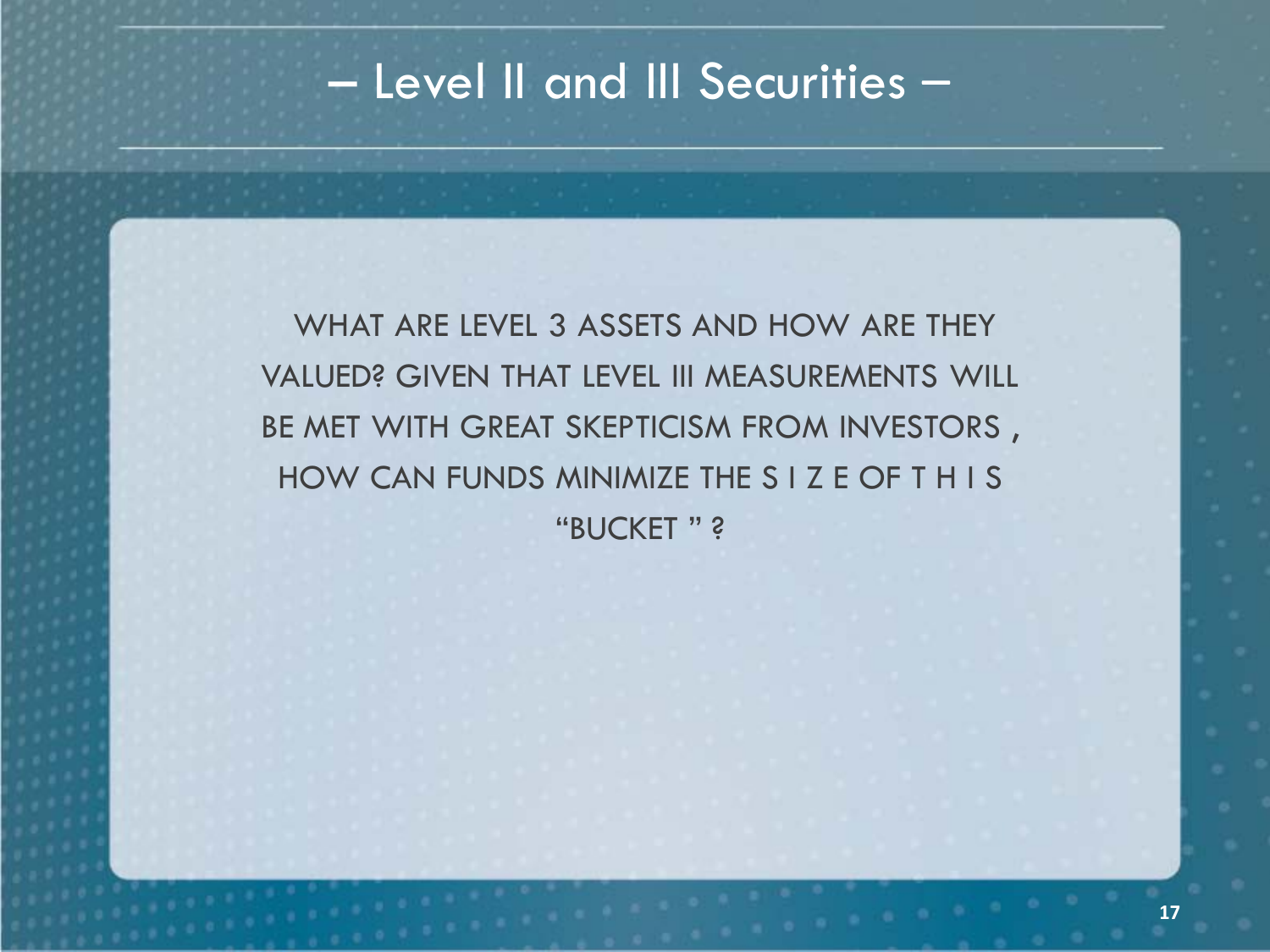#### – Level III Securities –

(we use the term loosely…)

- *"Level 3 is not that useful," confesses a risk controller at a big European bank. Banks have tended to use it as a bucket into which they throw any securities they find hard to value and then make an educated guess at the price. Among Wall Street firms, the soaring amounts of Level 3 securities now exceed their shareholder equity. – The* Economist, November 8, 2007.
- There is no such thing as Level III securities -- only Level III measurements.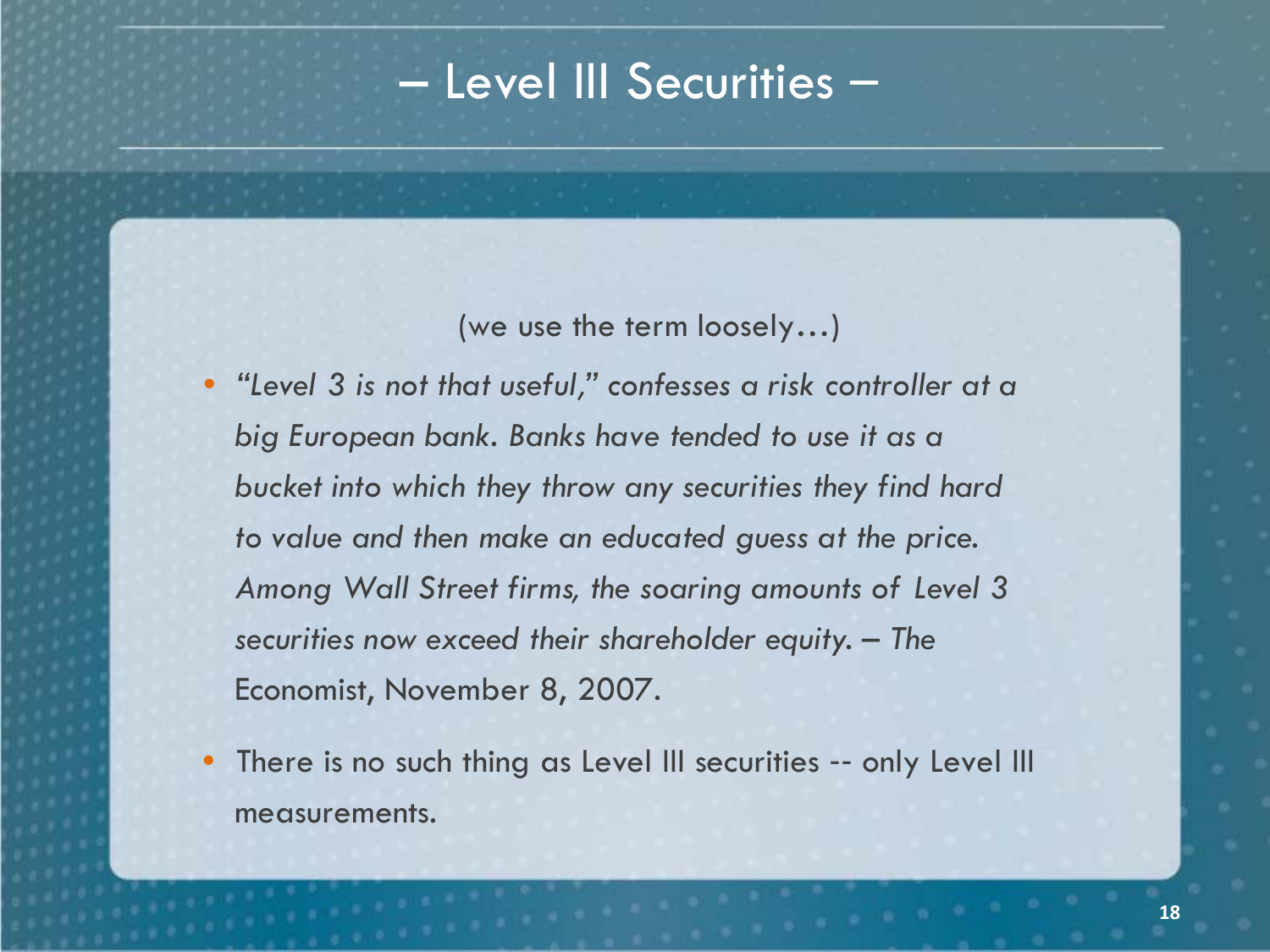#### – Internally Developed Valuation Inputs–

- Level III meant for securities where there is little market activity.
- Reporting entity may use its own data in valuation however, inputs should reflect assumptions market participants would apply.
- Reporting entity "shall not ignore information about the assumptions of market participants that is available without undue cost and effort."
- Level III inputs must be adjusted if information indicates market participants would use different assumptions.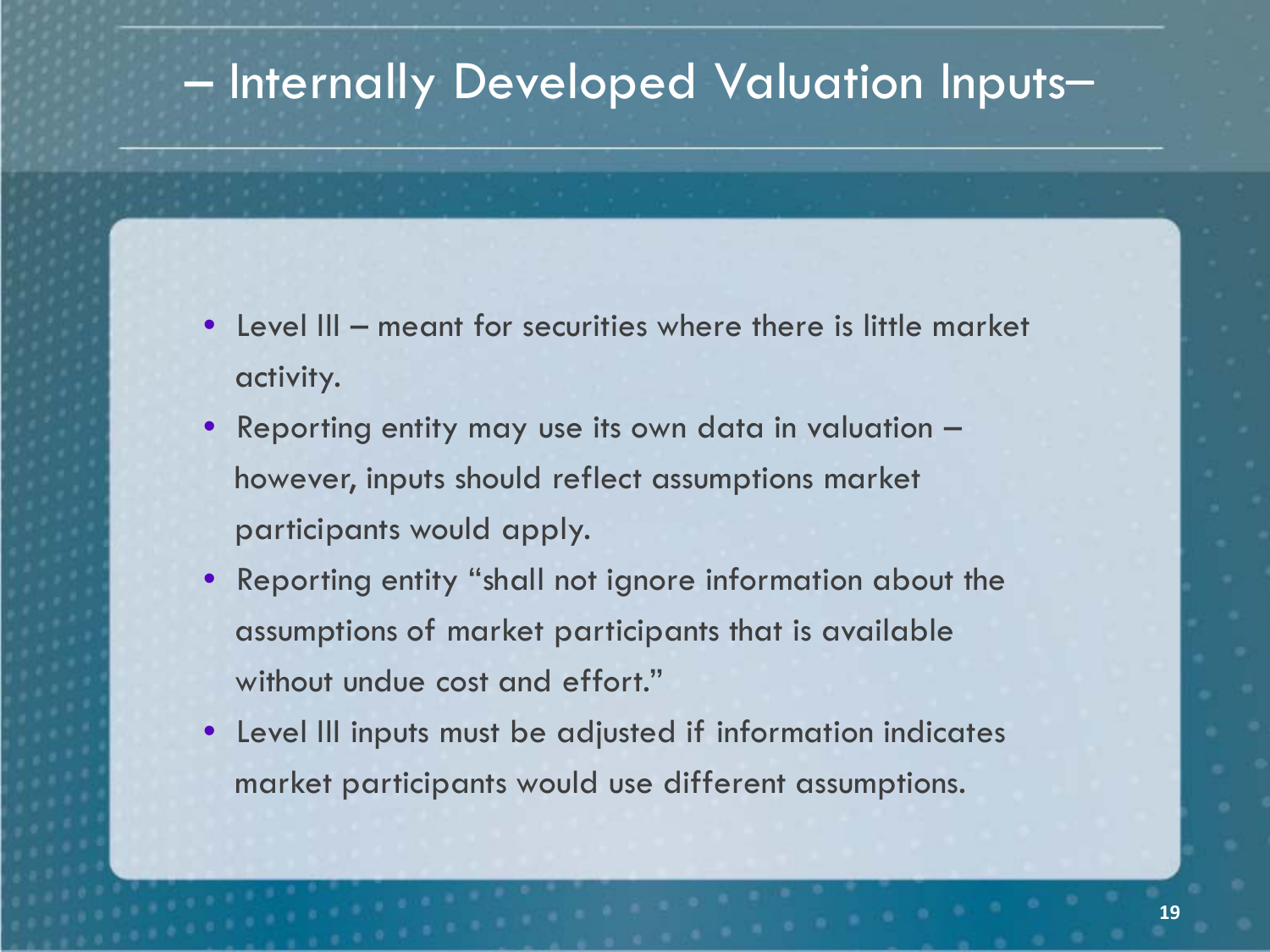#### – Level II Securities –

#### •Level II measurements:

- o More objective, since they do not rely on manager‐driven "models" or other unobservable assumptions that cannot be tested.
- o More accurate, since the market provides a "check" on the value otherwise not available.
- o More precise, if market indications tend to cluster closely around a certain level of pricing.
- Investors are more likely to consider Level II measurements credible.
- So, how do we get to Level II?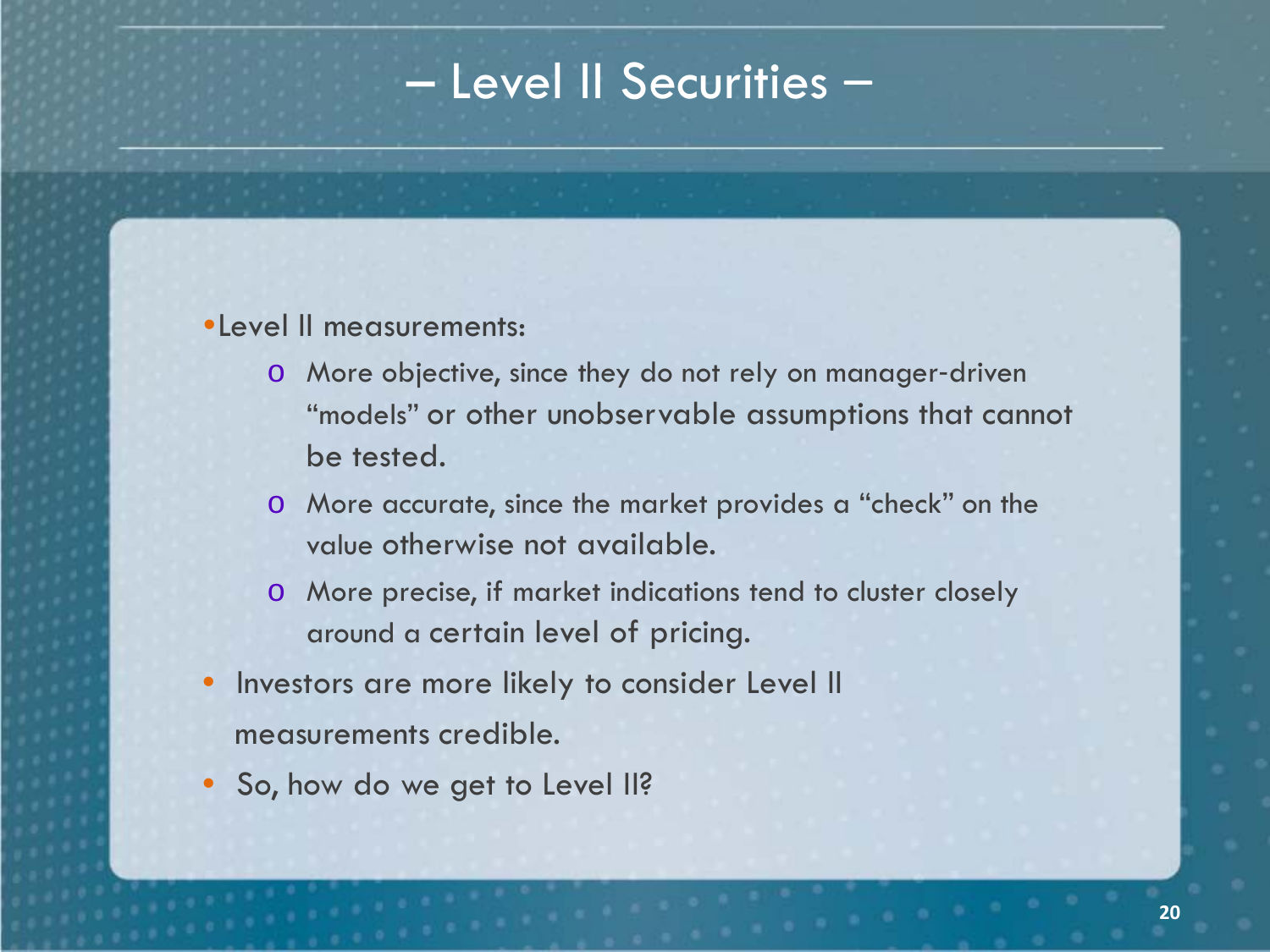#### – Level II Measurements –

- Quoted prices for similar assets or liabilities in active markets.
- Example: PIPE securities, other restricted securities.
- Quoted prices for identical or similar assets in inactive markets.
- Markets with few transactions.
- Markets where prices are not current, or where quotes vary over time or among market makers.
- Principal‐to‐principal markets or other markets where little information is publicly available.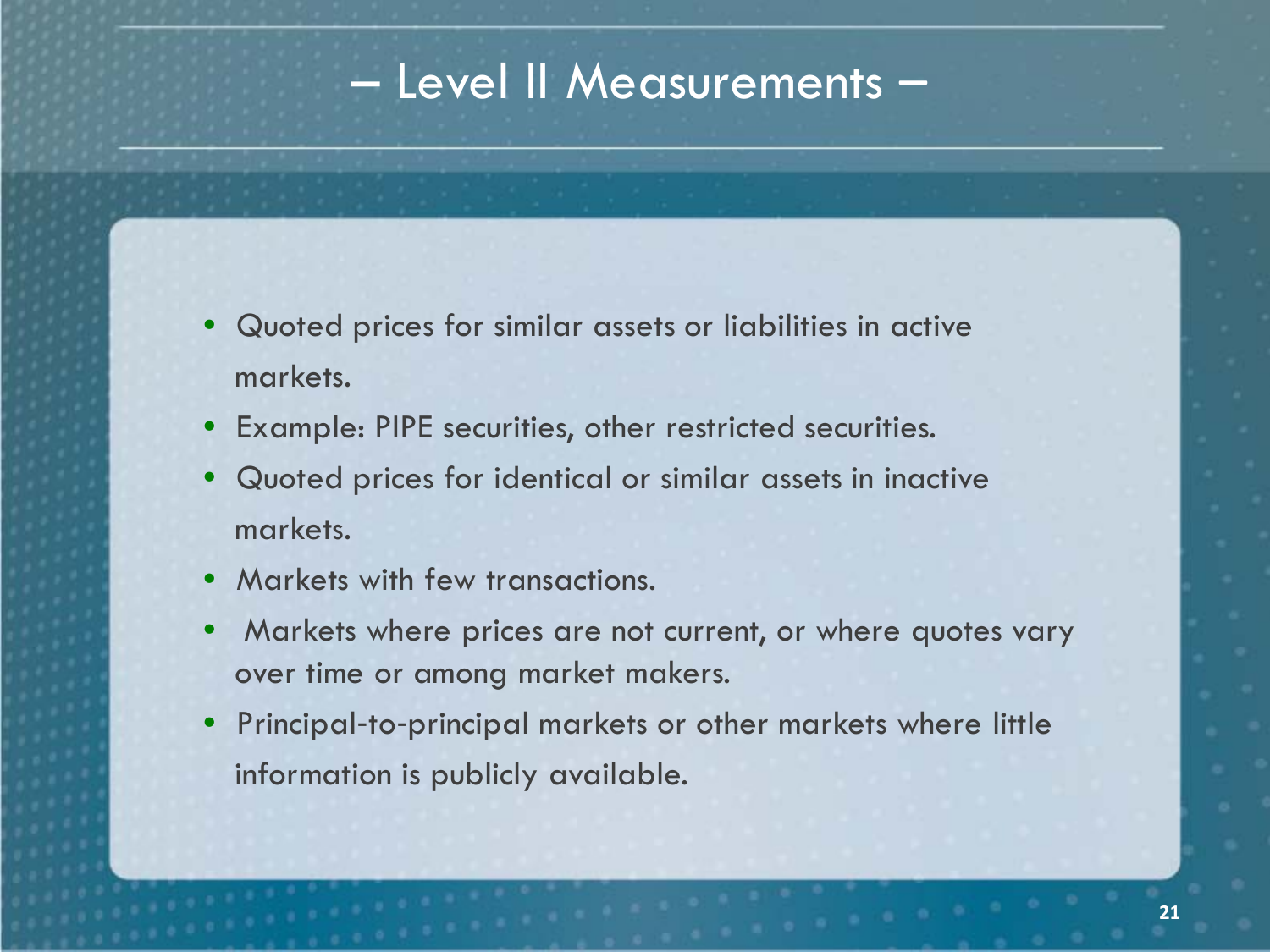#### – Level II Measurement (cont.) –

- Observable data other than quoted market prices.
	- o Interest rates and yield curves.
	- o Volatilities.
	- o Credit risks and default rates.
- Inputs derived primarily from observable market data through correlation or regression analysis.
- The key distinguishing characteristic (relative to Level III inputs) is that the fair value problem is solved by market participants.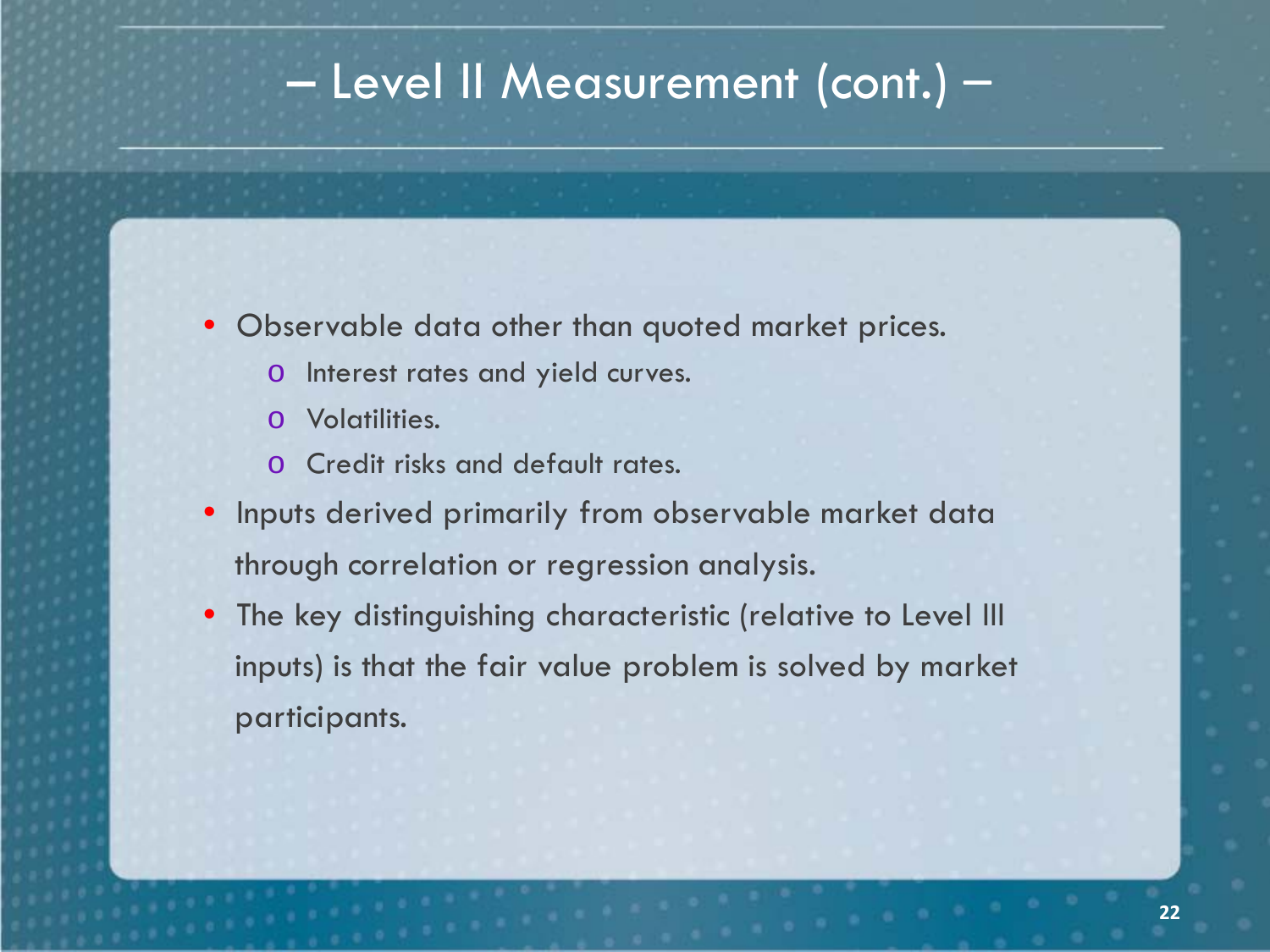### – Level III Disclosures –

WHY ARE THE NEW DISCLOSURES REGARDING LEVEL 3 ASSETS SO ONEROUS? WILL SENSITIVE IN FORMATION BE REQUIRED TO BE DISCLOSED?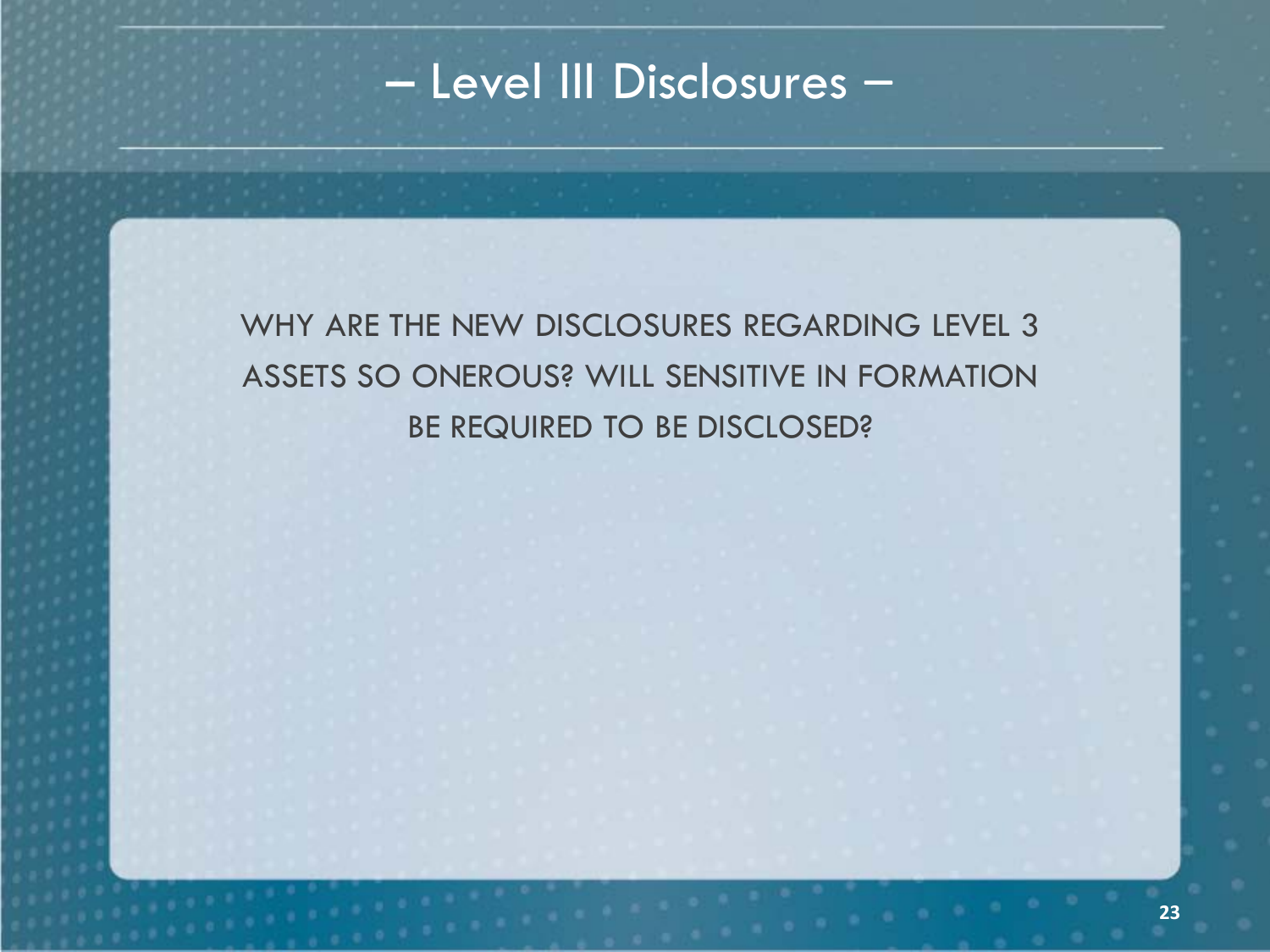#### – Level III – More Disclosures –

#### • New financial statement disclosures:

- o The fair value measurements on the reporting date.
- o Magnitude of fair value measurements, by hierarchy.
- o For all Level 3 measured securities, a reconciliation:
	- Total gains or losses for the period, and a description of where they are reported in the income statement.
	- Purchases, sales, issuances and settlements.
	- $\cdot$  Transfers in and/or out of Level 3.
- For Level 3 securities, the amount of total gains or losses attributable to a change in unrealized gains or losses.
- The valuation techniques used and any changes to those techniques.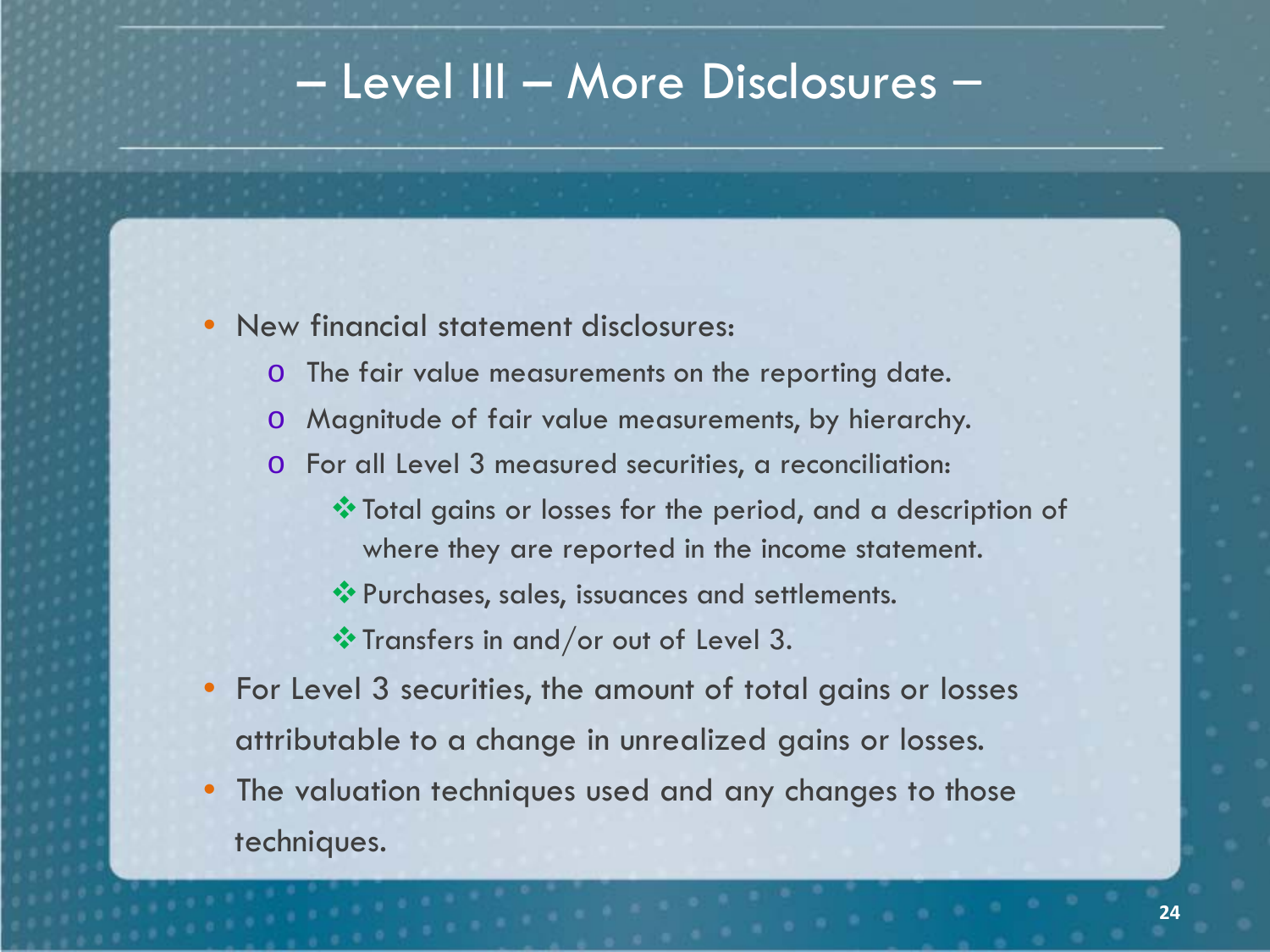### – Purpose of Additional Disclosures –

• The goal of the additional disclosures is to provide statement users with a sense of the measurement error risk implicit in each financial statement.

| Level I  | ⊦Level II | ∣ Level III' | <b>Total</b> |
|----------|-----------|--------------|--------------|
| \$120.5m | \$20.5m   | \$59.0m      | \$200.0m     |
| 60%      | 10%       | 30%          | $100\%$      |

• If a financial statement user assumes that Level I, II and III measurements are 1%, 5%, and 40%, respectively, that would imply the entire fund's measurement is 13%.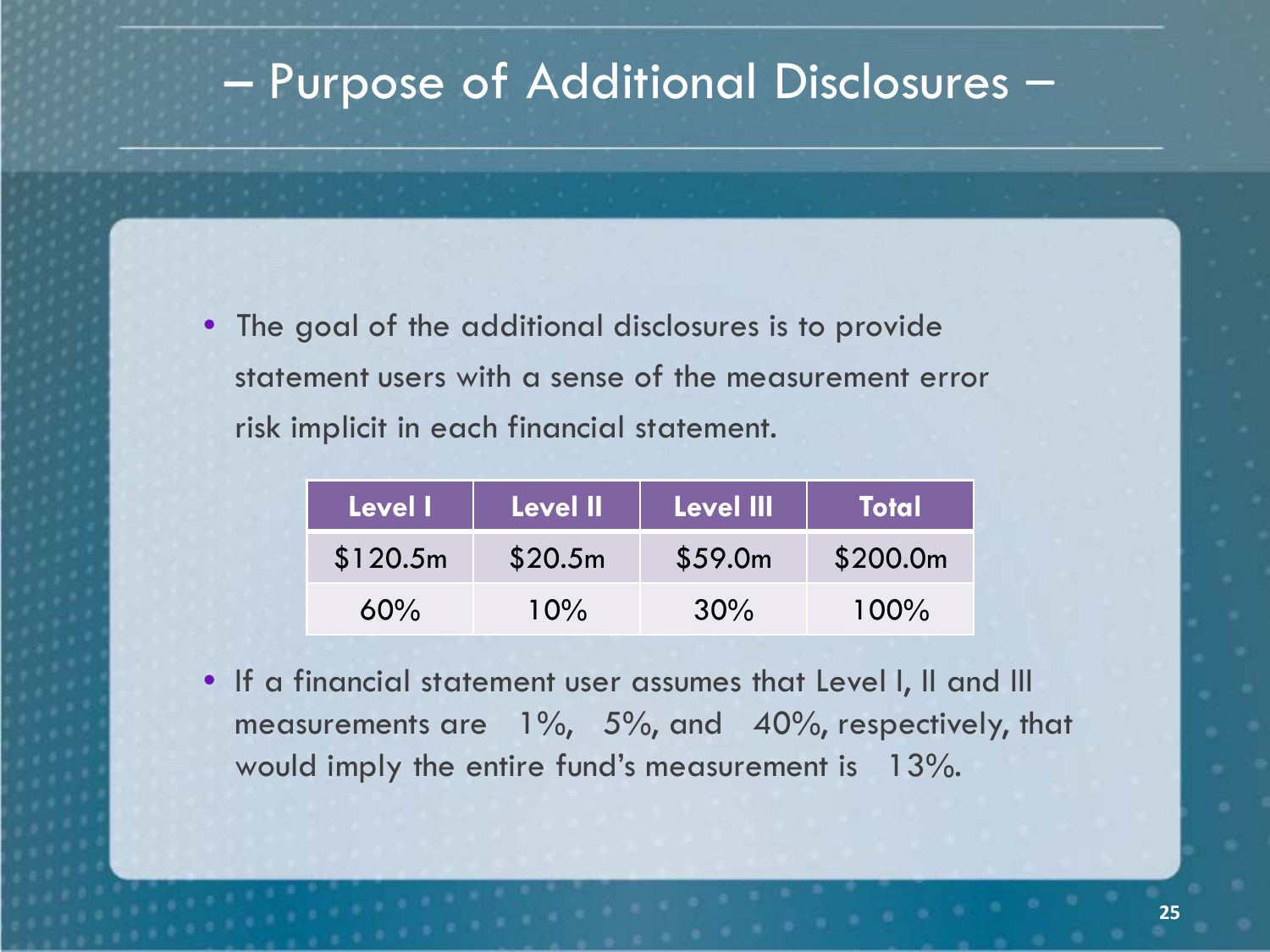#### – Disclosure Concerns –

- Will the disclosures provide too much information about management's dispositions throughout the year?
- Note that any change in valuation methods for Level III must be disclosed and discussed – such changes may be significant from year to year and may be hard to explain to investors.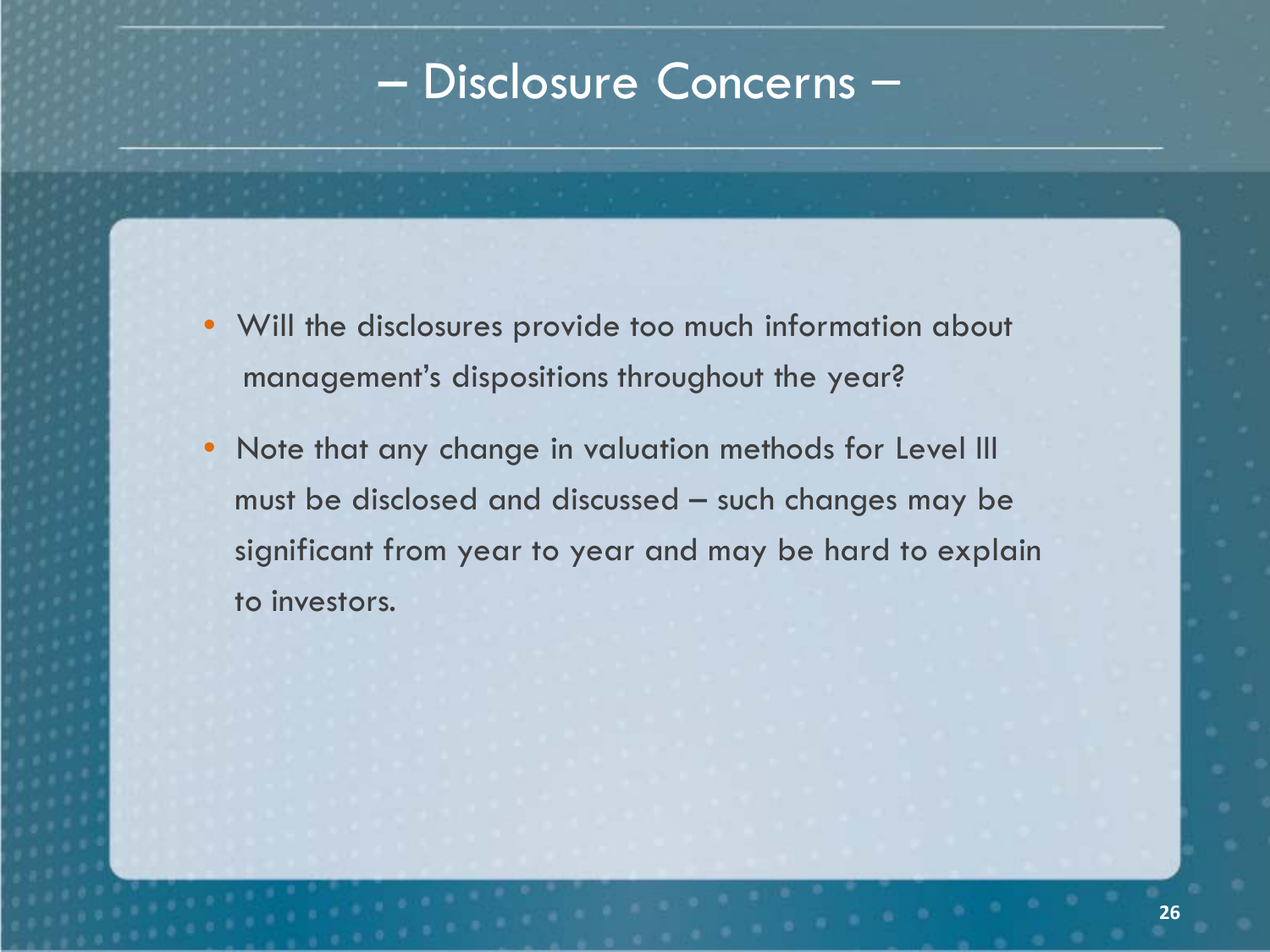– Mark-to-Model –

VALUATION MODELS RESULT IN LEVEL 3 MEASUREMENTS , FOR MOST SECURITIES . THIS IS BECAUSE , WHILE BEGUILING IN THEIR SIMPLICITY, SUCH MODELS ARE ALMOST NEVER PROPERLY TESTED WITH EMPIRICAL MARKET DATA.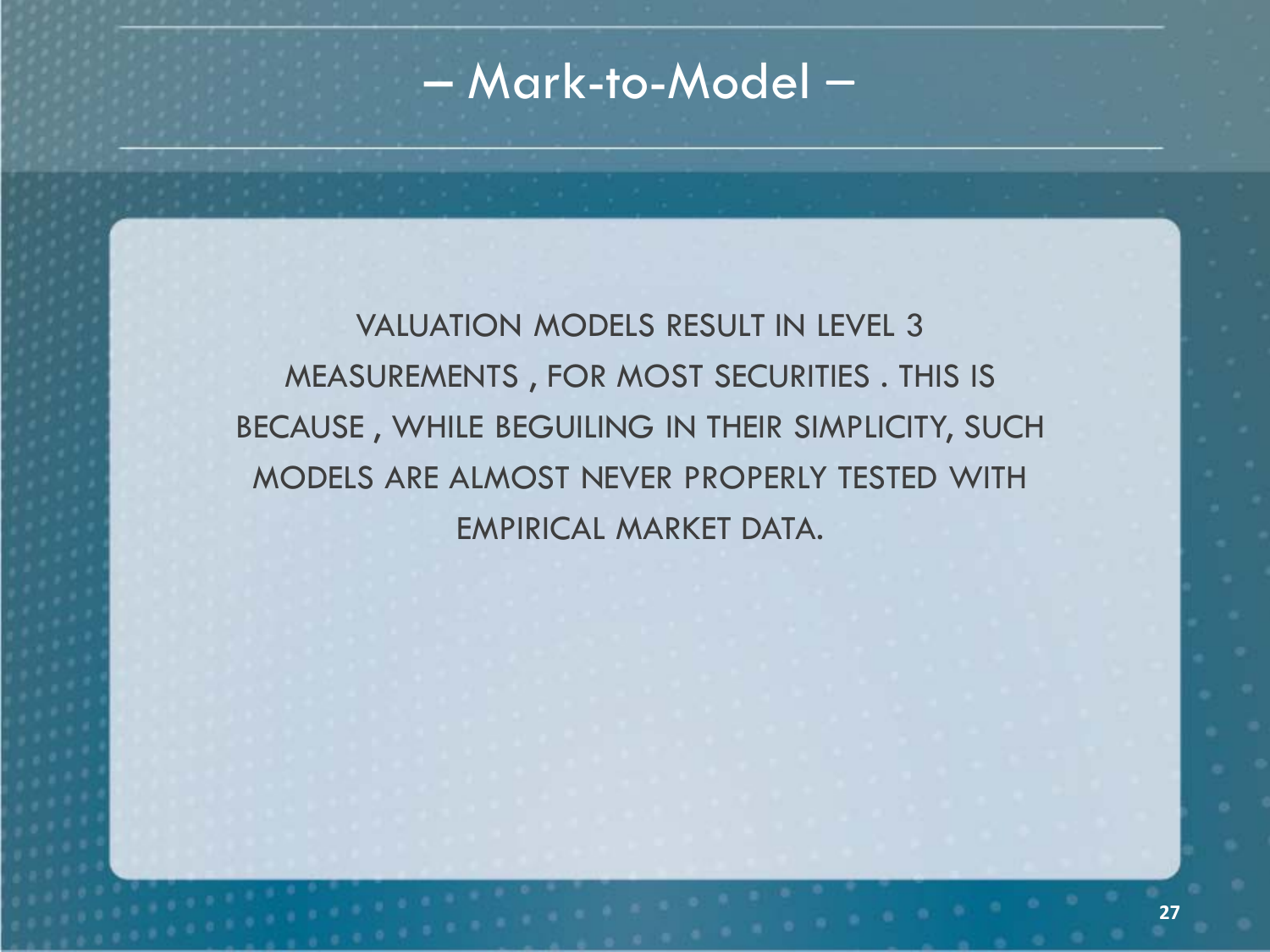#### – Valuation Models –

- Separate empirical valuation models from theoretical models.
- Separate theoretical models that have been tested those that have not.
- Example: Black‐Scholes model.
	- o Theoretical model.
	- o Yet, in widespread use in options markets, tested by participants and research.
	- o But, what about illiquid options?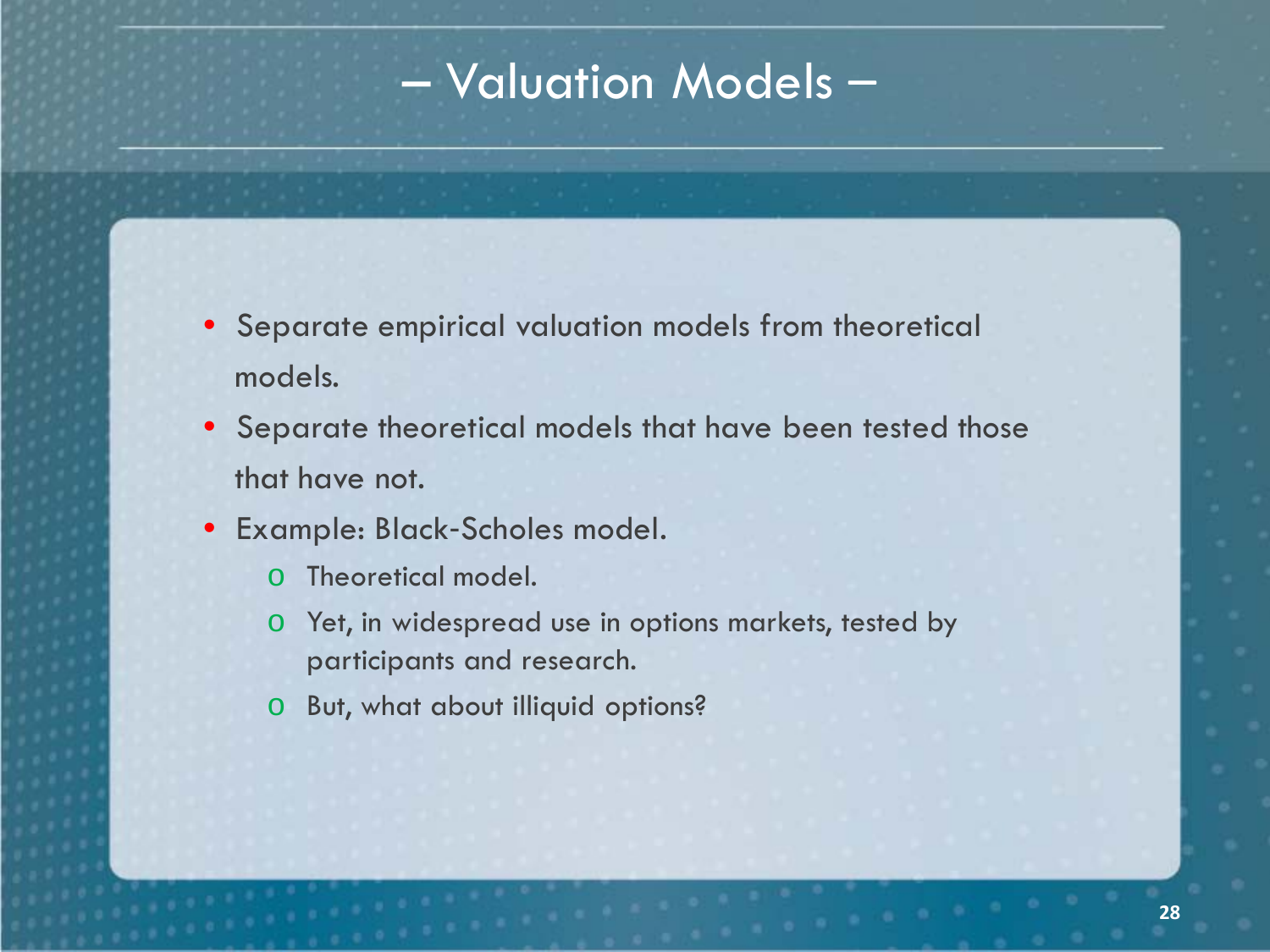#### – Valuation Models (cont.) –

- Black‐Scholes model example continued:
	- o Model assumes both underlying security AND option are continuously tradable.
	- o Market participants know that the model works only for the most‐liquid issues.
	- o These factors limit its usefulness under FAS 157.
- If measuring the value of actively traded options, can use the market prices to value securities (Level I).
- If not actively traded, have to rely on market data on similar, not actively traded options (Level II) or an internally developed "haircut" from Black‐Scholes (Level III).
- For illiquid options (or warrants) using Black-Scholes alone, without adjustment, would always be inappropriate, because it ignores known evidence on market participant assumptions.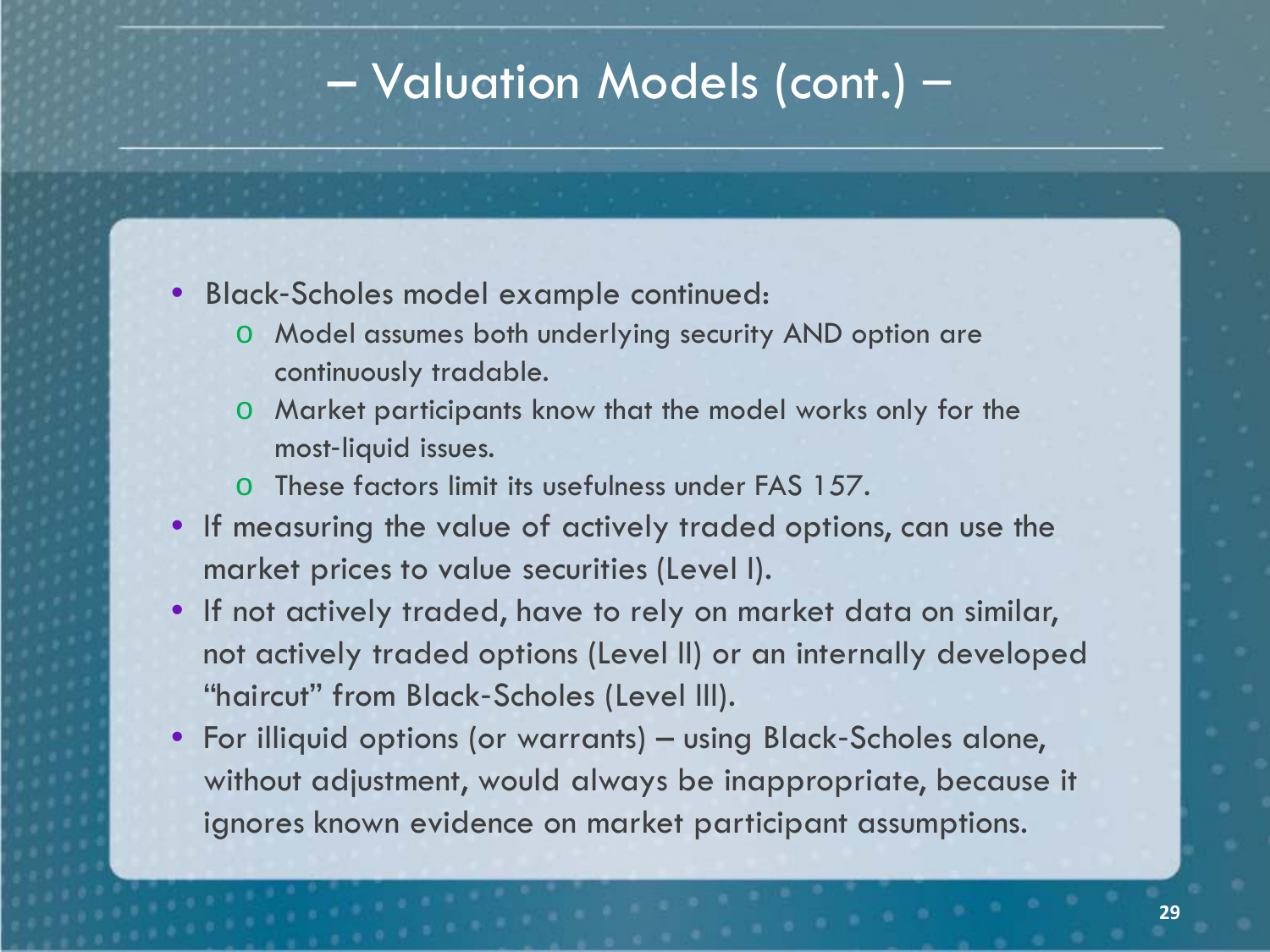#### – Other Models –

- Exotic non‐traded derivatives are almost always valued with mathematical models.
- Model-makers and users have a burden to show that investors actually buy and sell at the prices indicated.
- In cases where the market is very thin, market prices may fluctuate wildly. At what point do we disregard the market?
- Answer, under FAS 157: never (?!)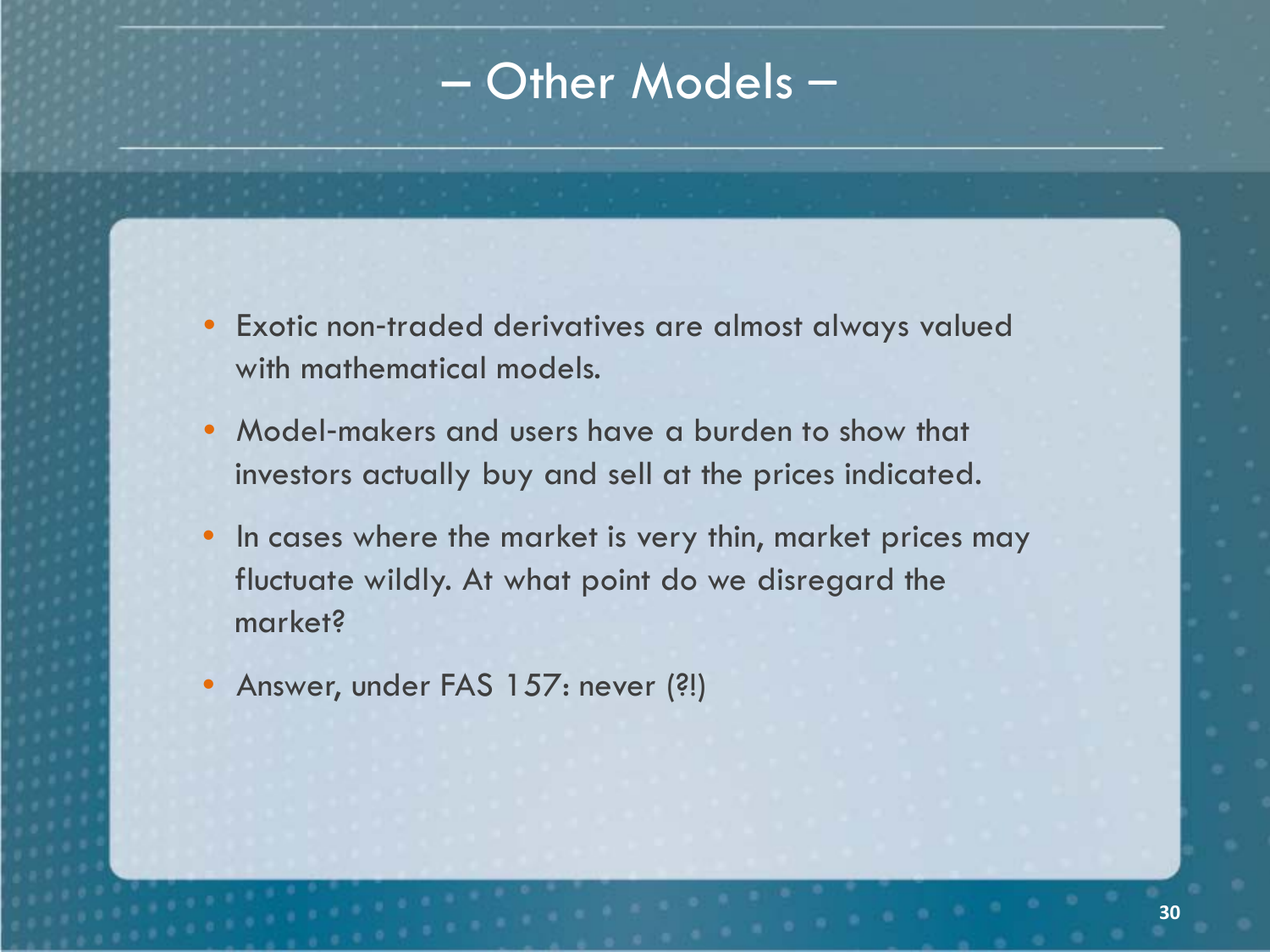#### – Mark-to-Model v. Mark-to-Market –

#### REPORTING ENTITIES "SHALL NOT IGNORE INFORMATION ABOUT MARKET PARTICIPANTS THAT IS REASONABLY AVAILABLE WITHOUT UNDUE COST AND EFFORT." – FAS 157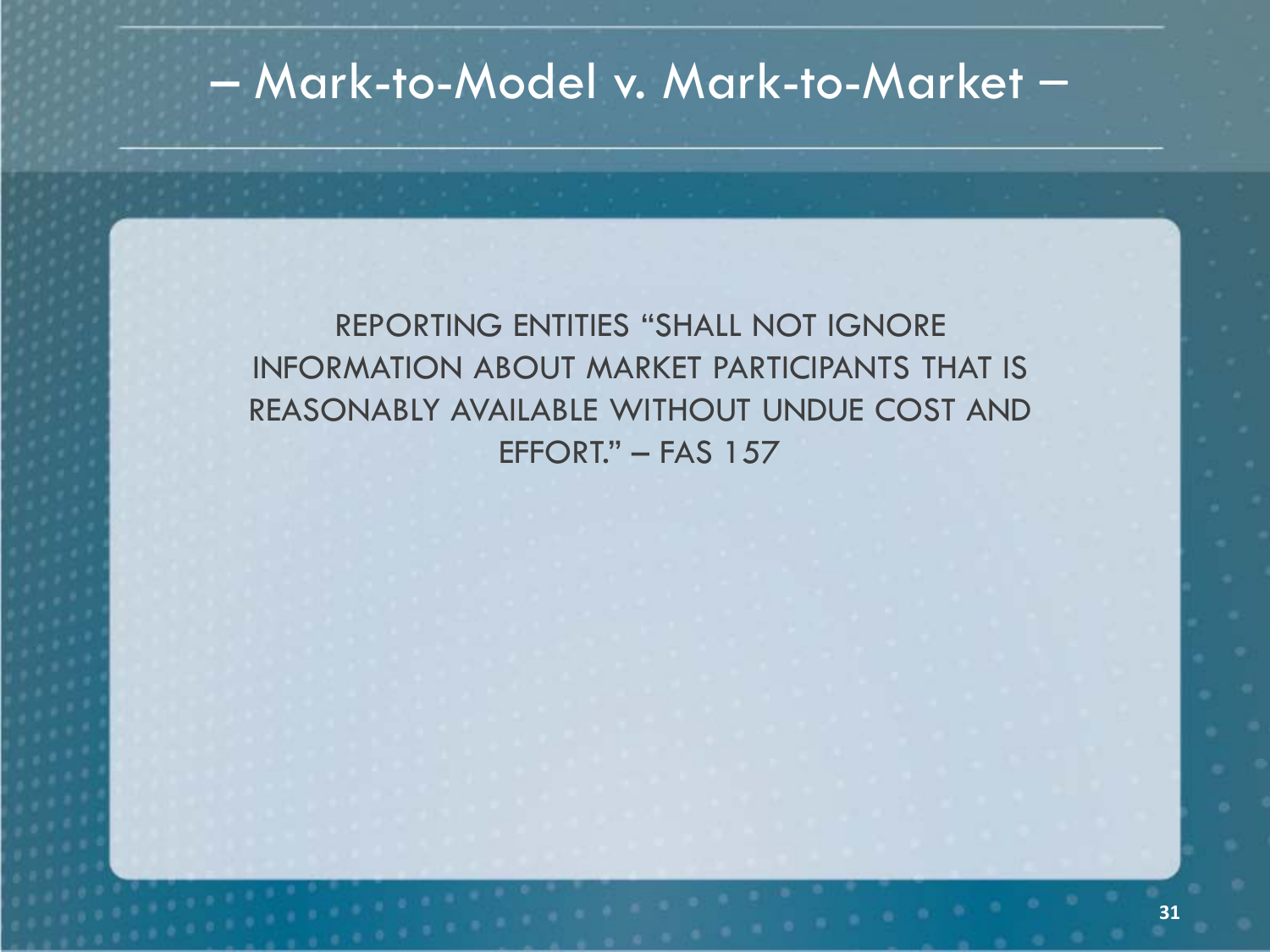#### – Models and Illiquidity –

- Illiquid securities are always worth less than fully liquid securities, c. p.
- The impact of illiquidity on securities prices is hard to model and has not been successfully modeled in testable, peer‐reviewed research.
- Most valuation models from the literature even widely used models, such as CAPM or Black‐Scholes – take full liquidity as one of their "simplifying assumptions."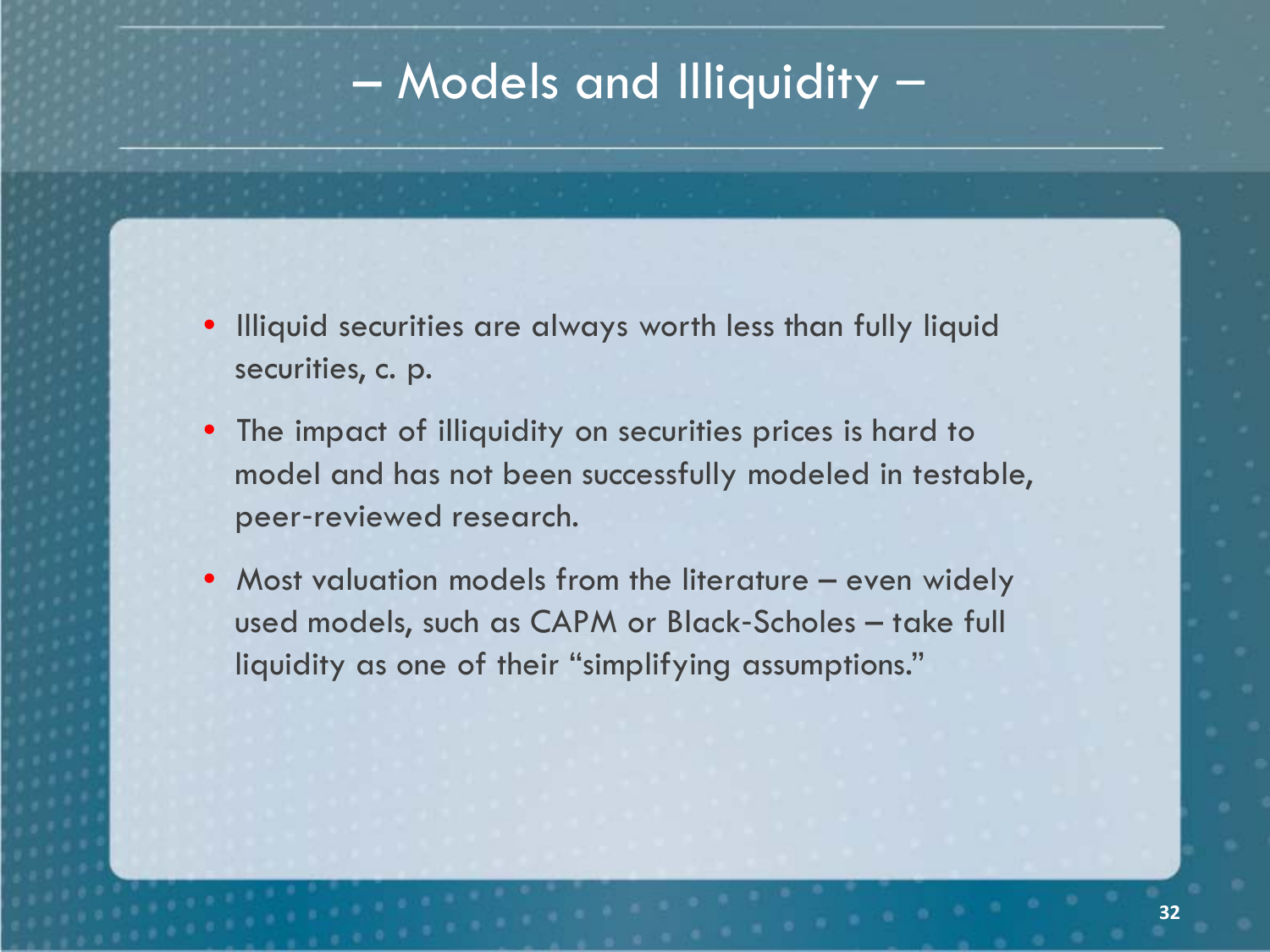### – Models and Illiquidity (cont.) –

#### Case in point:

- Continuous-Time Finance Robert C. Merton
- Basis for many of the advances in modern finance: breaking trading activity down to infinitesimally small steps.
- Problem: illiquid assets do not move in such steps, as they do Not trade continuously.

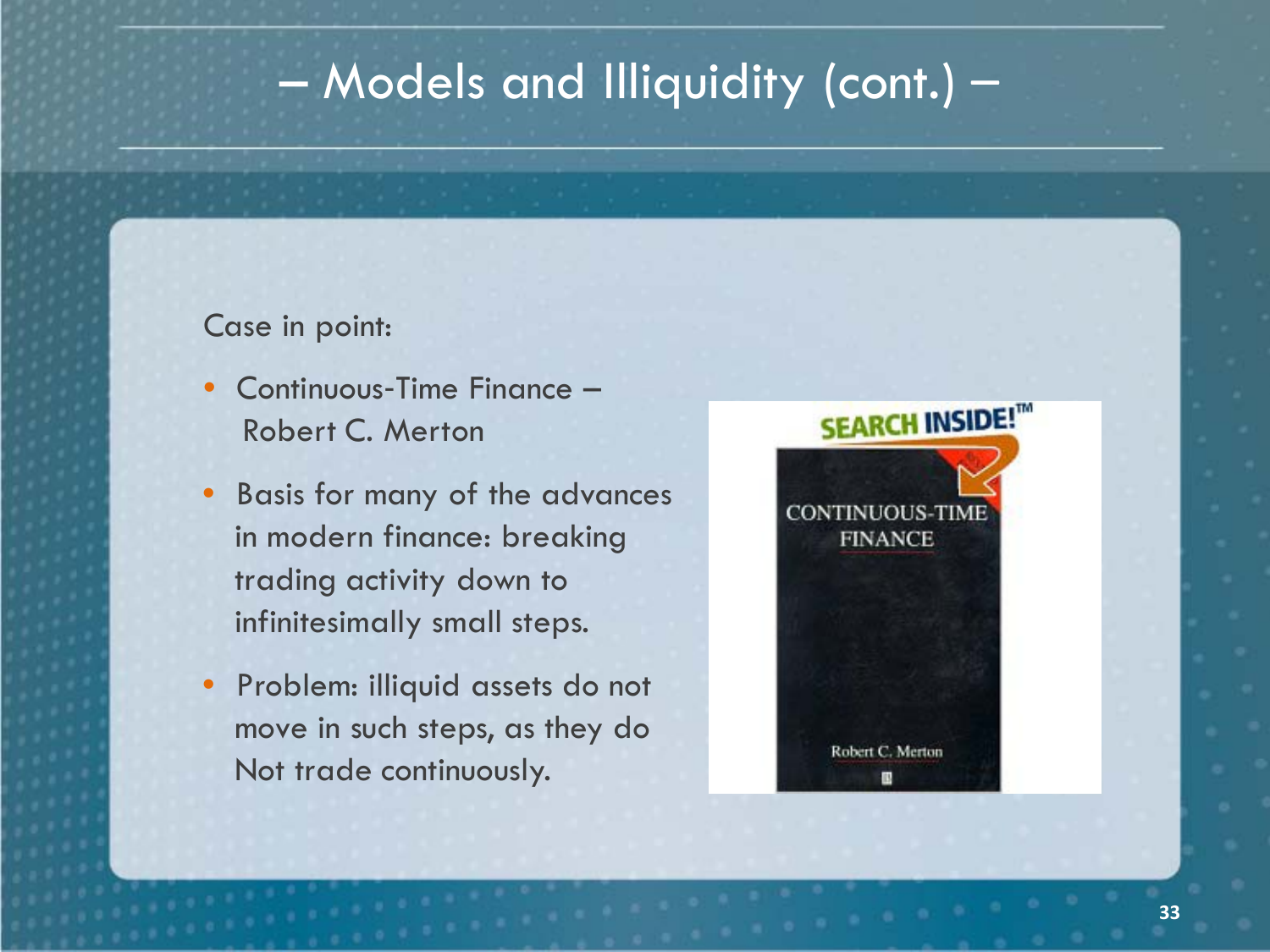#### – Illiquidity Discounts –

- Illiquidity discounts describe the difference between the as‐if‐fully‐liquid price and "fair value".
- Illiquidity discounts are a function of:
	- o Length or severity of liquidity restrictions.
	- o Risk of illiquid securities.
- Is volatility the best measure of risk? Is beta?
- Example: "off‐the‐run" Treasuries
	- o The 29‐year (off‐the‐run) Treasury bond always trades at a discount from the 30‐year bond, because it's less liquid.
	- o Discount is typically small (low risk compared with equities), but the spread can widen when there is market stress.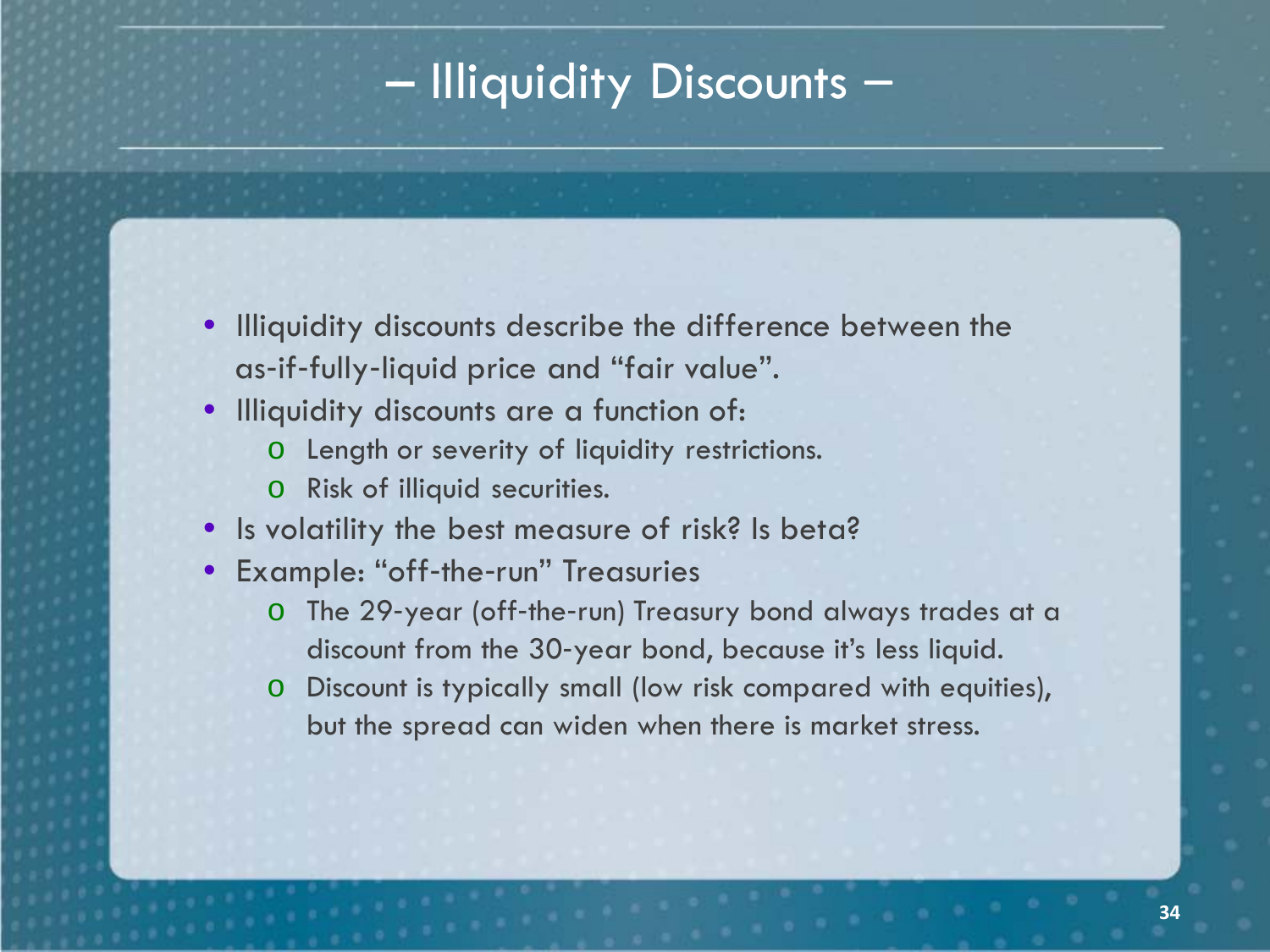### – Illiquidity Discounts (cont.) –

- Illiquidity discounts apply to all restricted, or otherwise illiquid, securities, except for pure "blockage" illiquidity.
- Transaction data from arm's-length secondary market sales (investor to investor) of restricted securities are the best available "exit price" indications.
- Transaction data from private placement studies is also widely used to determine illiquidity discounts.
- Theoretical models, such as the Longstaff, Finnerty and Tabak models, are occasionally used, but empirical testing on these models has been very limited.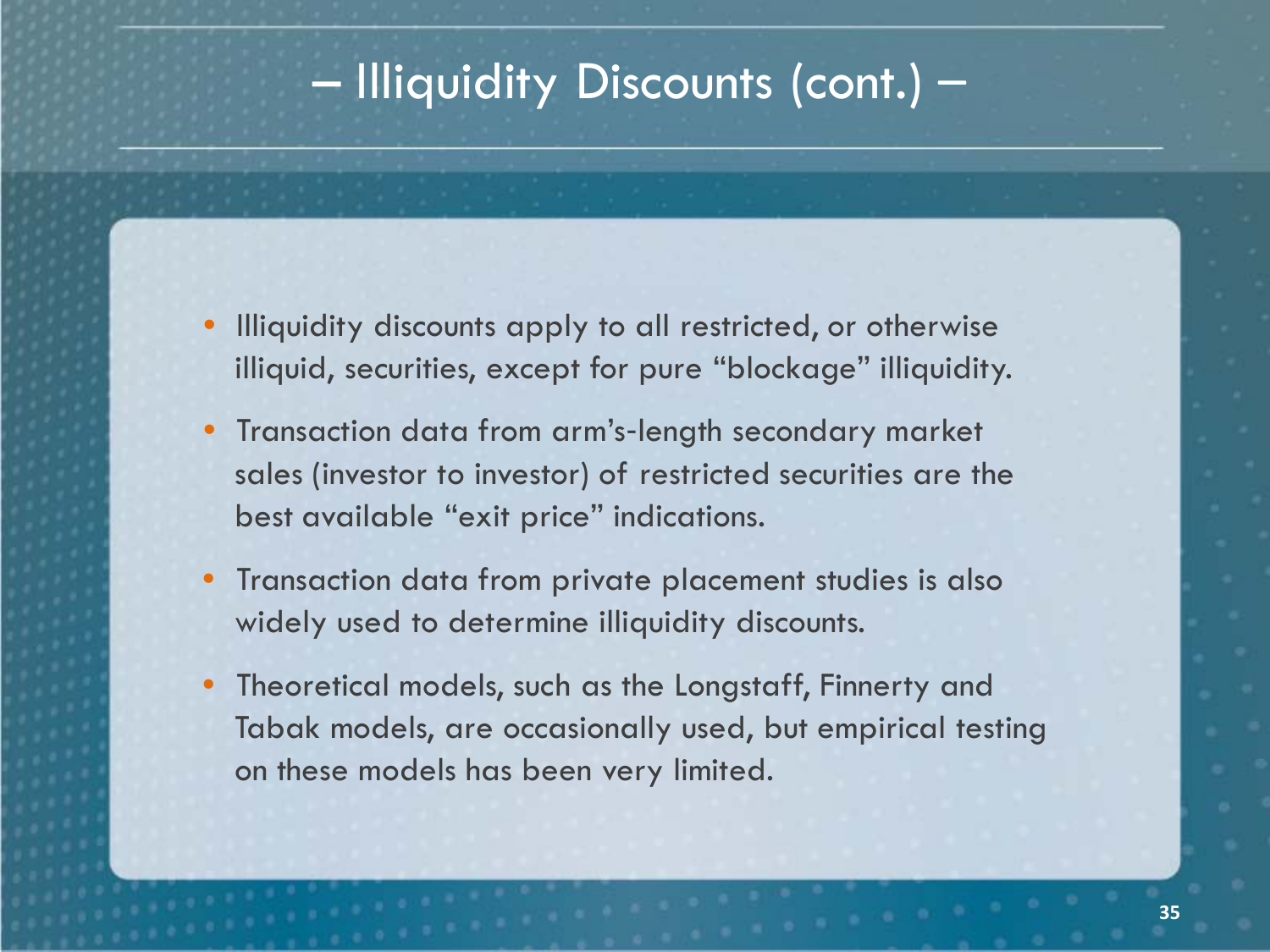#### – What if the Market Dries Up? –

- Example: 2007 credit crunch.
- "the Center for Audit Quality (made it clear) that despite the severity of the current market crunch, they intend to apply the fair value standard consistently" – Accounting Web, November 20, 2007.
- "In the white paper the Center refused to consider transaction volume as an indicator of a 'distressed' sale" – Financial Week, November 15, 2007.
- "The auditors have to do this as a matter of self‐interest and survival" – Ed Ketz (quoted in Accounting Web).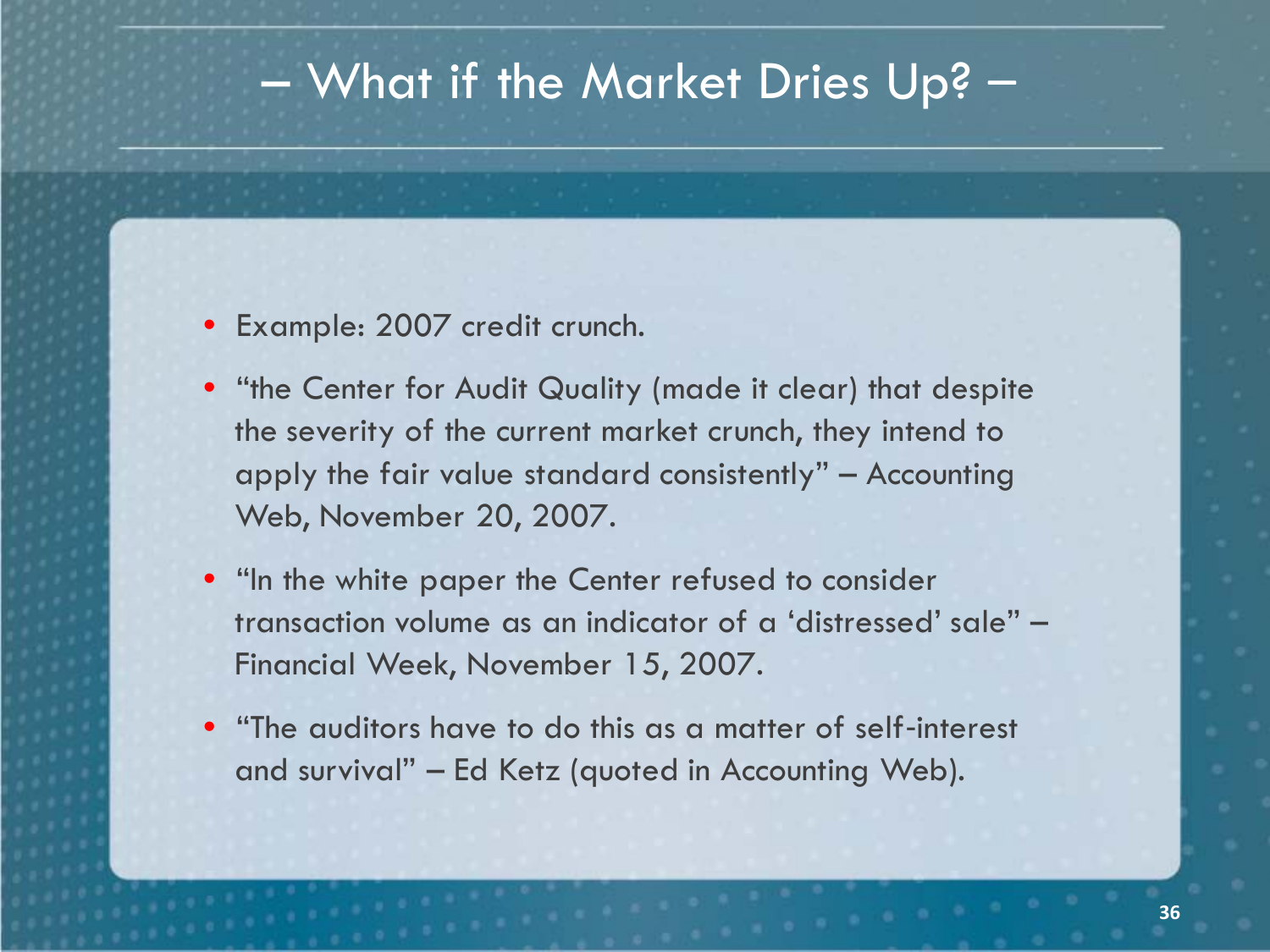#### – Center for Audit Quality –

- White paper on "Measurements of Fair Value in Illiquid (Or Less Liquid) Markets."
- "Questions have arisen about (…) whether current market prices are more indicative of distressed sales".
- In 2004 release, the SEC held that the registrant violated GAAP by using a definition of fair value that assumed supply and demand were in reasonable balance.
- Specifically, the SEC objected to the practice of ignoring quoted prices and "taking the longer view".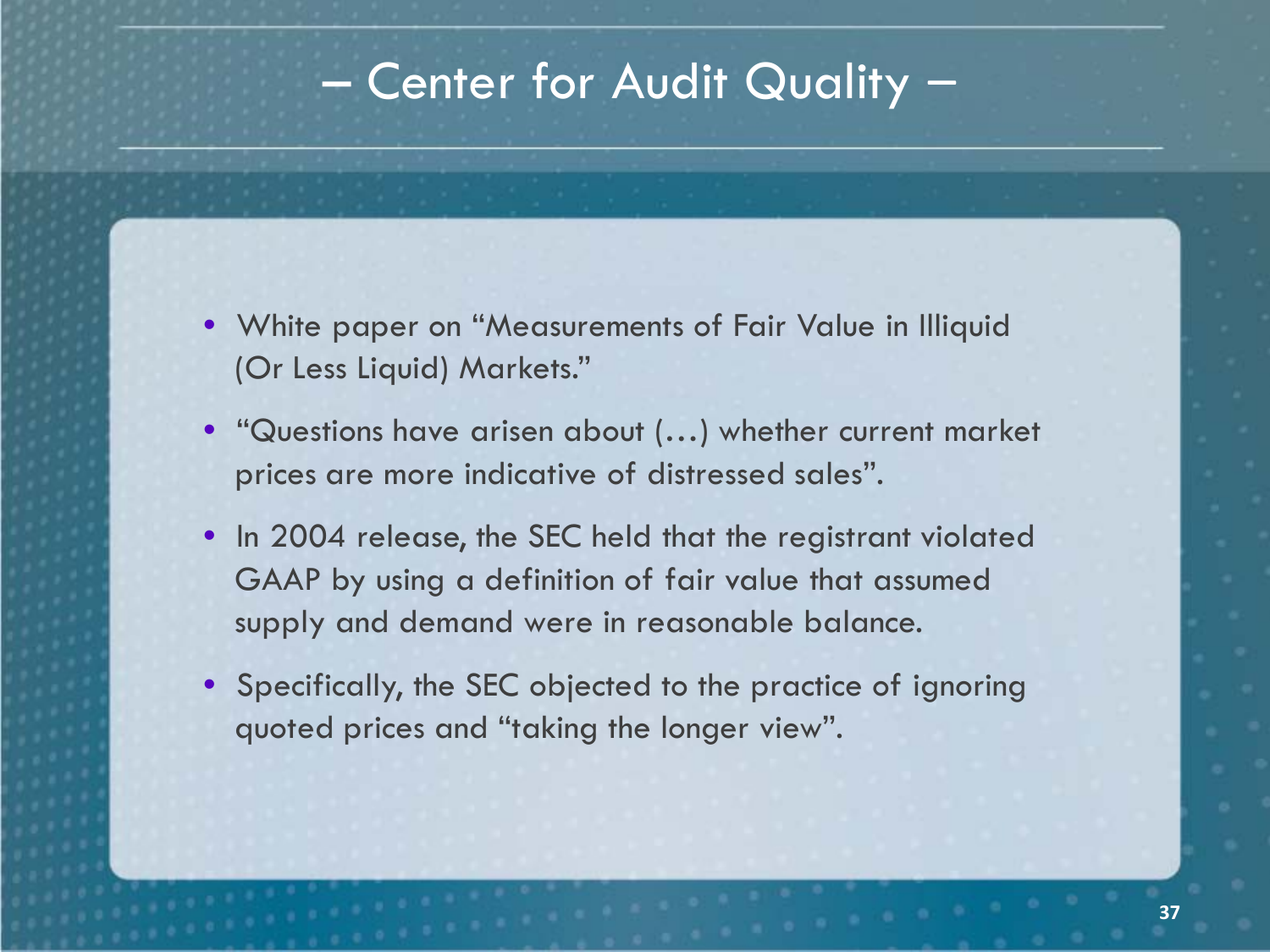#### – Center for Audit Quality (cont.) –

- If transactions are occurring in a usual and customary manner, those deals are not "forced" sales.
- The fact that transaction volume is low does not indicate the sales are forced or distressed sales.
- Decreased volumes in a market do not necessarily mean the market has become inactive.
- "Markets with a reduced transaction volume under current conditions are still considered active if transactions are occurring frequently enough on an ongoing basis to obtain reliable pricing information."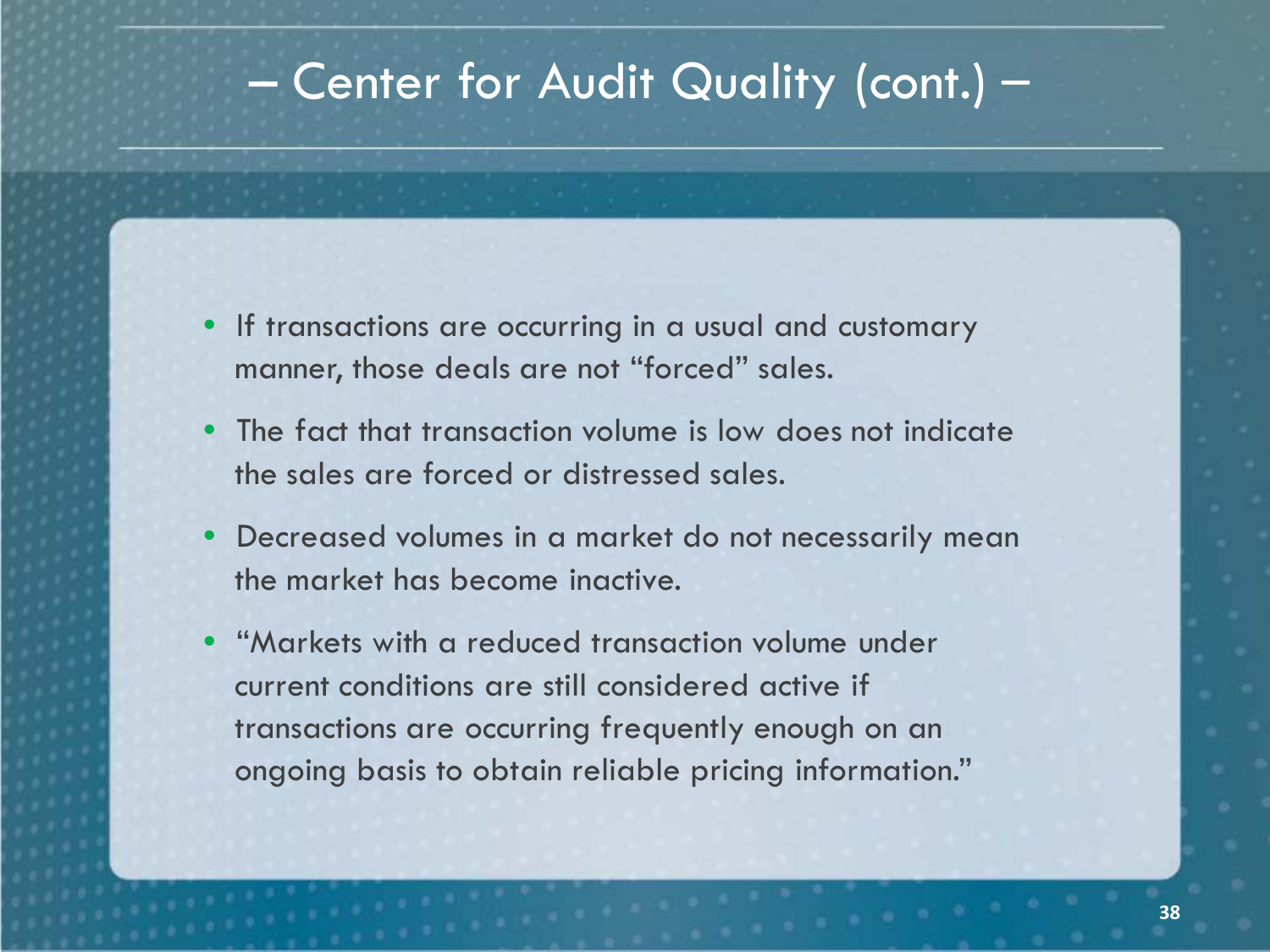#### – Center for Audit Quality (cont.) –

The final word on available market data:

- FAS 157 requires that quoted prices from active markets be considered whenever available – Level I inputs.
- If the market is not active, observable transactions in that market are Level II inputs – and must be considered.
- Conclusion: market data cannot be ignored when measuring fair value.
- "In most cases, the use of a valuation model is acceptable only when quoted prices in active markets are not available."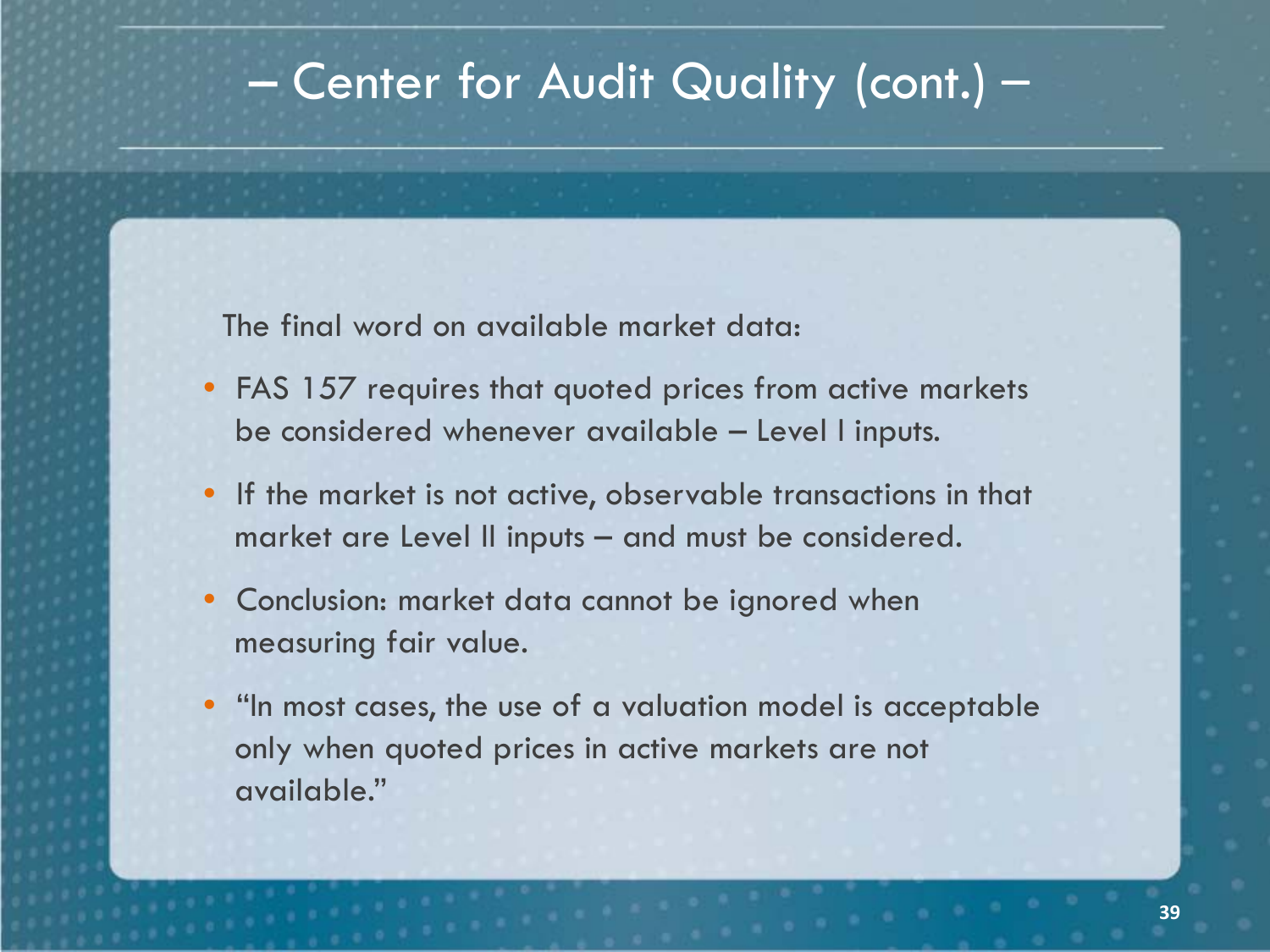#### – Example: ACAS –

- "The most surprising piece of the company's earnings release (was the) valuation of its investment in European Capital, a publicly traded  $(...)$  stock that fell  $18\%$ " – TheStreet.com, "American Capital avoids loss with fishy math," November 2, 2007.
- Drop resulted in \$140m loss, instead took \$2m gain.
- A control premium was added to the valuation, because the company owns a 65% stake.
- However, the large stake is also illiquid.
- ACAS release is down 9% since the release.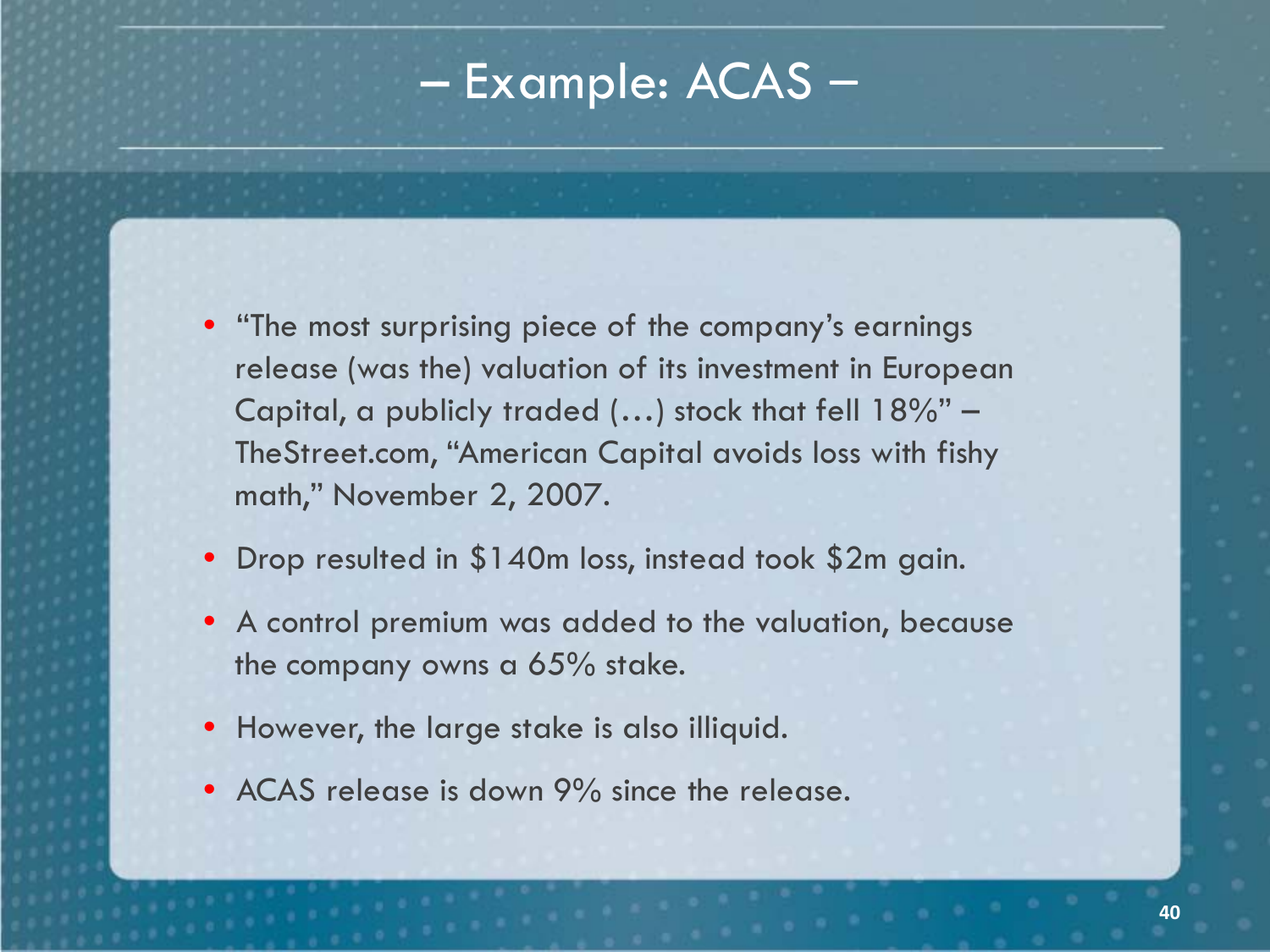#### – Example: Auction-Rate Securities –

AUCTION‐RATE SECURITIES WERE ISSUED WITH THE CLEAR EXPECTATION (AMONG ALL OR MOST PURCHASERS ) THAT THE SECURITIES WOULD BE LIQUID AT REGULAR INTERVALS ( E.G. 7 DAYS ). WHERE THAT ASSUMPTION NO LONGER APPLIES, SECURITIES MAY NO LONGER BE WORTH PAR.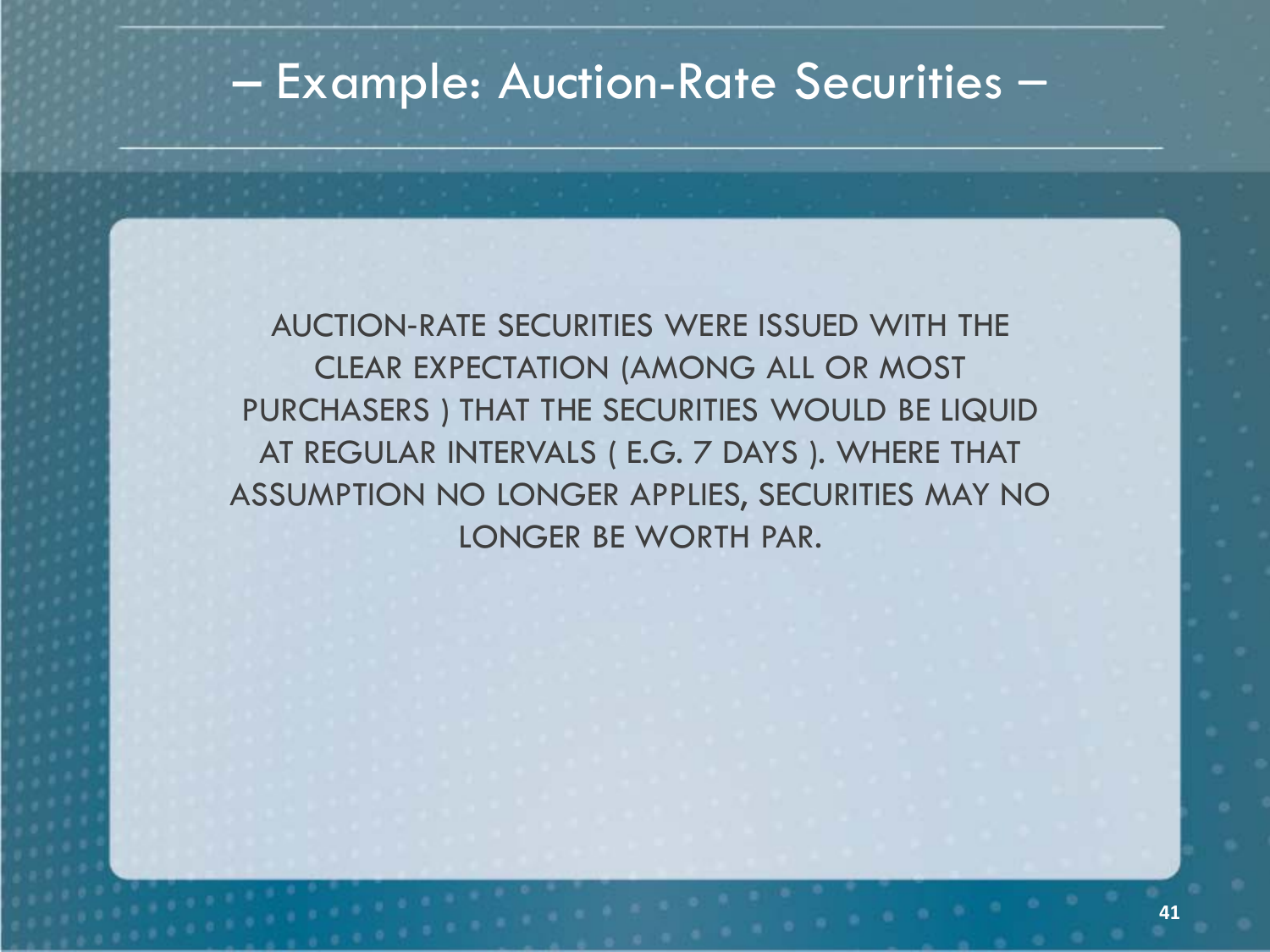#### – Exit Market Example: SecondMarket –

- SecondMarket: Trade ARS and restricted securities.
- Approximately 3000 members; primarily hedge funds and other institutions.
- Members manage over \$1 trillion in assets.
- More than 800 transactions over 3 years.
- Competitive bidding, negotiated transactions.
- Standard documents, shorter closing times.
- Restrictive legend transfers, buyer assumes remainder of holding period in return for a discount.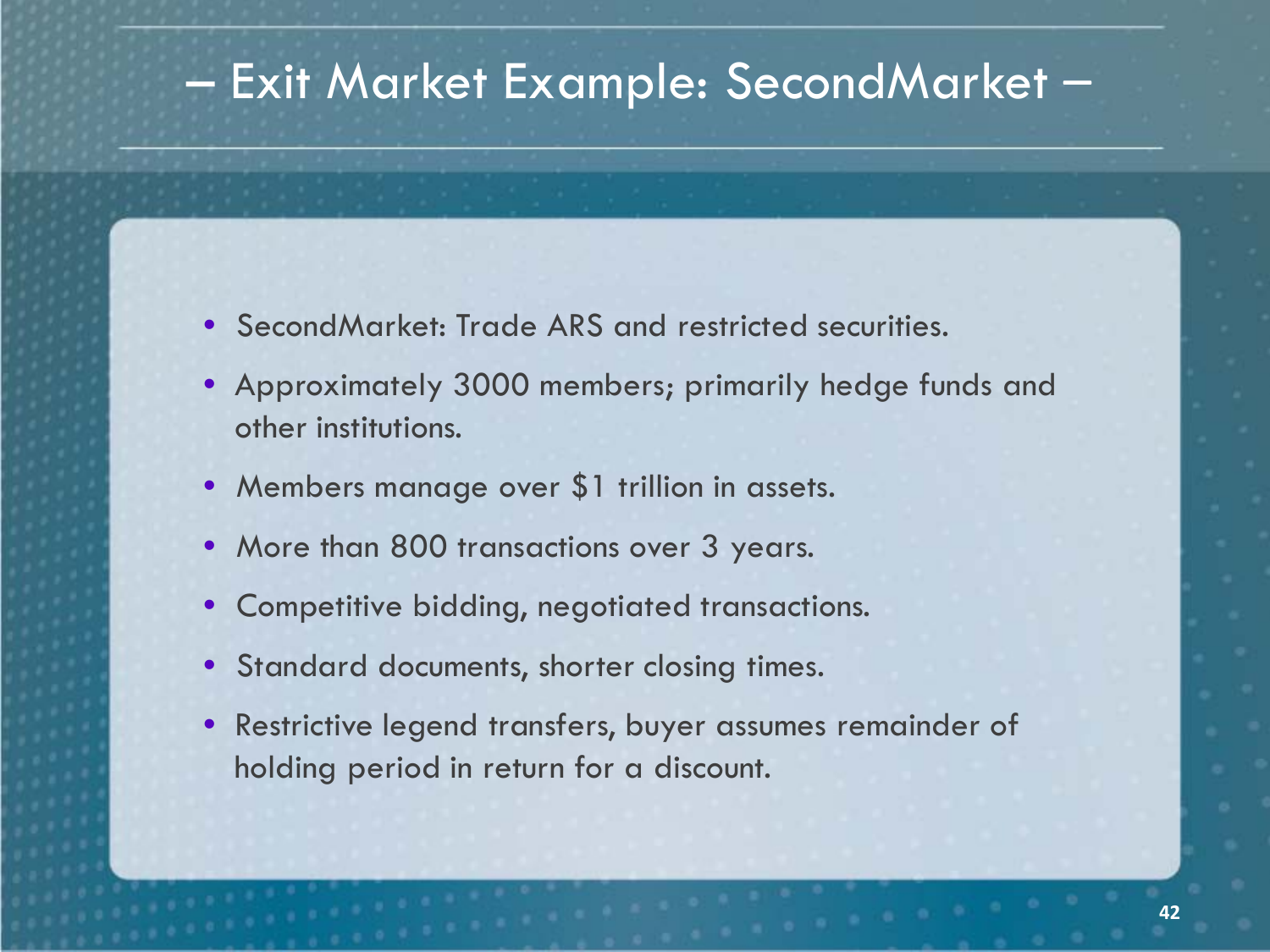#### – LiquiStat Database –

- More than 1000 transactions (Auction-rate securities, restricted stock, warrants, convertibles, hybrids, units).
- Discounts from 5% to 85%.
- Discounts a function of block size, days left of holding period, "borrowability" of shares, volatility, market capitalization, revenues, total assets, market‐to‐book ratio, trading volume, etc.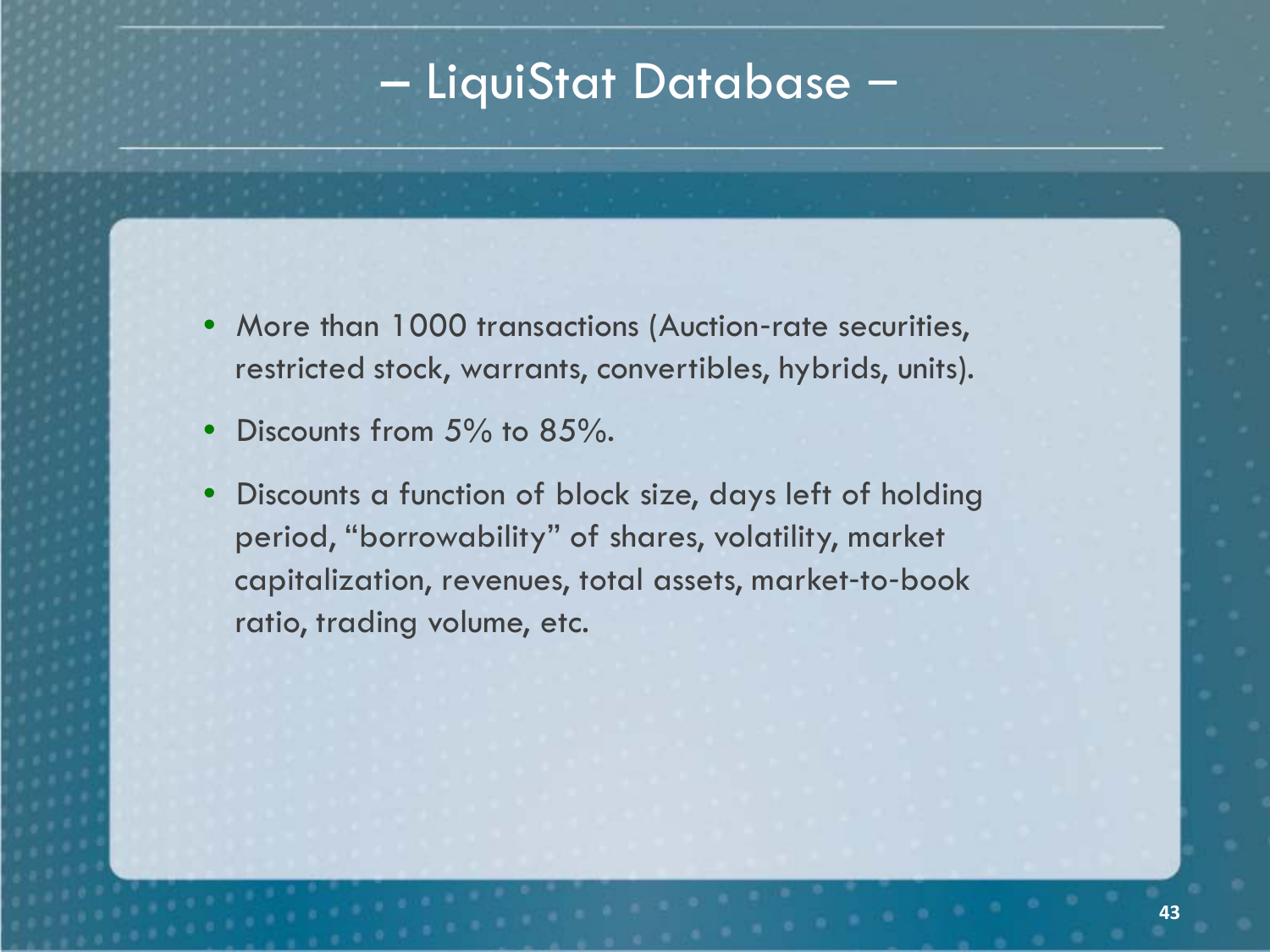#### – Basics of Auction-Rate Securities –

- Types of ARS: MARS, SLARS, and ARPS, etc.
- Auctions at set intervals, usually 7 days (but up to 60)
- The yield reset y at each auction, at market-clearing level
- Maximum Applicable Rate, or "penalty" rate, applies if failed auction
- Auction failure if not enough buyers to purchase shares or notes of all sellers
- Until this February, the banks would step in as buyer of last resort, whenever an auction looked like it might fail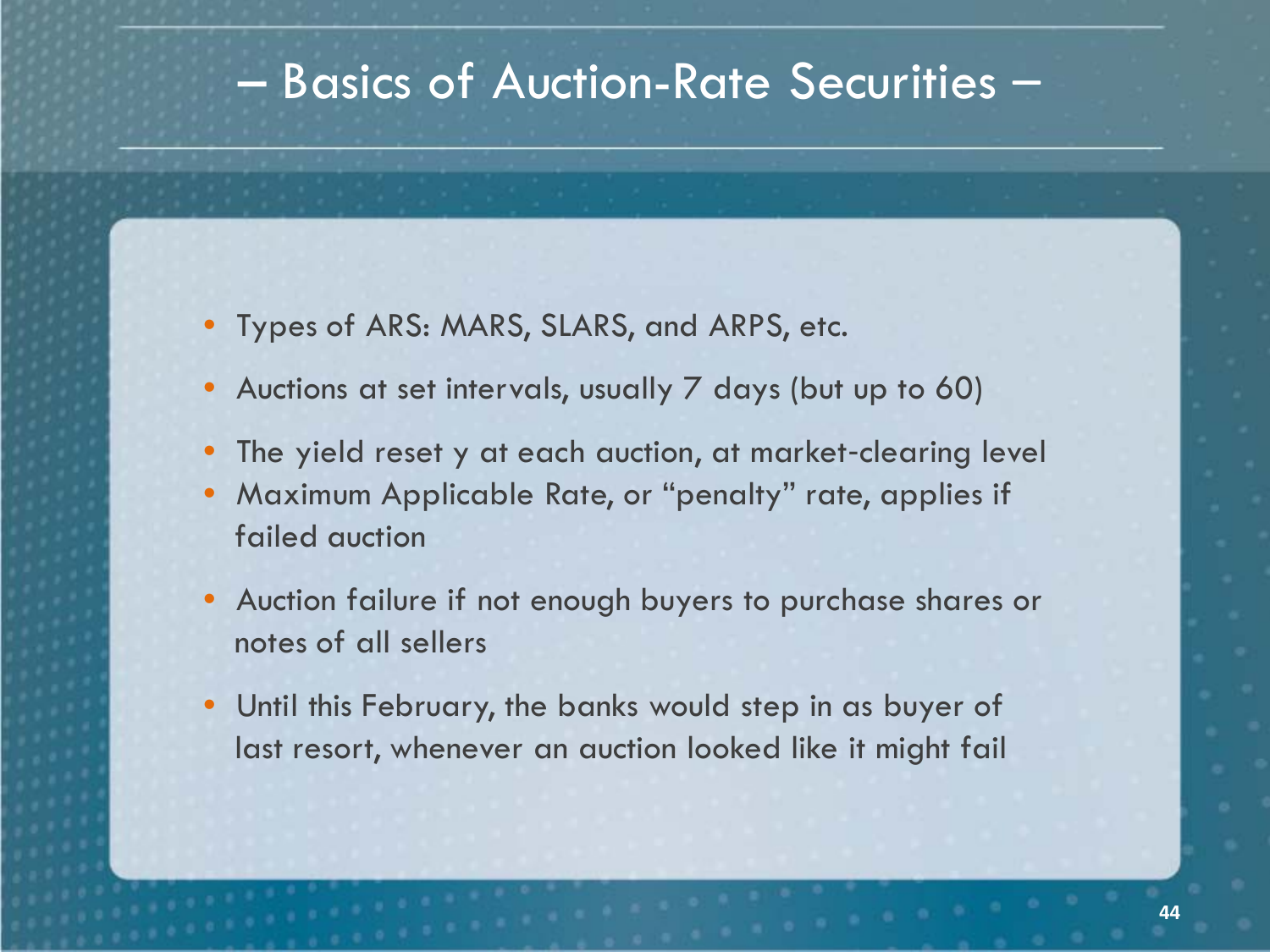#### – Basics of ARSs (cont.) –

#### • Typical issuers and ARS issues:

- o Municipalities, student loan writers, and others issuing debt with long-term maturity. High penalty rates if auctions fail.
- o Closed‐end mutual fund issuing preferred shares with no maturity. Low (floating) penalty rates if auctions fail.
- Secondary market emerging as auctions fail:
	- o Significant number of buyers, including distressed debt funds
	- o Bid and ask prices dependent on market view of how long auctions are likely to keep failing
	- o Valuation metrics considered include penalty rate relative level, type of issuer, volatility and liquidity of (fund) investors.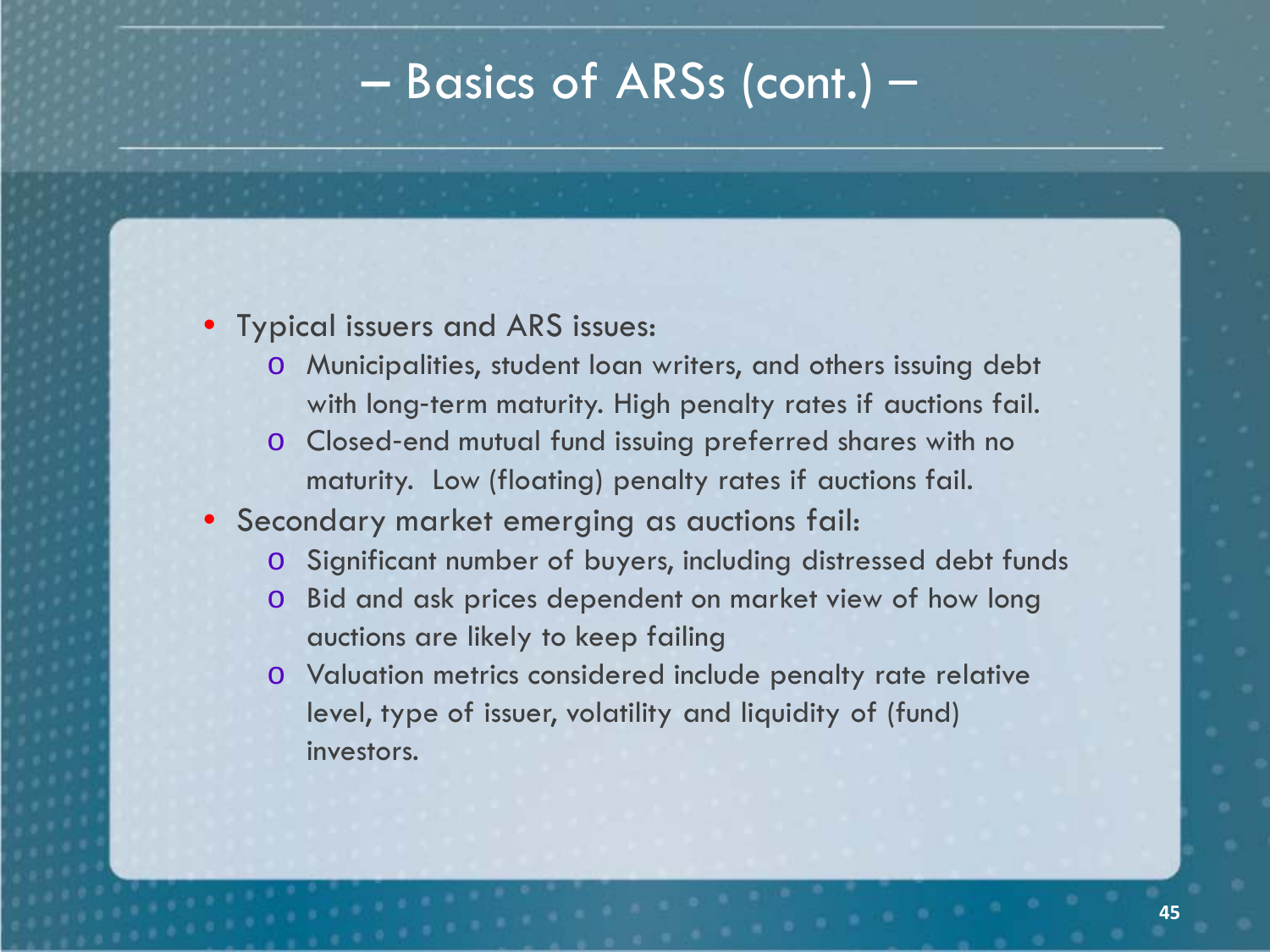### – ARS Valuation Metrics –

#### • Risk of issuer (fund or other)

- o Kind of issuer (funds, munis, CDOs)
- o Volatility of revenues/earnings or asset values
- o Illiquidity of assets in fund
- o Type of assets (fund strategy, assets classes, industry sector)
- o Leverage and interest/dividend coverage
- Liquidity (auctions or secondary market)
	- o When did auctions begin failing?
	- o Auction failure‐rate
	- o Issuer attitude towards refinancing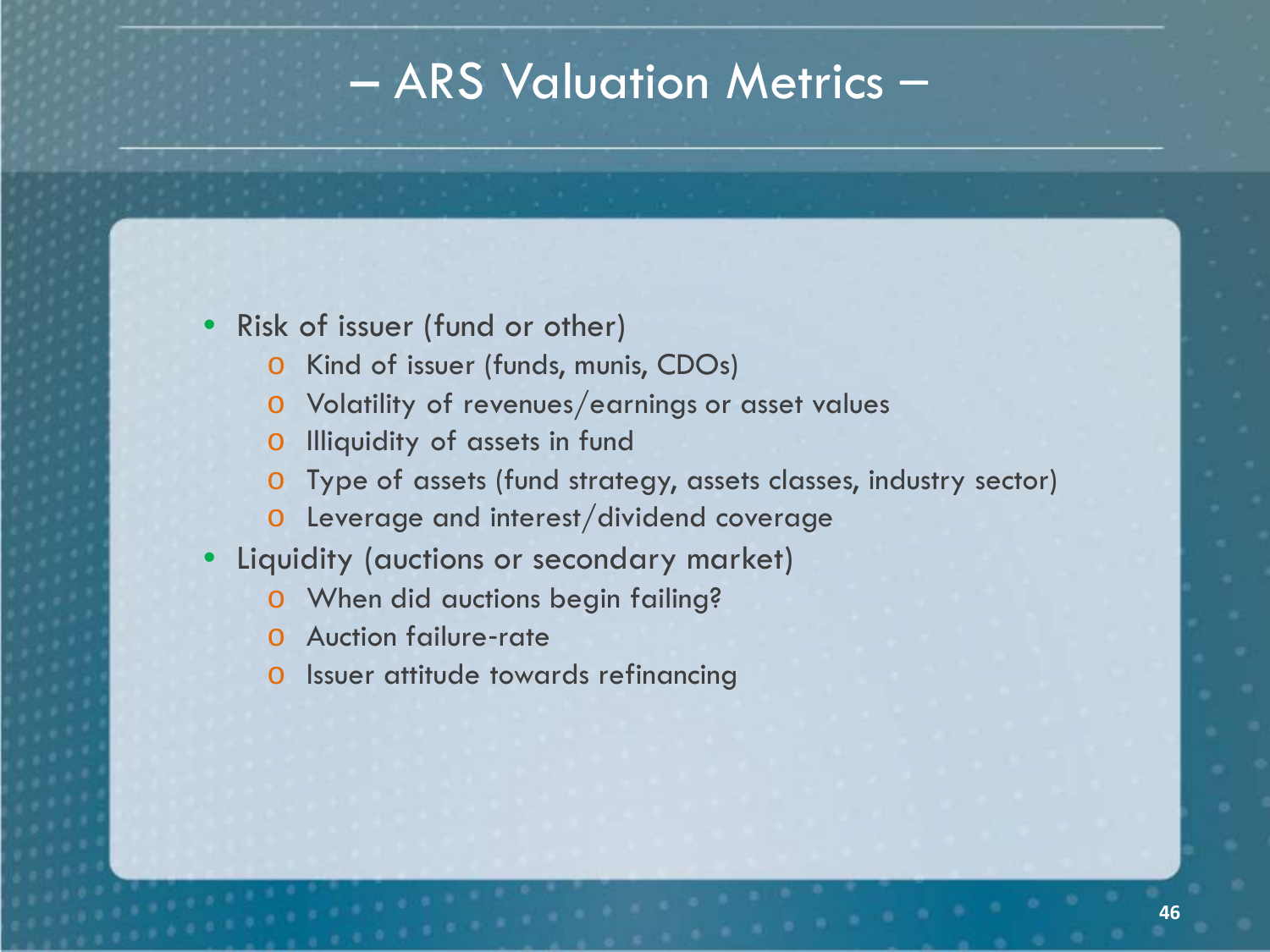#### – ARS Valuation Metrics (cont.) –

#### • Yield

- o Maximum applicable yield ("penalty" rate)
- o Taxable‐equivalent yield
- o Yields on comparable instruments (AAA corporate preferreds, traded v. non‐traded muni bonds, etc)
- Other Terms/Characteristics
	- o Perpetual? Maturity date?
	- o Size of interest. Size relative to market
	- o Ease or difficulty of transferring "bidding rights"
	- o Other terms in prospectus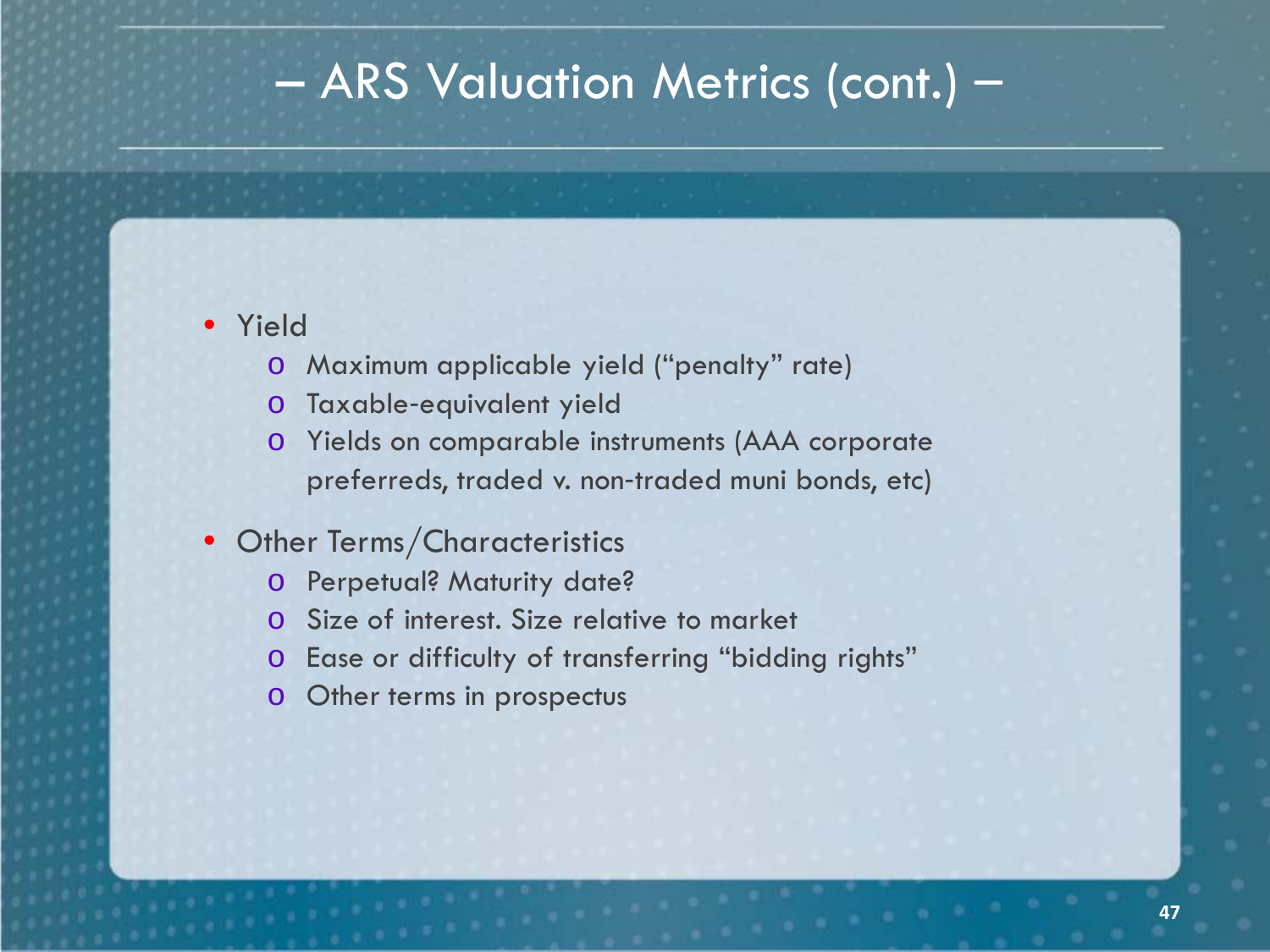#### – Example: Restricted Stock –

RESTRICTED COMMON STOCK REPRESENTS SHARES ISSUED WITHOUT REGISTRATION, AND SUBJECT TO THE VERY SIGNIFICANT ILLIQUIDITY CONSTRAINTS OF RULE 144 , INCLUDING A HOLDING PERIOD, VOLUME LIMITS, MANNER OF SALE, AND OTHER RULES .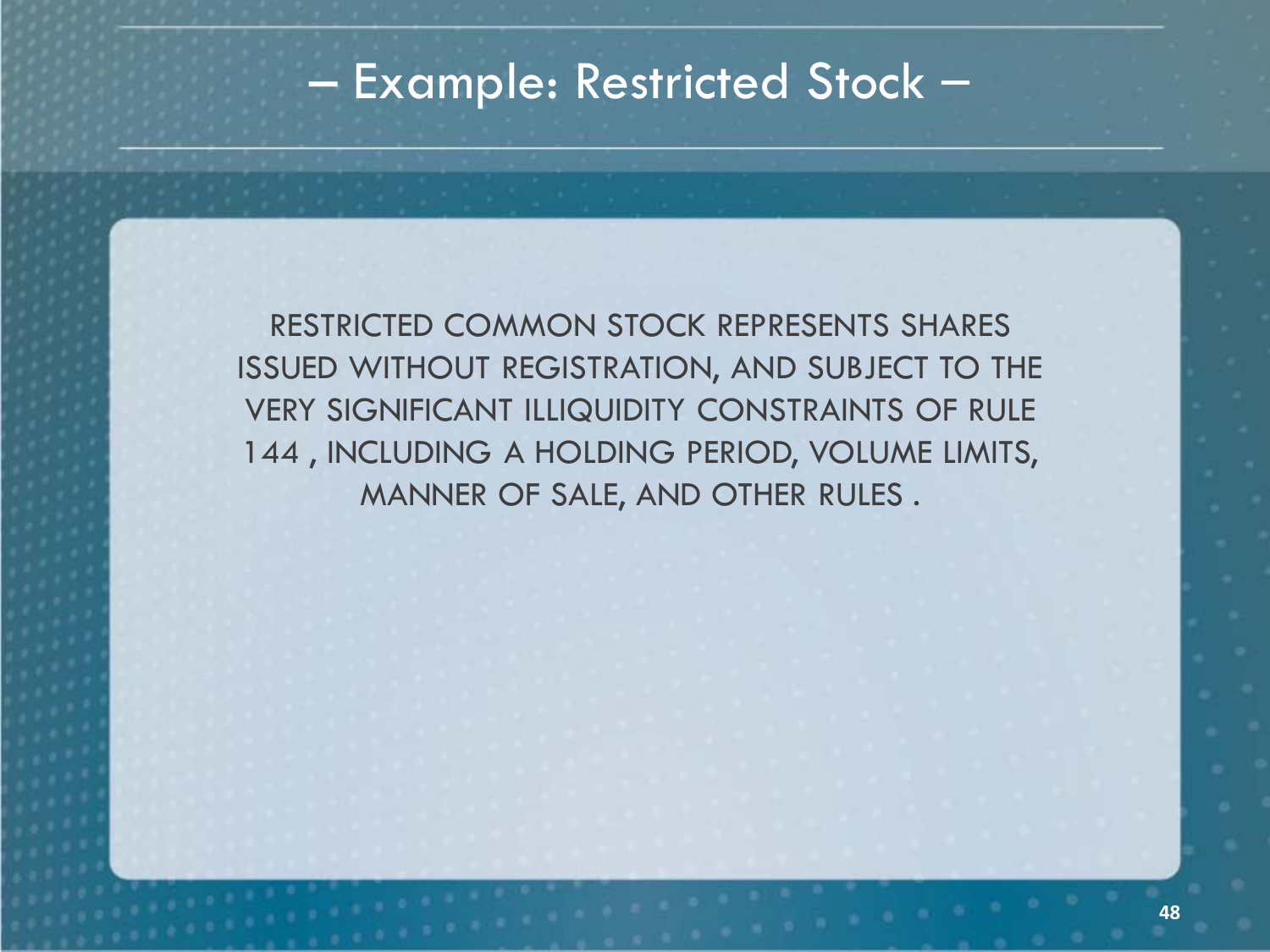### – Basics of Restricted Stock –

- Typically issued without registration.
	- o In PIPE (private investment in public equity) transactions.
	- o As compensation.
	- o As part of bankruptcy/workout process.
	- o In mergers and acquisitions.
	- o Also, control or affiliate stock.
- Can be sold to the public via a prospectus sale.
- Can be sold to the public relying on Rule 144.
- Can be sold in private transactions using the 4  $(1 1/2)$ exemption.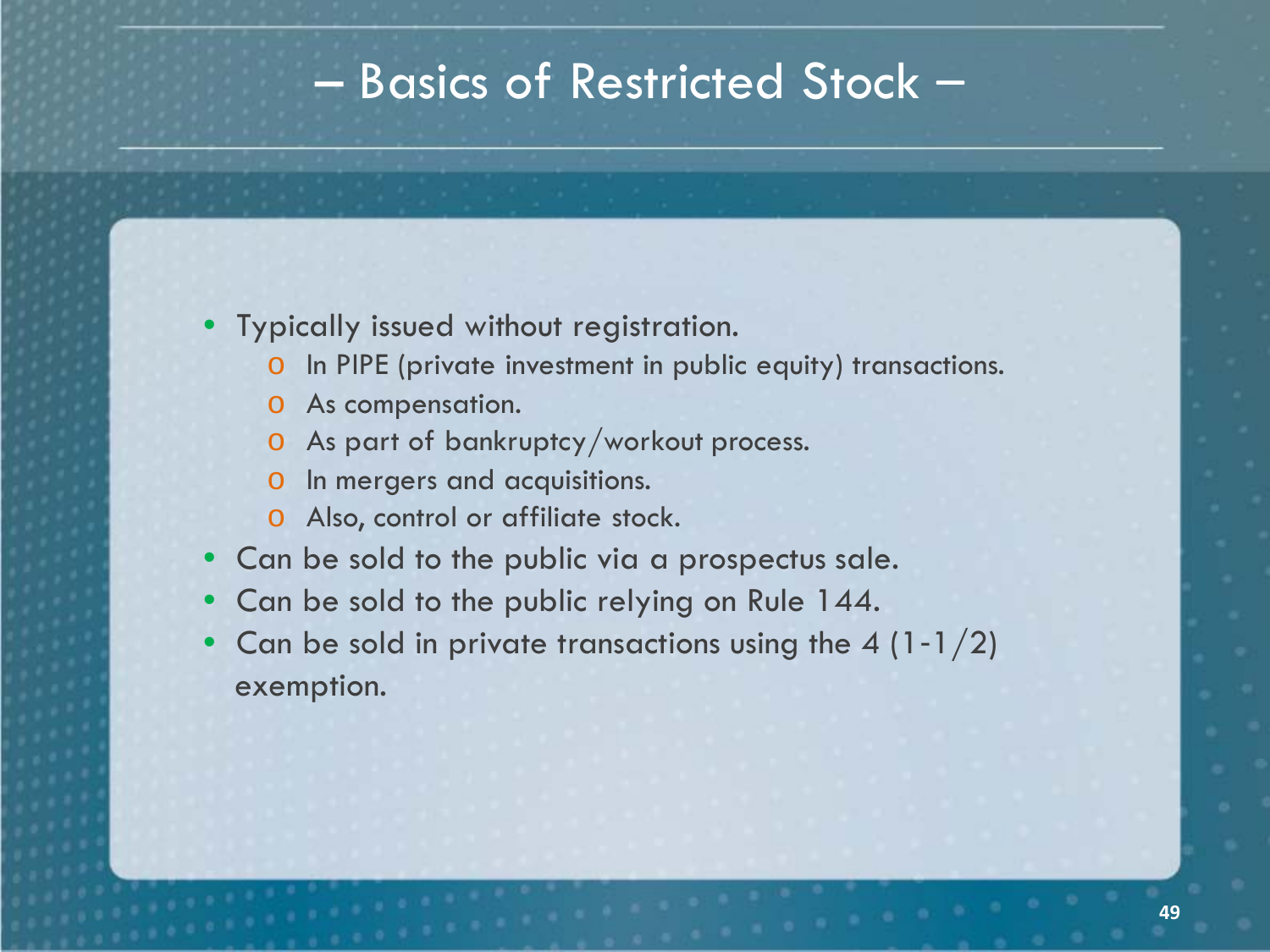### – The Private Sale Process (SecondMarket) –

- Section 4  $(1-1/2)$  exemption.
	- o Hybrid of 4(1) and 4(2) exemptions in the '33 Act.
- No general solicitation.
- Buyers should be accredited investors.
- Securities keep restrictive legend.
- Buyers should have investment intent.
	- o "Rule of thumb".
- Registration rights, if any, transfer.
- Private sales price at a discount from market.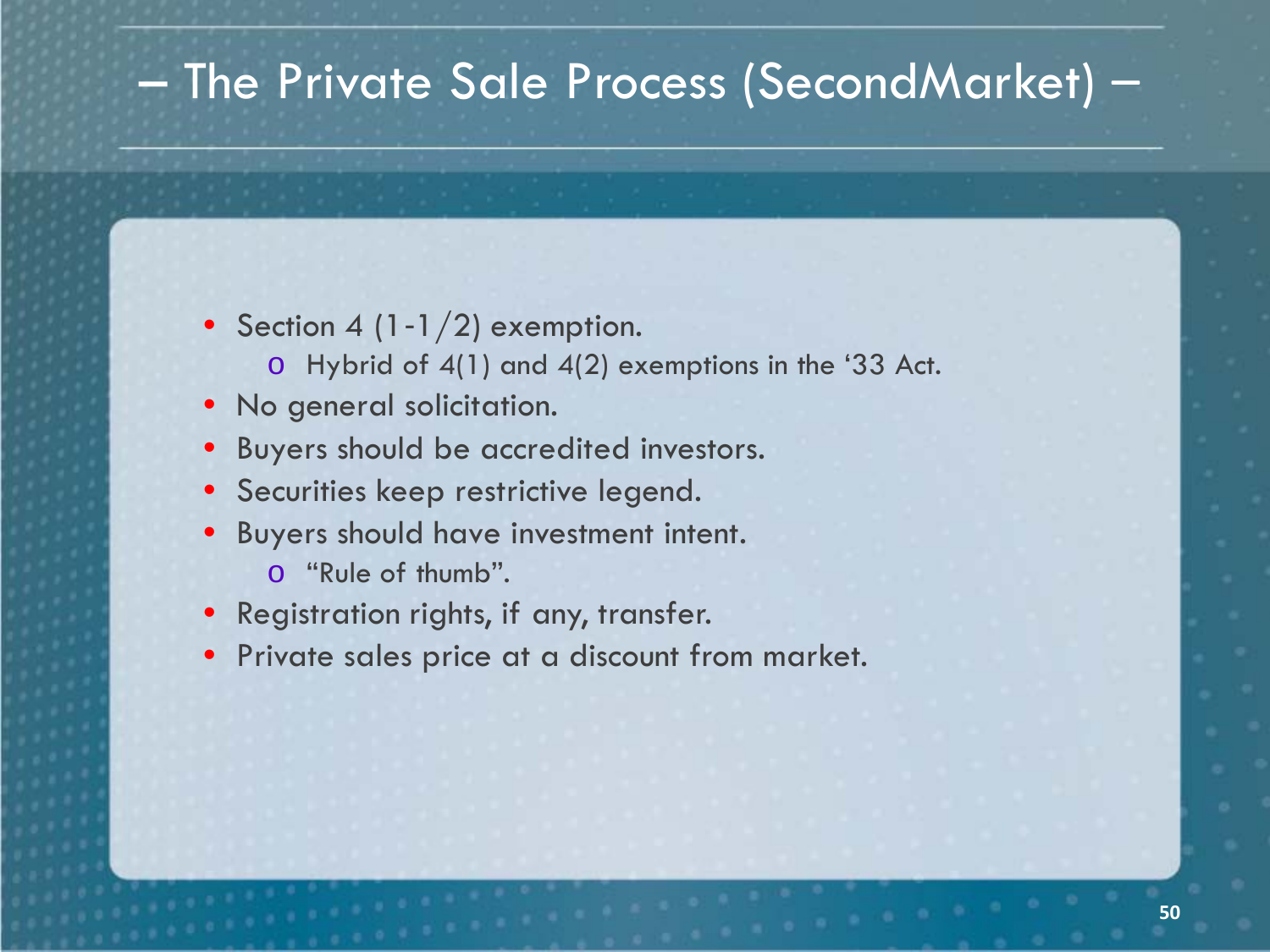#### – Discount Varies with Holding Period –



**51**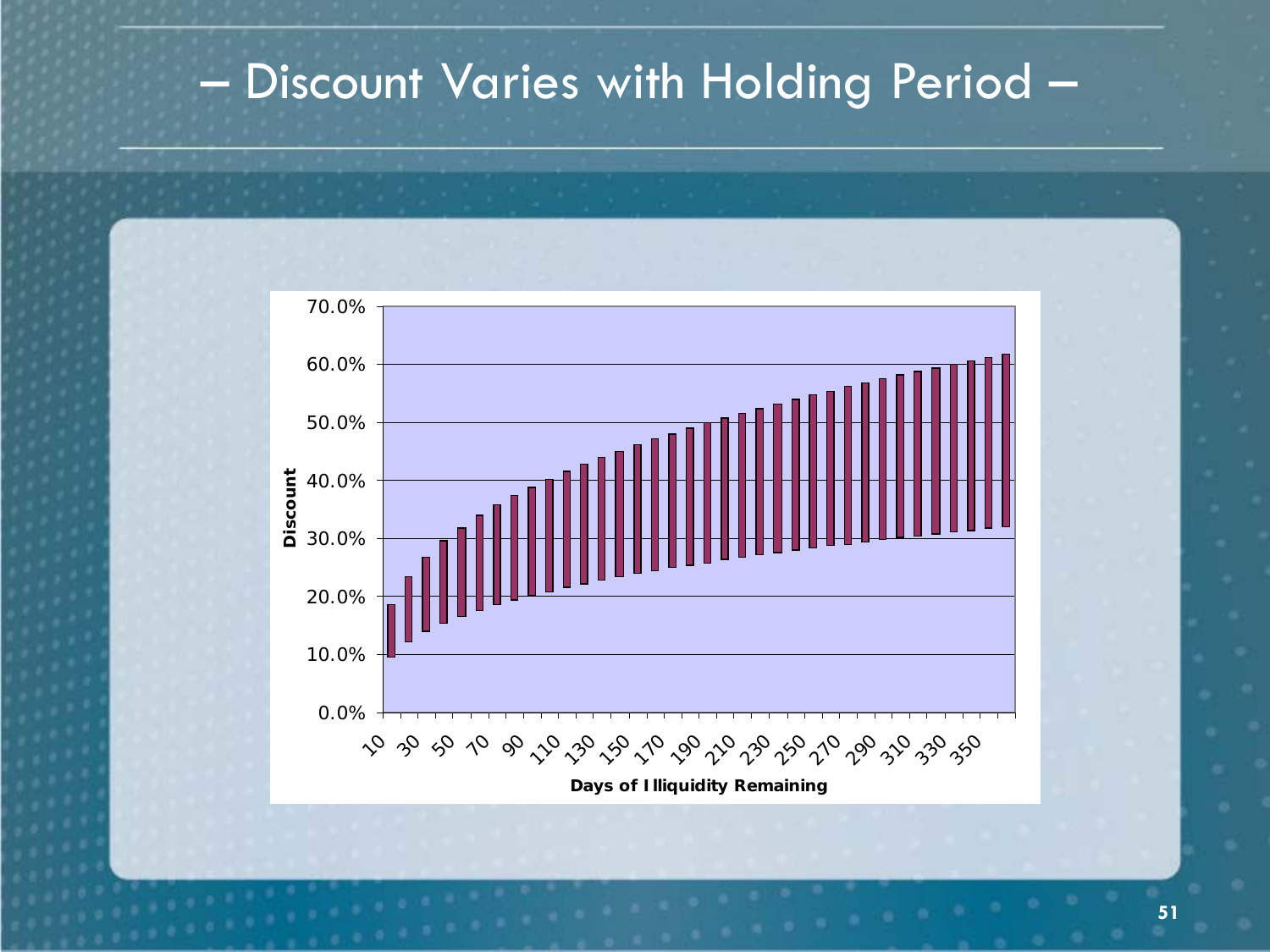#### – Rule 144 Holding Period – to 6 mths –

- SEC just approved change in Rule 144 holding period cut in half. Also, changes to volume limits and other changes.
- Longer holding periods greater discounts. However:
	- o Not a linear relationship (quadratic).
	- o Factors other than the holding period also important.
- LiquiStat: discounts better correlated with log of days remaining or square‐root of days remaining.
	- $\triangleright$  Halving the holding period will NOT halve the discount.
- Most PIPEs are registered well before 180 days after the placement.
	- $\triangleright$  Reducing the holding period will likely not have a significant impact on the valuation of the average PIPE.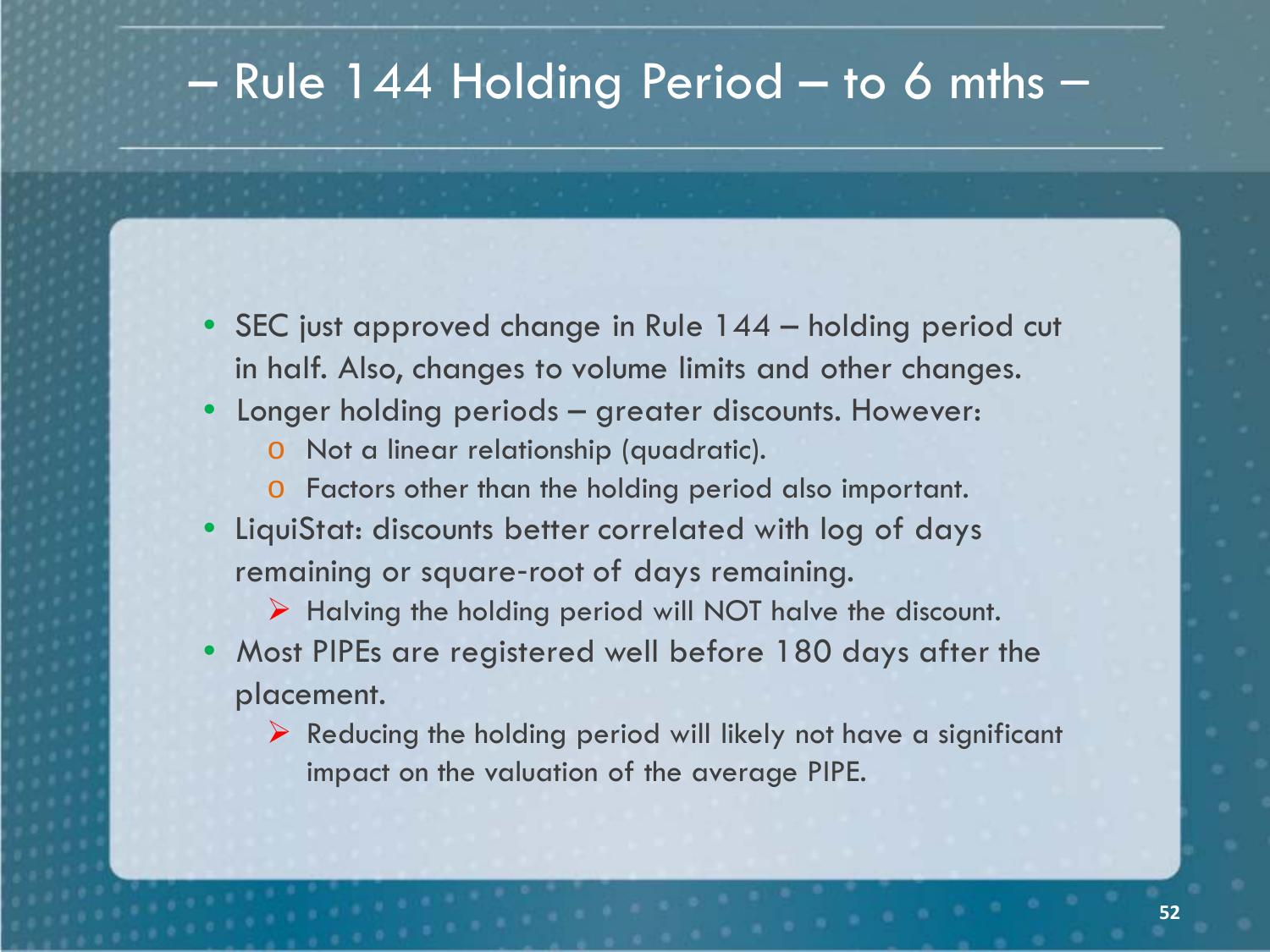# – Restricted Stock Discounts (SecondMarket) –

|                          | <b>Market</b><br>$Cap($ \$m $)$ | <b>Block Size</b> | <b>Revenues</b><br>$(*m)$ | Holding<br>Period<br>(Days) | <b>Market</b><br>Price | <b>Volatility</b> | <b>Discount</b> |
|--------------------------|---------------------------------|-------------------|---------------------------|-----------------------------|------------------------|-------------------|-----------------|
| Average                  | 293                             | 450%              | 124                       | 203                         | \$7.89                 | 86%               | 28.3%           |
| Median                   | 203                             | 76                | 38                        | 210                         | 4.03                   | 77                | 22.9            |
|                          |                                 |                   |                           |                             |                        |                   |                 |
| 1st Quintile             | 407                             | 35                | 48                        | 227                         | 13.11                  | 81                | 12.8            |
| 2 <sup>nd</sup> Quintile | 100                             | 59                | 54                        | 251                         | 3.63                   | 74                | 19.4            |
| 3rd Quintile             | 90                              | 40                | 54                        | 105                         | 3.85                   | 76                | 22.9            |
| 4 <sup>th</sup> Quintile | 232                             | 256               | 13                        | 229                         | 5.24                   | 68                | 35.0            |
| 5 <sup>th</sup> Quintile | 99                              | 274               | $\overline{7}$            | 197                         | 2.70                   | 104               | 47.5            |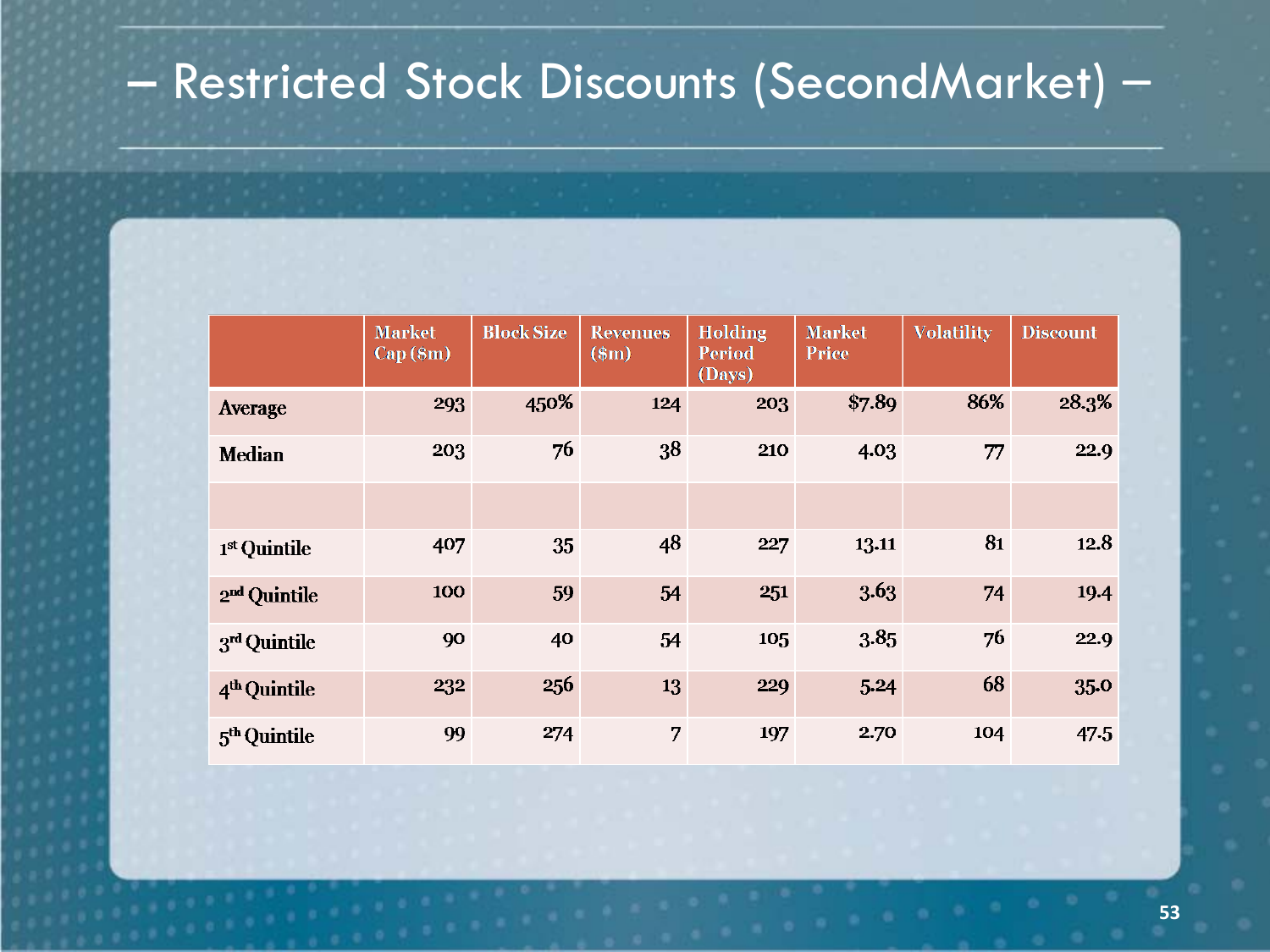### – Pluris Restricted Stock Models –

•Can't cut/paste the graph. Not transferring. See original presentation online to see if we need the graph.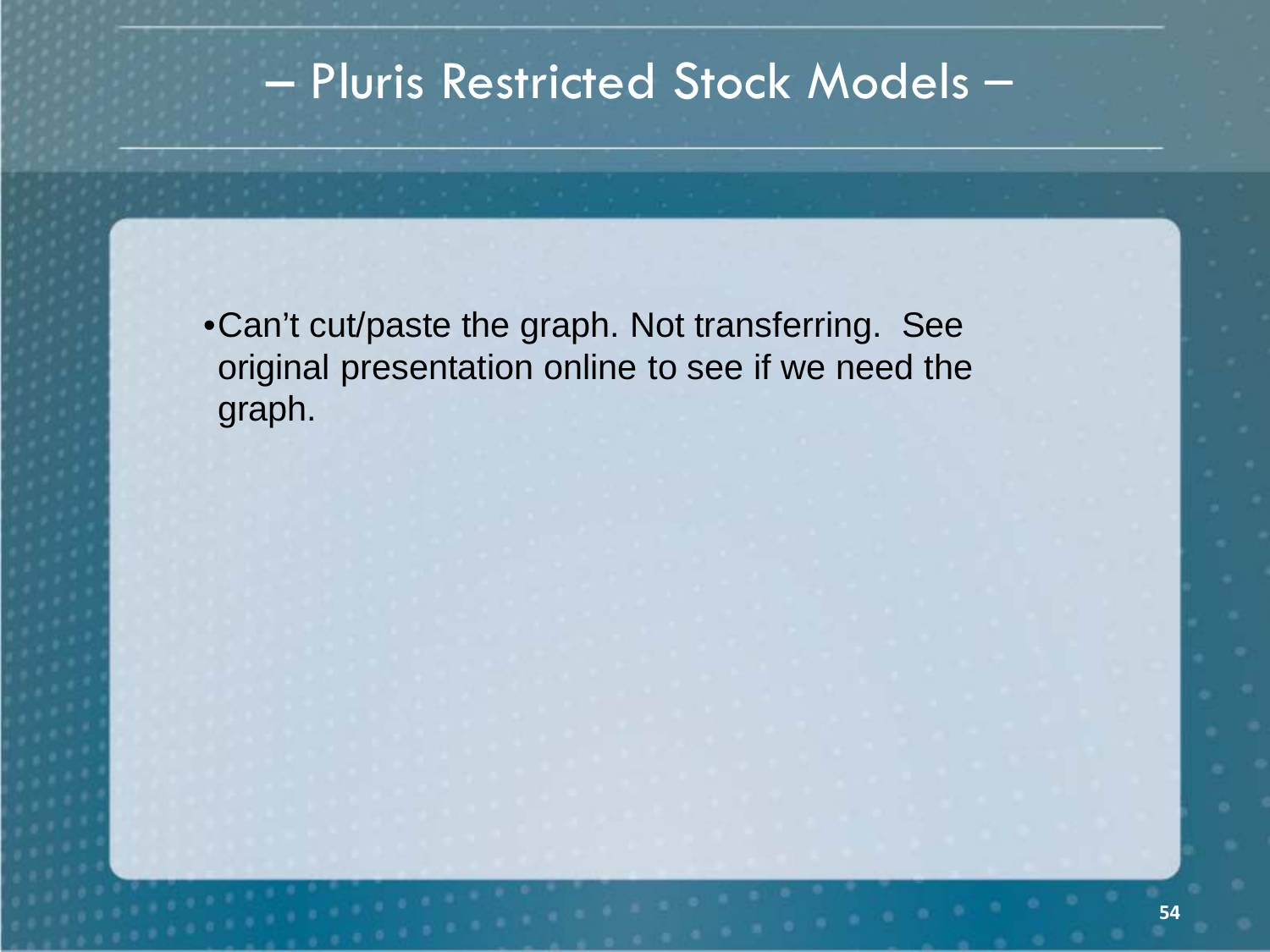### – Why not just use the purchase discount? –

- ASR 113 (and FAS 157, by extension) prohibits a simple application of the purchase discount, amortized as the holding period is "earned away".
- But why?
- Lack of information on how the discount is amortized, i.e., it should not be reduced proportionally.
- Many factors other than just the holding period are important to the size of the discount.
- The purchase price (for the PIPE) is not an exit price, as the PIPE market is not the exit market market.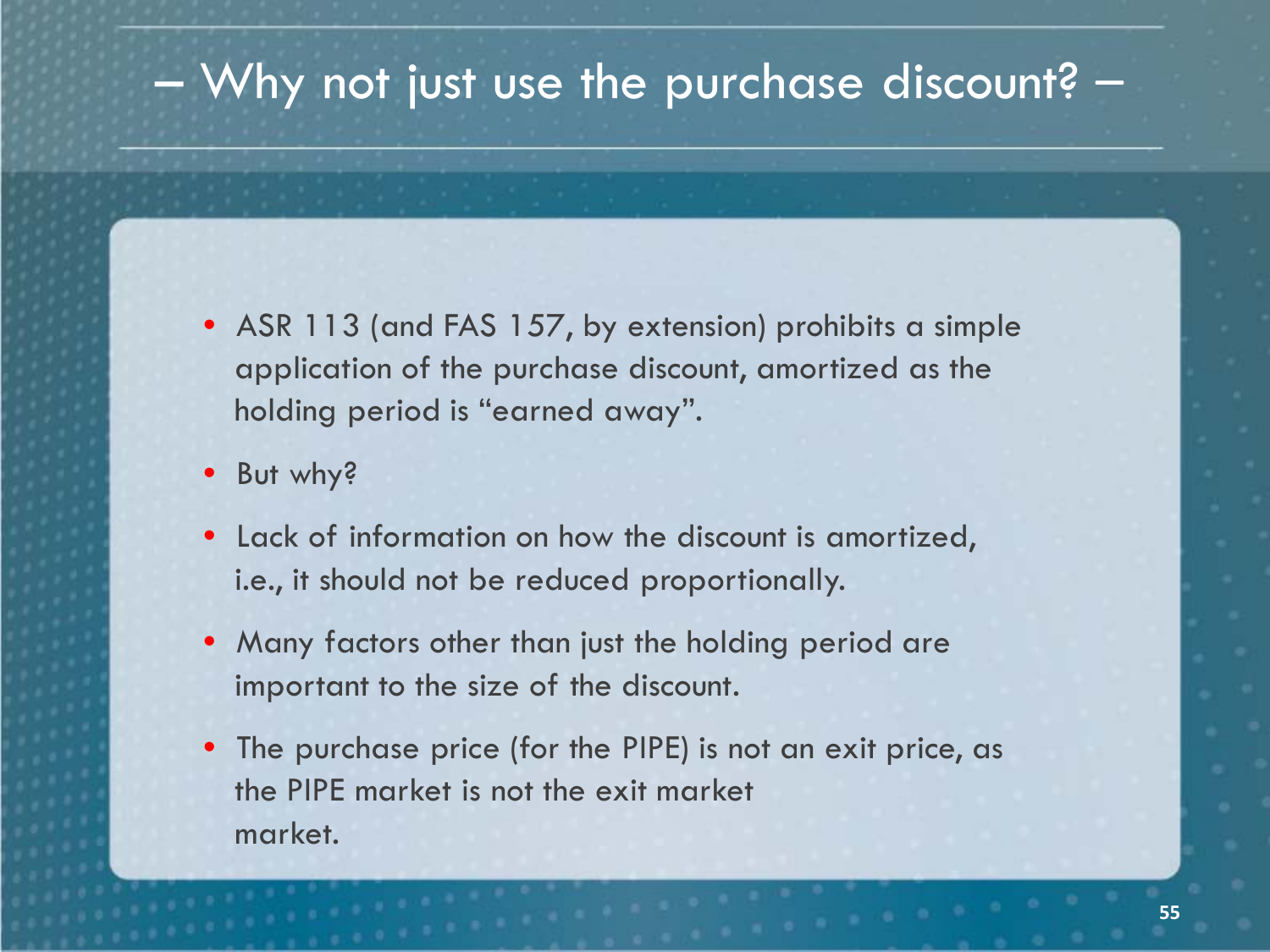# – Example: Warrants –

WARRANTS ARE FREQUENTLY ISSUED TO INSIDERS , SERVICE PROVIDERS , PIPE INVESTORS AND OTHERS AS " SWEETENERS ." BLACK‐SCHOLES ALWAYS OVERVALUES WARRANTS BECAUSE THEY ARE ILLIQUID.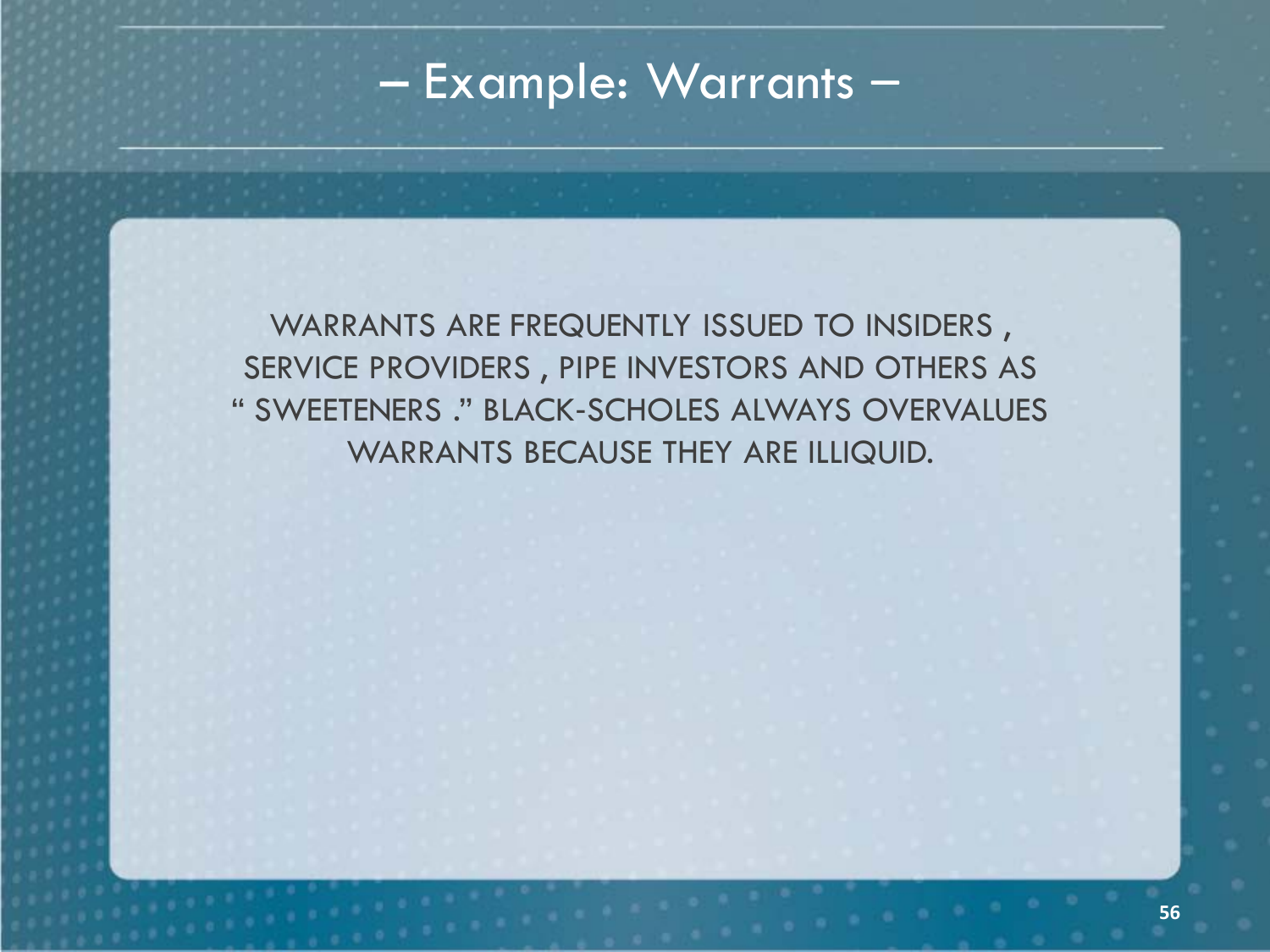#### – Basics of Warrants –

- Typically not tradable; illiquid even if the underlying stock is registered and freely tradable – Black‐Scholes inapplicable, in either case.
- "Ratchets" can reset the strike price, partially, fully or more than fully, if the issuer sells stock for prices that are below certain thresholds.
	- o In addition, standard anti‐dilution protections always apply.
- Cashless exercise provisions are becoming more and more common.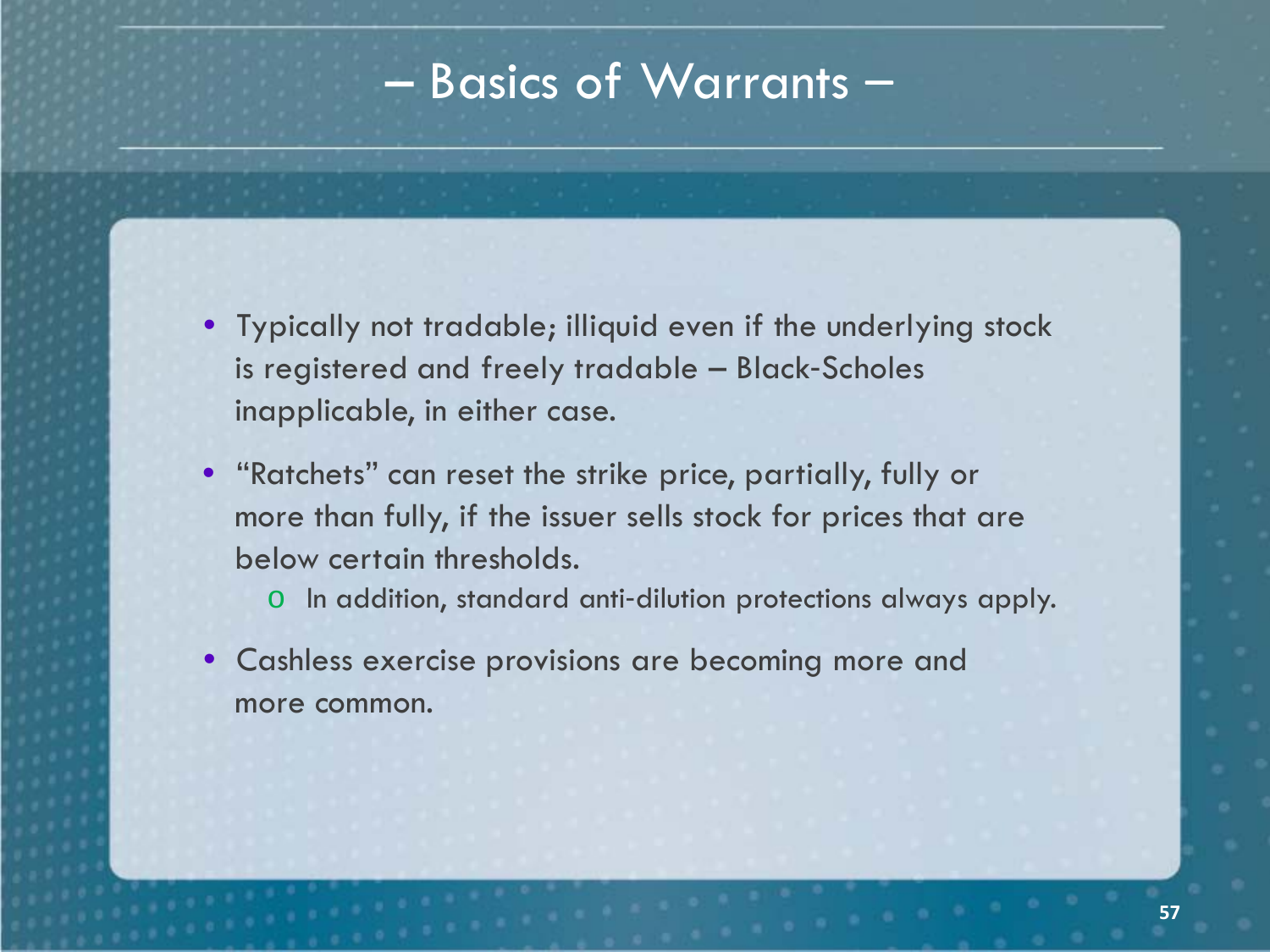- SecondMarket more than 400 "trades" in warrants.
- Average closing time shortening; around 12 business days (versus 7 for restricted stock) now.
- Warrants always trade at discount from Black‐Scholes.
- Warrants most often trade at a premium over intrinsic value; sometimes at a discount.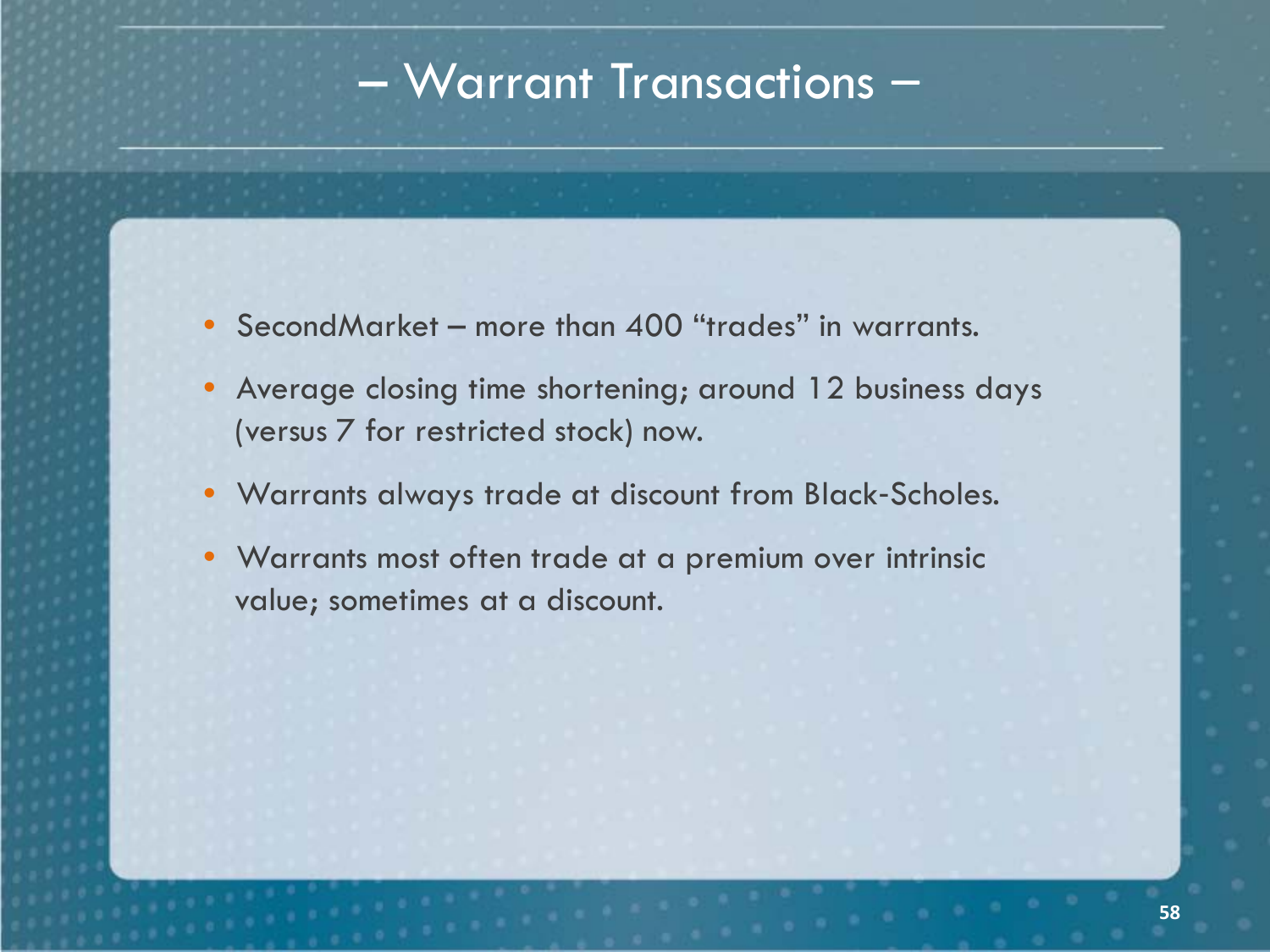# – Warrant Discounts (SecondMarket) –

|                          | <b>Market</b><br>$Cap$ (\$m) | <b>Stock</b><br>Price | <b>Intrinsic</b><br><b>Value</b> | <b>Delta</b> | Money-<br>ness | <b>Volatility</b> | <b>Discount</b> |
|--------------------------|------------------------------|-----------------------|----------------------------------|--------------|----------------|-------------------|-----------------|
| <b>Average</b>           | 231                          | \$6.81                | \$2.31                           | 0.817        | 0.202          | 86.3%             | 42.7%           |
| Median                   | 153                          | 4.12                  | 0.38                             | 0.831        | 0.153          | 69                | 44.2            |
|                          |                              |                       |                                  |              |                |                   |                 |
| 1st Quintile             | 229                          | 7.66                  | 2.16                             | 0.903        | 0.471          | 5 <sup>2</sup>    | 15.3            |
| 2 <sup>nd</sup> Quintile | <b>160</b>                   | 4.96                  | 1.42                             | 0.841        | 0.317          | 66                | 30.2            |
| 3rd Quintile             | 127                          | 4.40                  | 0.43                             | 0.794        | 0.139          | 60                | 44.5            |
| 4 <sup>th</sup> Quintile | 123                          | 2.45                  | 0.00                             | 0.830        | $-0.058$       | 83                | 56.8            |
| 5 <sup>th</sup> Quintile | 106                          | 2.44                  | 0.00                             | 0.803        | $-0.184$       | 90                | 66.9            |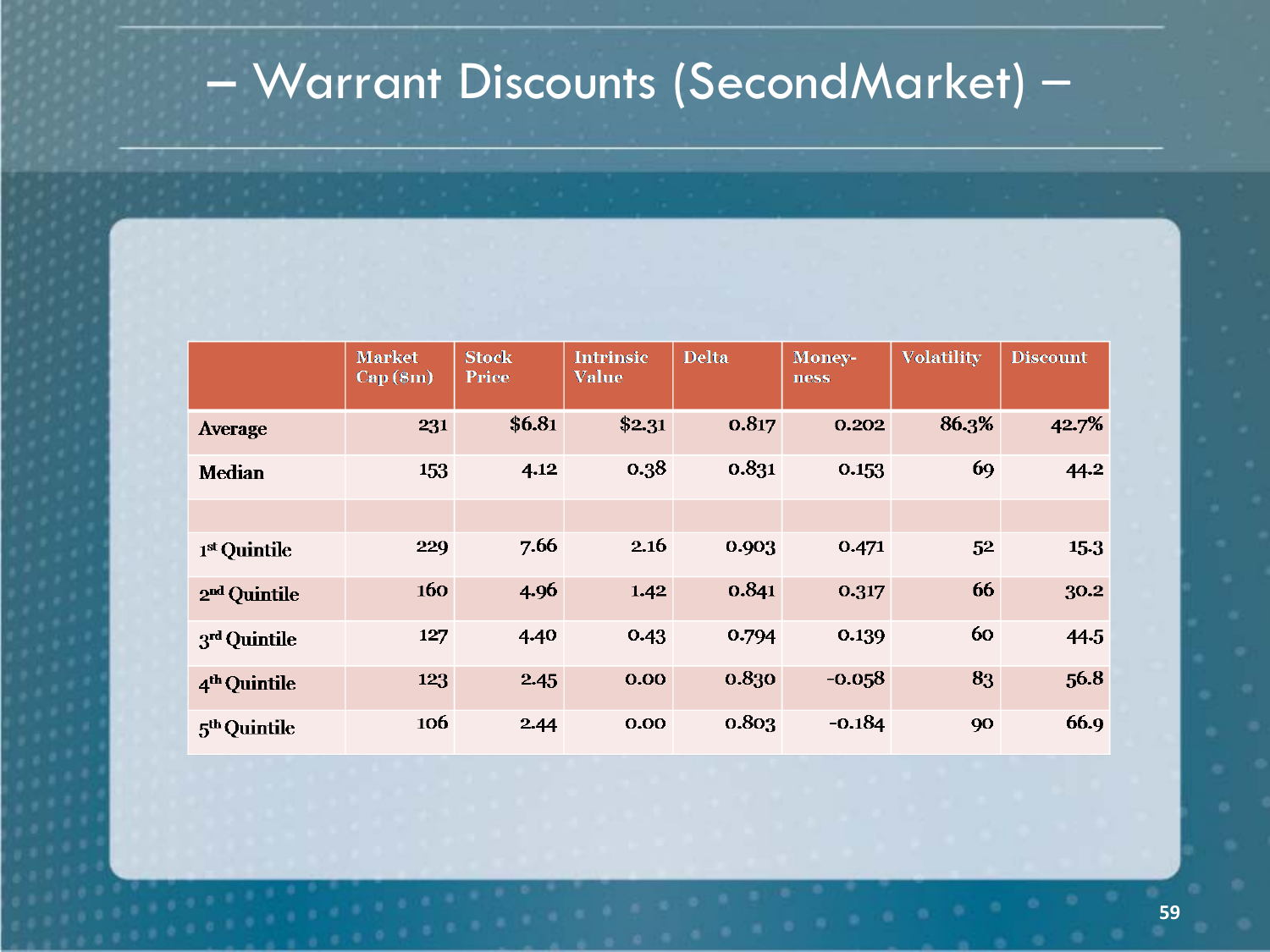#### – Warrant Discounts –

- The "moneyness" of the warrant is a key driver of the discount.
	- $\circ$  Moneyness or  $ln(s/k)$ : measure of how far into or out of the money the warrant is.
	- o Measure of the riskiness of the instrument: warrants that have significant intrinsic values are less "leveraged" than right at‐the-money warrants.
- Warrants on high‐volatility stocks tend to have higher discounts.
	- o Contradictory effects: higher volatility drives the Black‐Scholes values up, but also drives up the discount.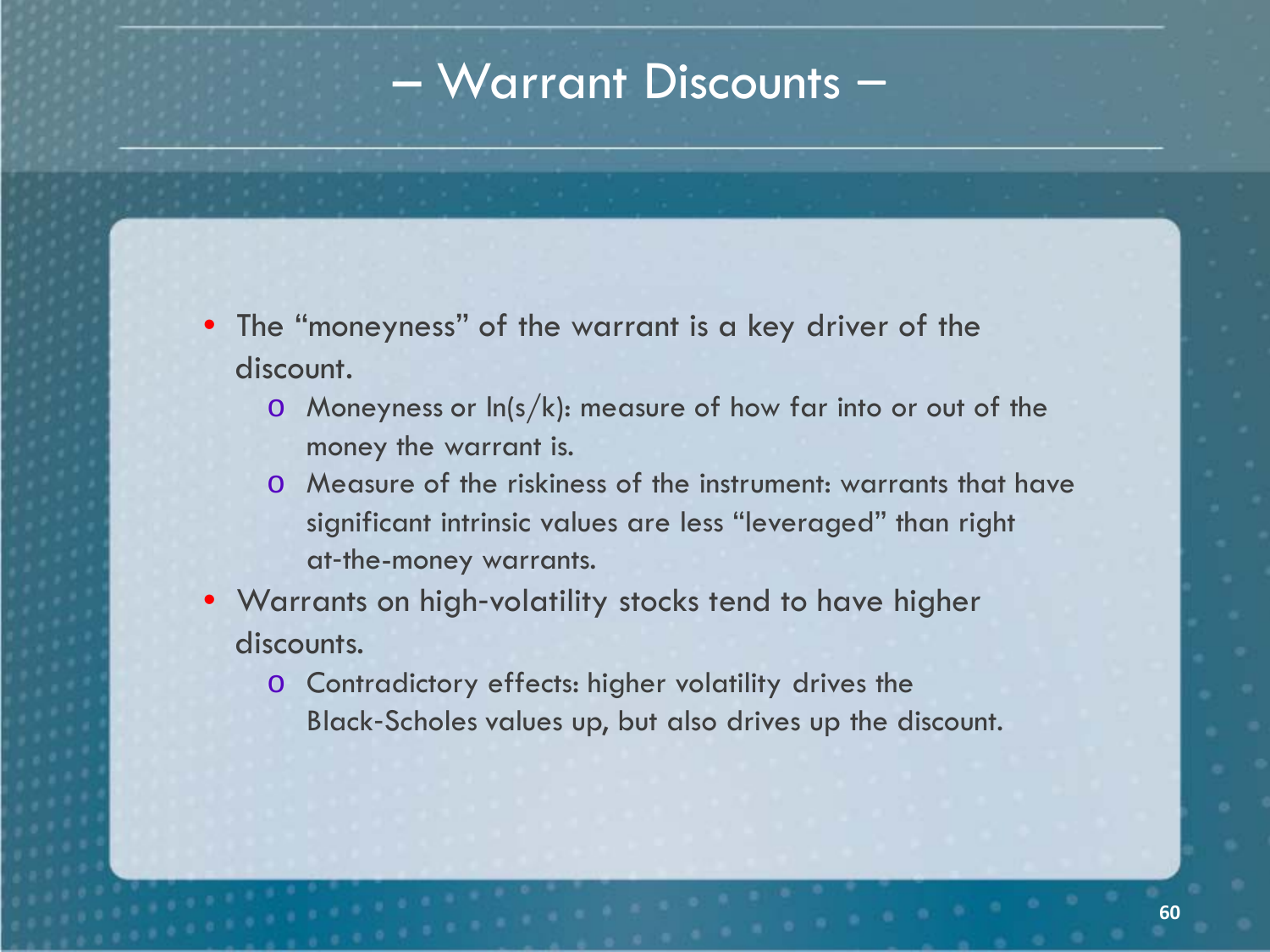#### – Convertible Debentures –

#### MOST CORPORATE DEBT SECURITIES ARE LESS‐THAN-FULLY LIQUID, WHICH SHOULD AFFECT THEIR FAIR VALUE. WITH CONVERTIBLES , BECAUSE THEY ARE EQUITY‐ LIKE, THE HIGHER RISK WILL ALSO L EAD TO HIGHER ILLIQUIDITY DISCOUNTS.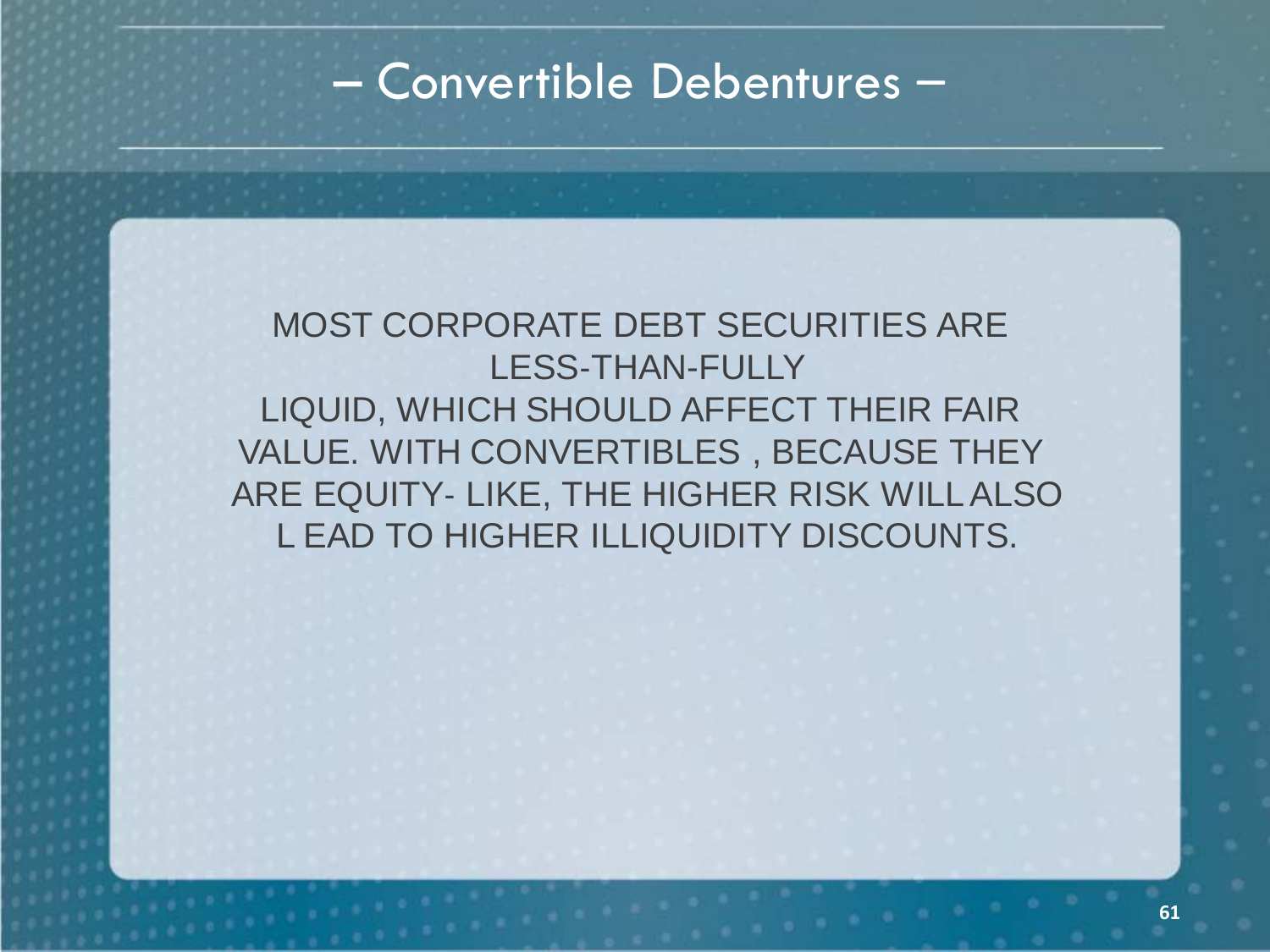#### – Basics of Convertibles –

- Can be convertible debentures or preferred shares.
- With mandatory redemption after a certain number of years, preferred share issues can be modeled in a way that's similar for debentures (set time to "maturity").
- Can have fixed conversion prices, floating conversion prices or both (the lesser of).
- Can be subject to "resets" under certain circumstances.
- May have face value and conversion price denominated in different currencies.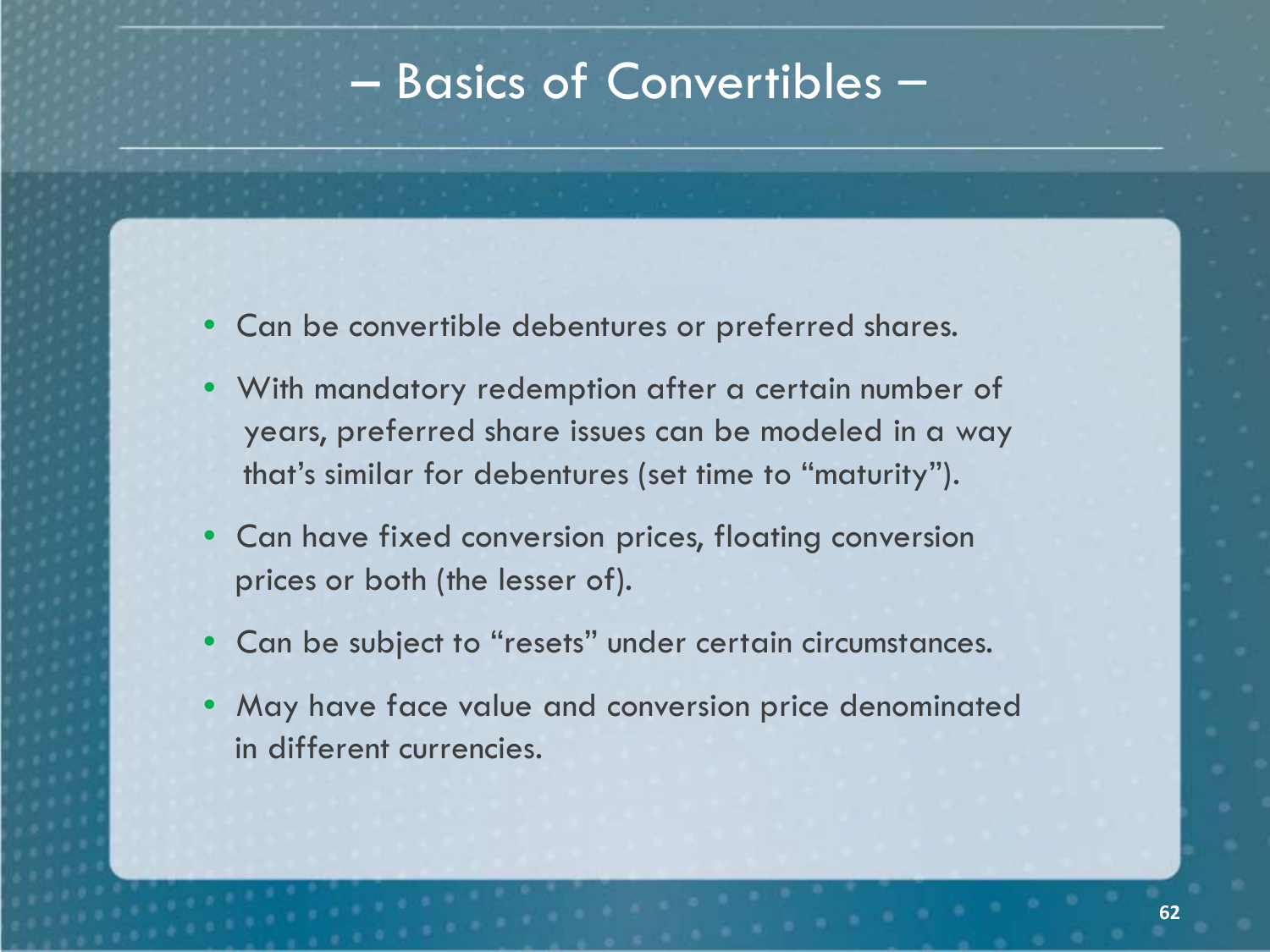- SecondMarket more than 400 "trades" in warrants.
- Average closing time shortening; around 12 business days (versus 7 for restricted stock) now.
- Warrants always trade at discount from Black‐Scholes.
- Warrants most often trade at a premium over intrinsic value; sometimes at a discount.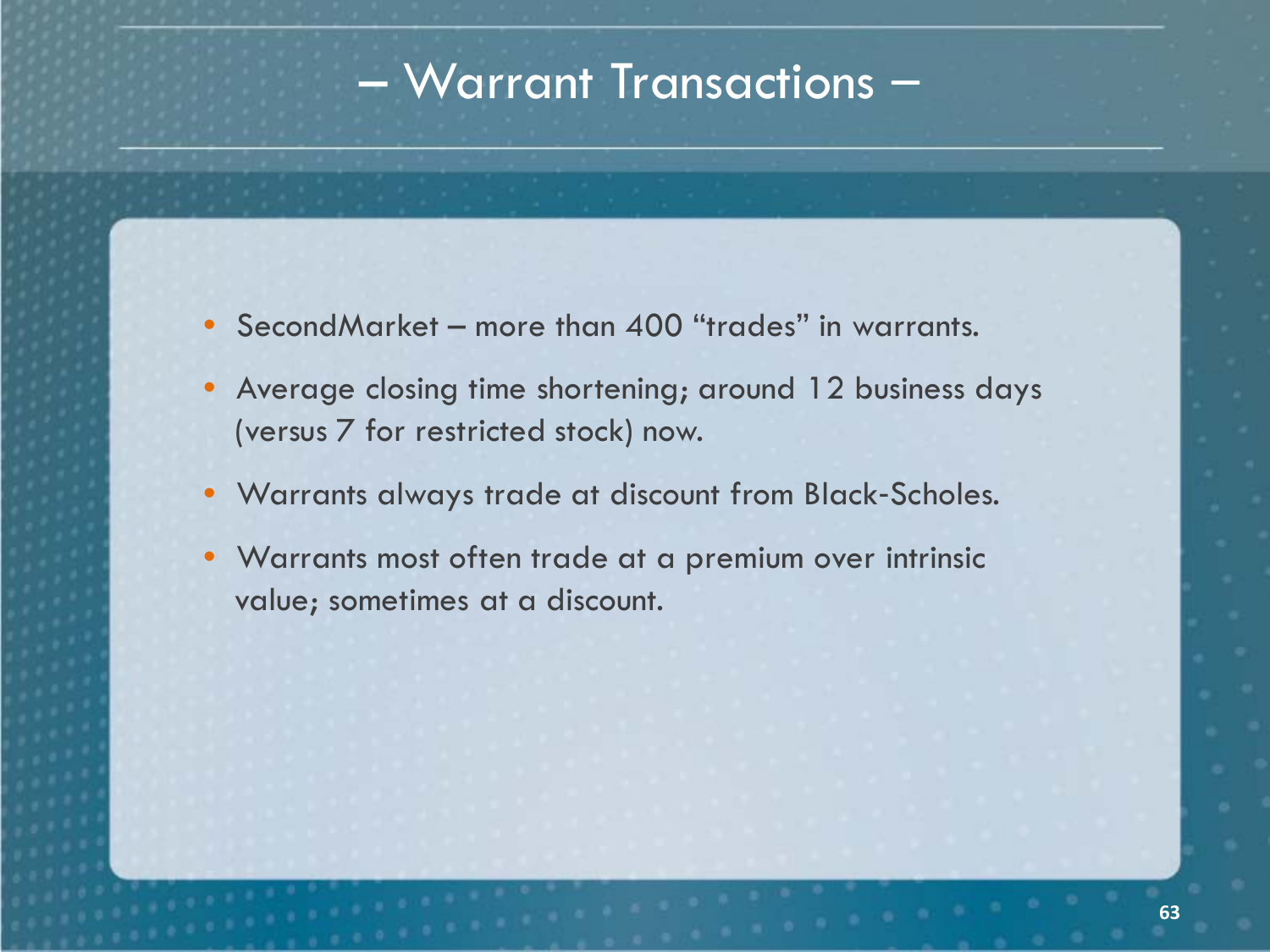- SecondMarket more than 400 "trades" in warrants.
- Average closing time shortening; around 12 business days (versus 7 for restricted stock) now.
- Warrants always trade at discount from Black‐Scholes.
- Warrants most often trade at a premium over intrinsic value; sometimes at a discount.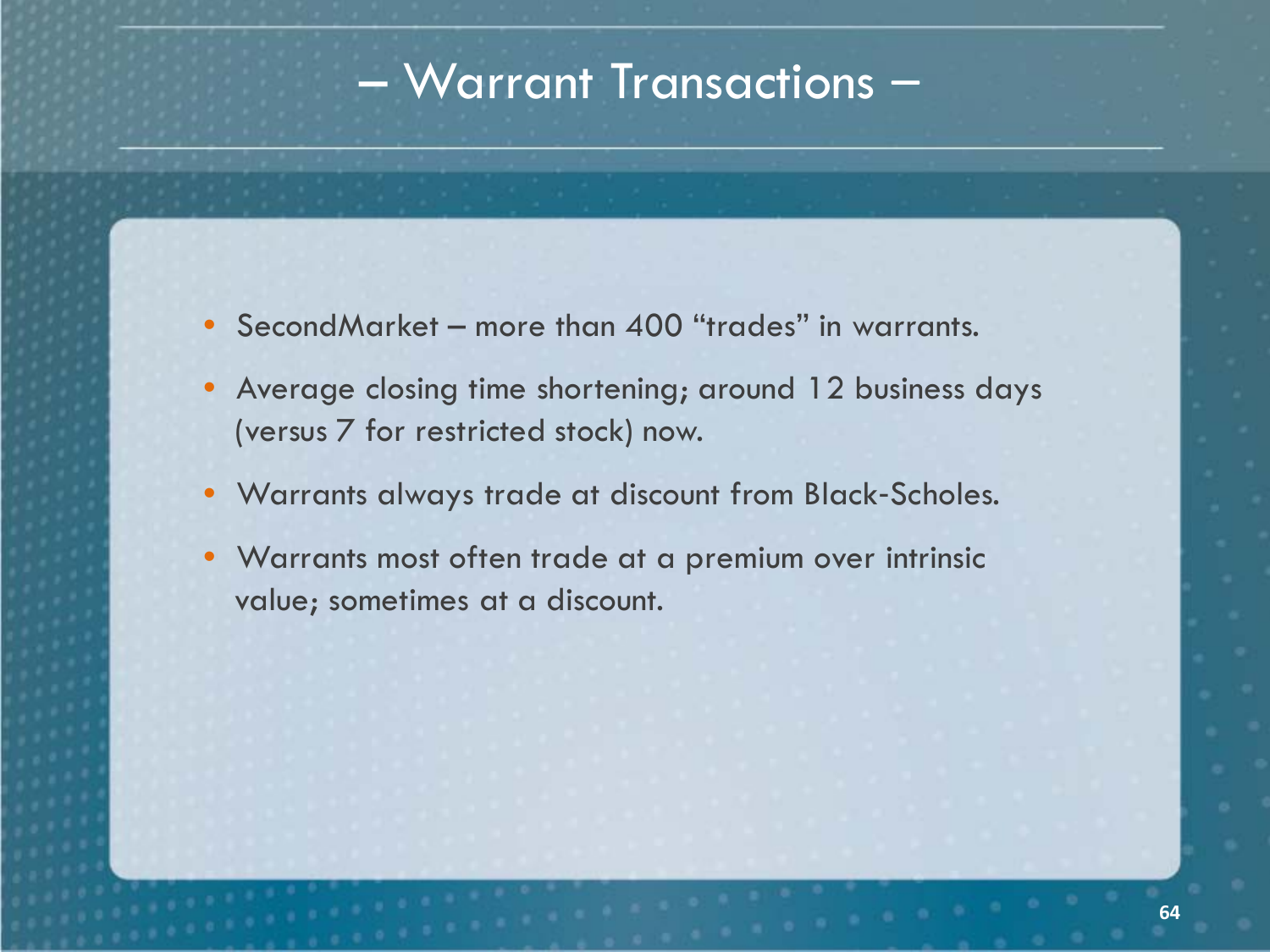- SecondMarket more than 400 "trades" in warrants.
- Average closing time shortening; around 12 business days (versus 7 for restricted stock) now.
- Warrants always trade at discount from Black‐Scholes.
- Warrants most often trade at a premium over intrinsic value; sometimes at a discount.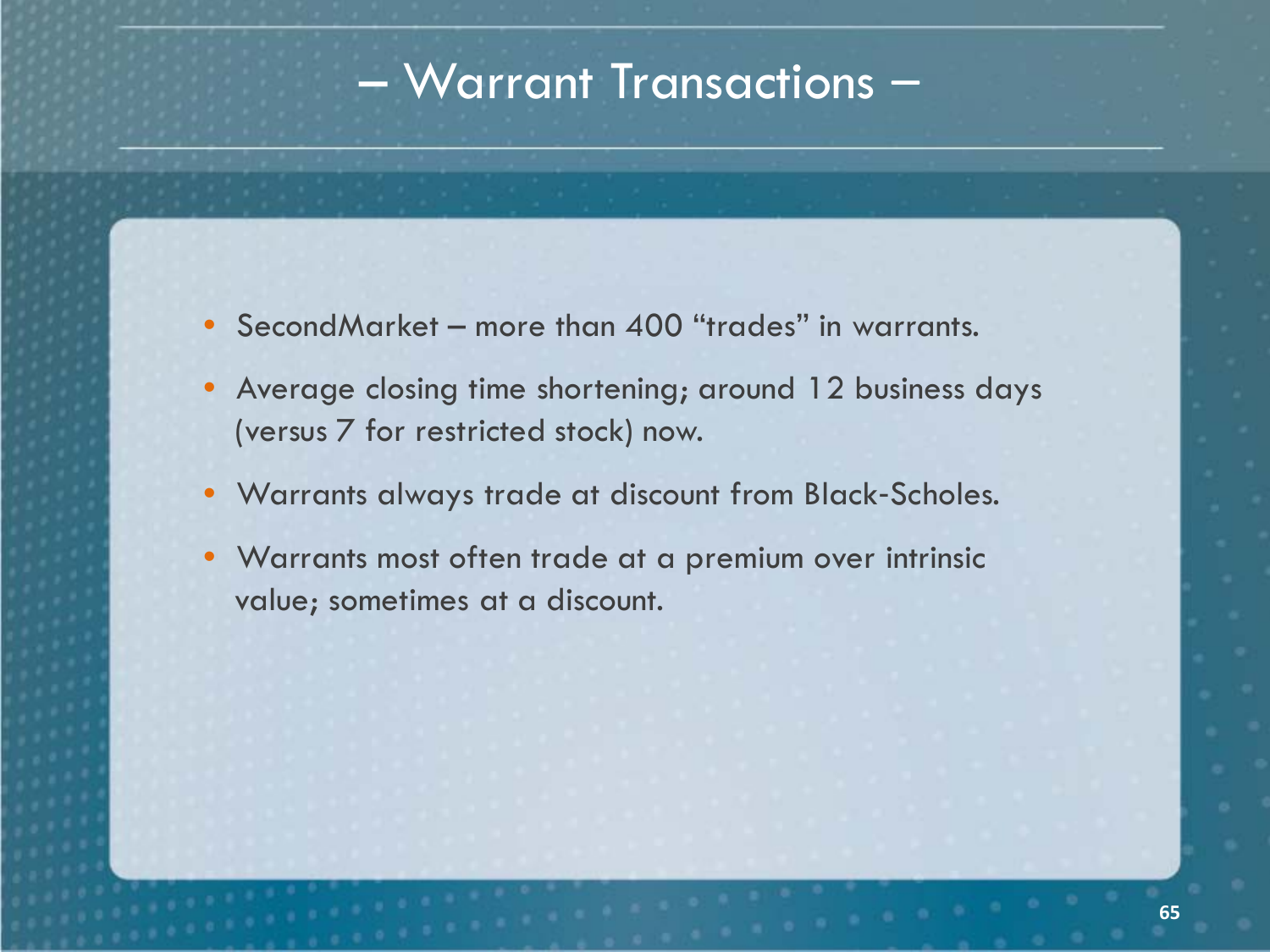- SecondMarket more than 400 "trades" in warrants.
- Average closing time shortening; around 12 business days (versus 7 for restricted stock) now.
- Warrants always trade at discount from Black‐Scholes.
- Warrants most often trade at a premium over intrinsic value; sometimes at a discount.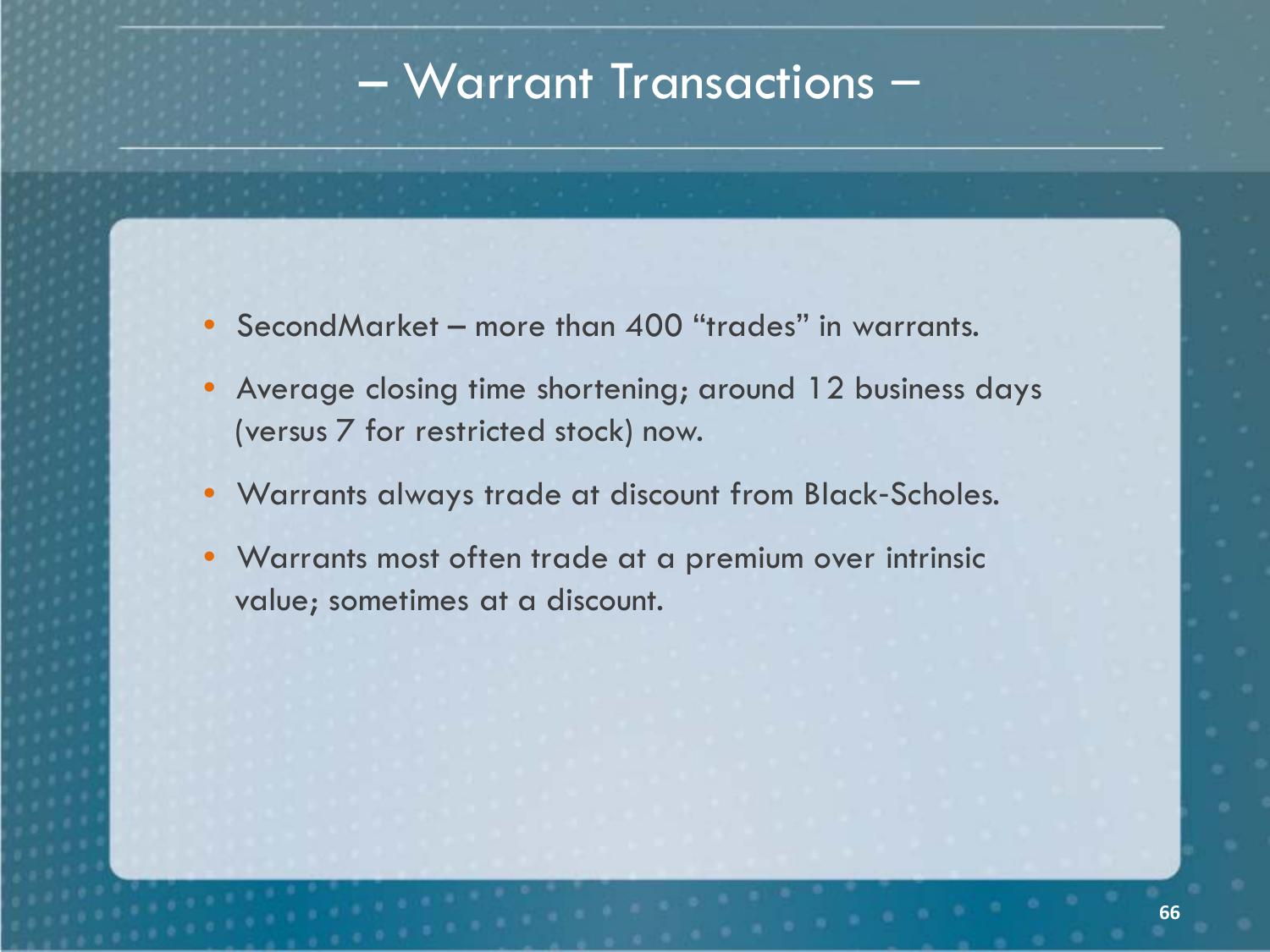- SecondMarket more than 400 "trades" in warrants.
- Average closing time shortening; around 12 business days (versus 7 for restricted stock) now.
- Warrants always trade at discount from Black‐Scholes.
- Warrants most often trade at a premium over intrinsic value; sometimes at a discount.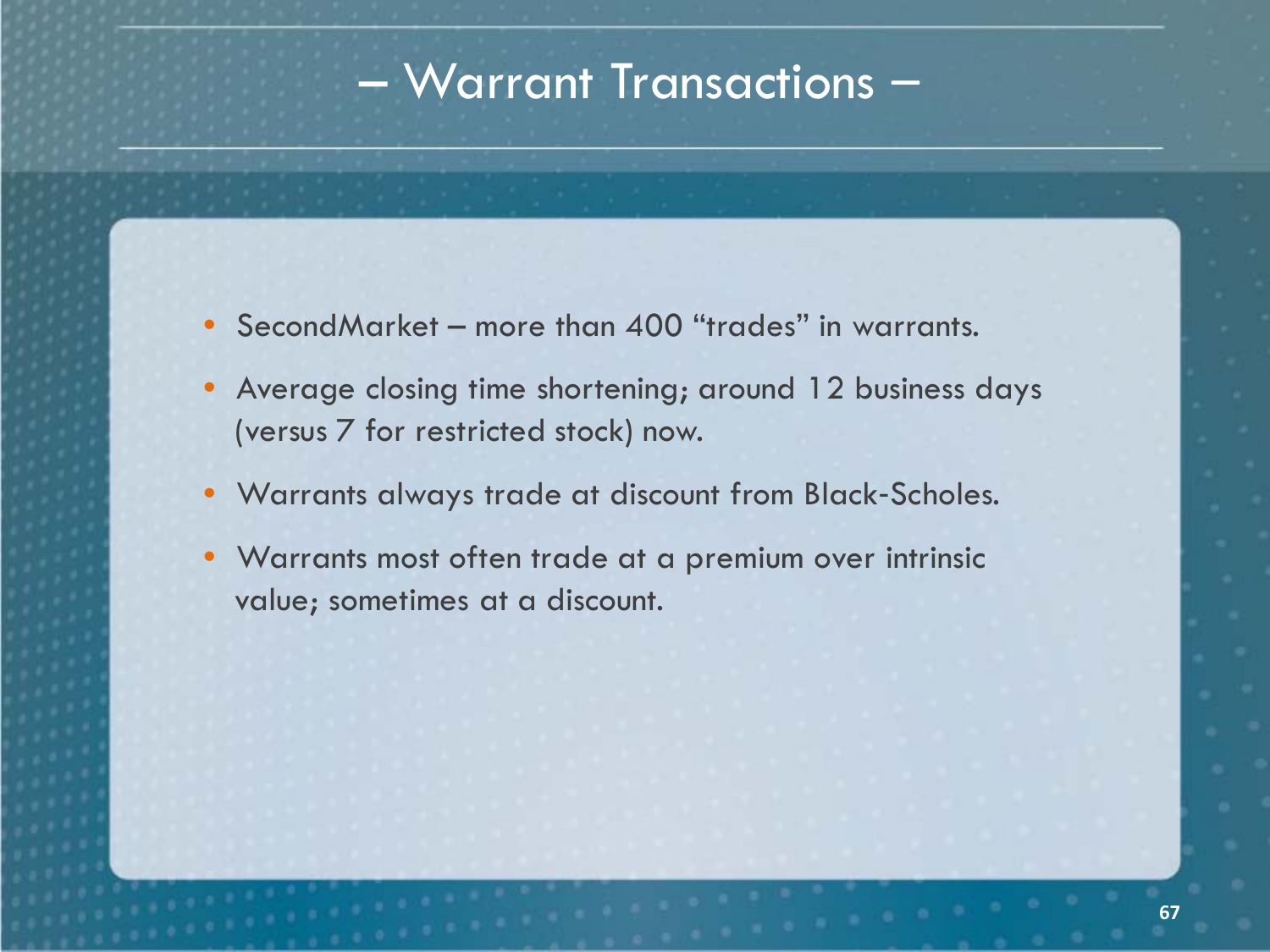- SecondMarket more than 400 "trades" in warrants.
- Average closing time shortening; around 12 business days (versus 7 for restricted stock) now.
- Warrants always trade at discount from Black‐Scholes.
- Warrants most often trade at a premium over intrinsic value; sometimes at a discount.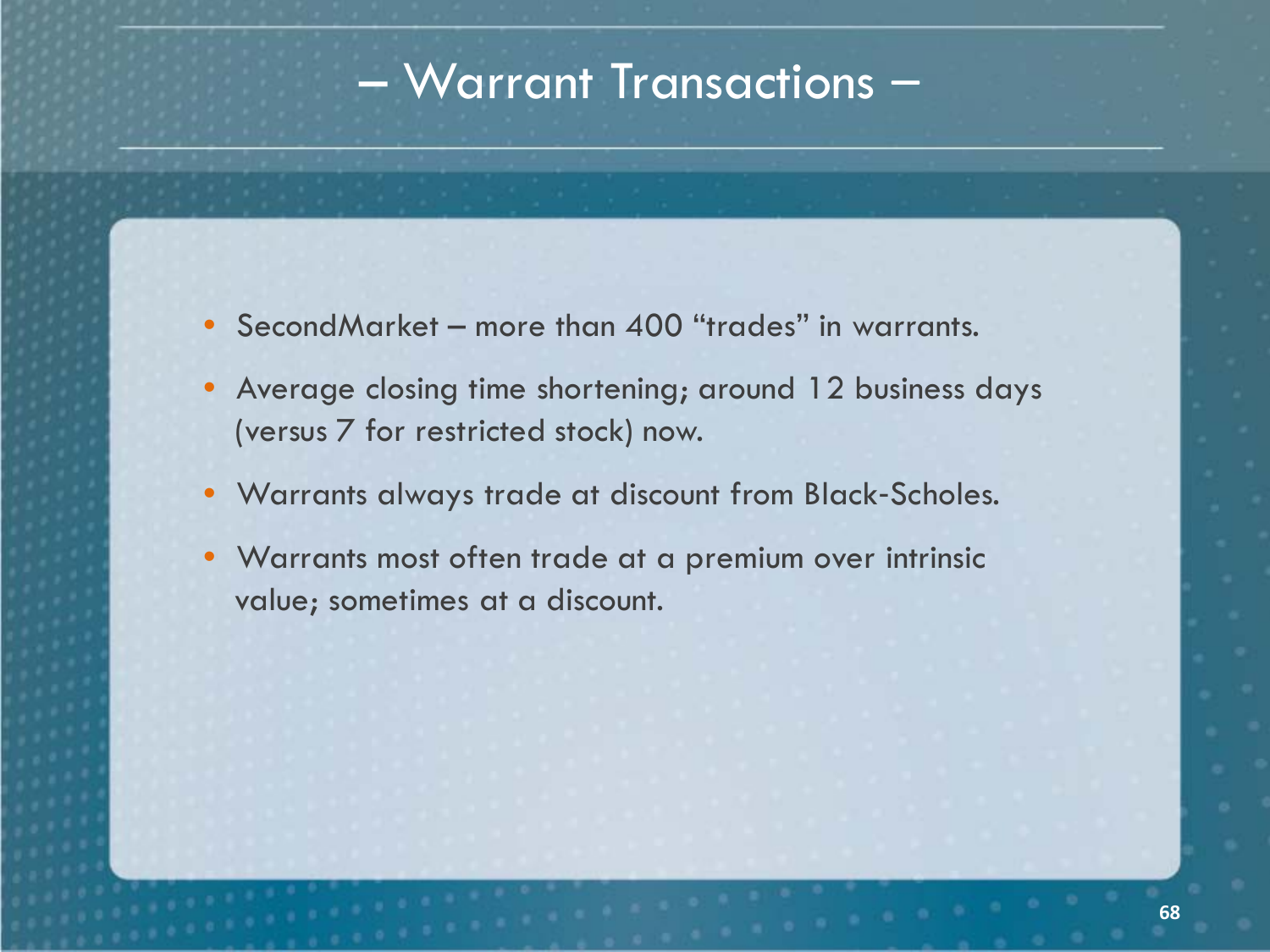- SecondMarket more than 400 "trades" in warrants.
- Average closing time shortening; around 12 business days (versus 7 for restricted stock) now.
- Warrants always trade at discount from Black‐Scholes.
- Warrants most often trade at a premium over intrinsic value; sometimes at a discount.